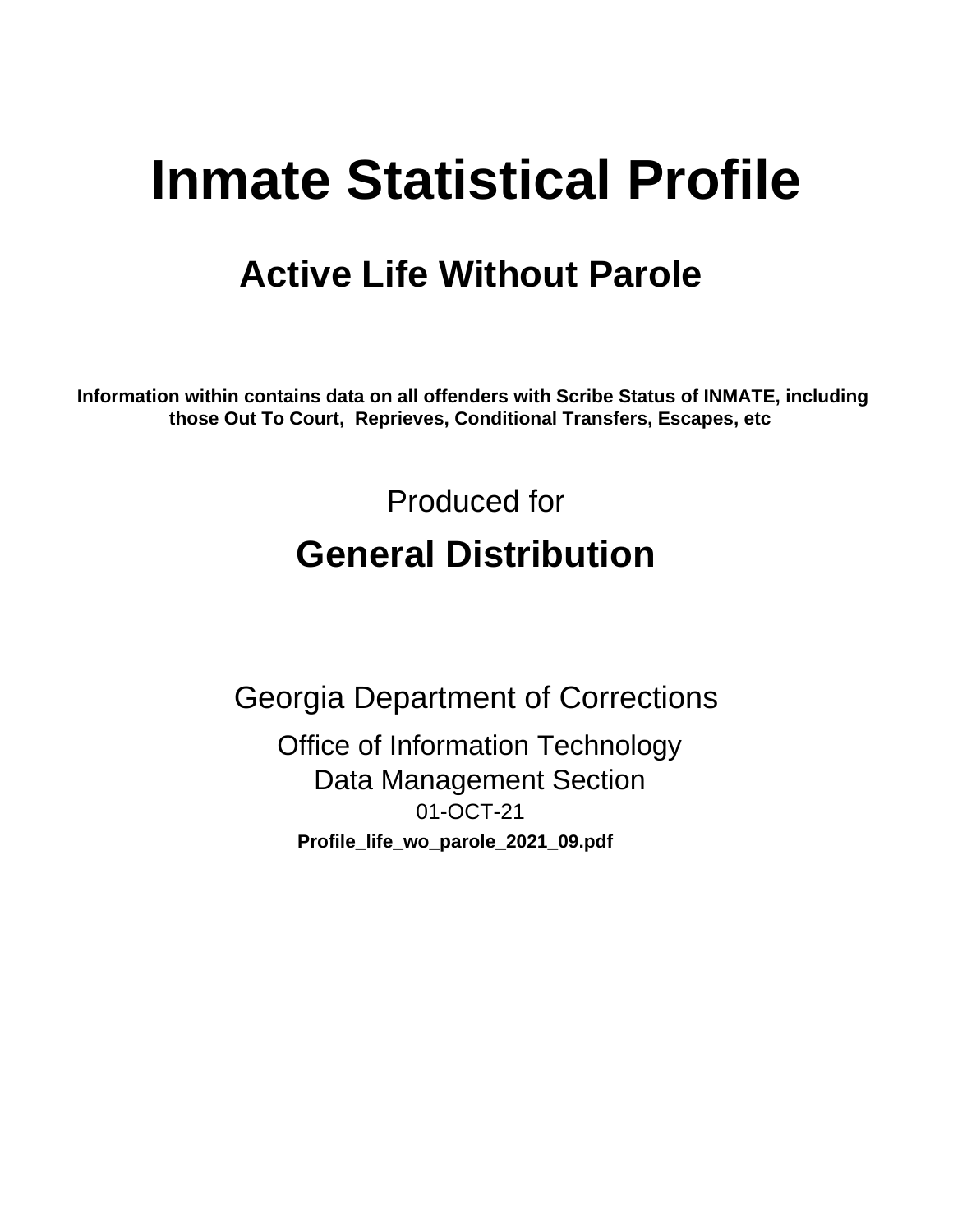#### **Inmate Statistical Profile 01-OCT-21** Contents

**Active Life Without Parole** 

Produced for General Distribution

# **Table of Contents**

|    | <b>Demographic information</b>                                        |
|----|-----------------------------------------------------------------------|
|    | 4 Current age, broken out in ten year age groups                      |
|    | 5 Race group                                                          |
|    | 6 Marital status, self-reported at entry to prison                    |
|    | 7 Number of Inmates with Dependents, self-reported at entry to prison |
|    | 8 Religious affiliation, self-reported at entry to prison             |
|    | 9 Home county - self-reported at entry to prison                      |
|    | 13 Employment status before prison, self-reported at entry to prison  |
|    | 14 Age at admission                                                   |
|    | 16 Height, measured at entry to prison                                |
|    | 17 Weight, measured at entry to prison                                |
|    | 18 Military service                                                   |
|    | <b>Correctional information</b>                                       |
|    | 19 Type of admission to prison                                        |
|    | 20 Current / last supervision level                                   |
|    | 21 Current / last institution type                                    |
|    | 22 Institution type - transitional centers                            |
|    | 23 Institution type - county prisons                                  |
|    | 24 Institution type - state prisons                                   |
|    | 25 Institution type - private prisons                                 |
|    | 26 Institution type - inmate boot camp                                |
|    | 27 Number of disciplinary reports                                     |
|    | 28 Number of transfers                                                |
|    | 29 Number of escapes                                                  |
|    | 30 Time served in current (or last) institution                       |
|    | Educational, psychological and physical information                   |
| 31 | Highest grade level attained                                          |
|    | 32 Culture fair IQ scores                                             |
|    | 33 Wide Range Achievement Test (WRAT) reading score                   |
|    | 34 Wide Range Achievement Test (WRAT) math score                      |
|    | 35 Wide Range Achievement Test (WRAT) spelling score                  |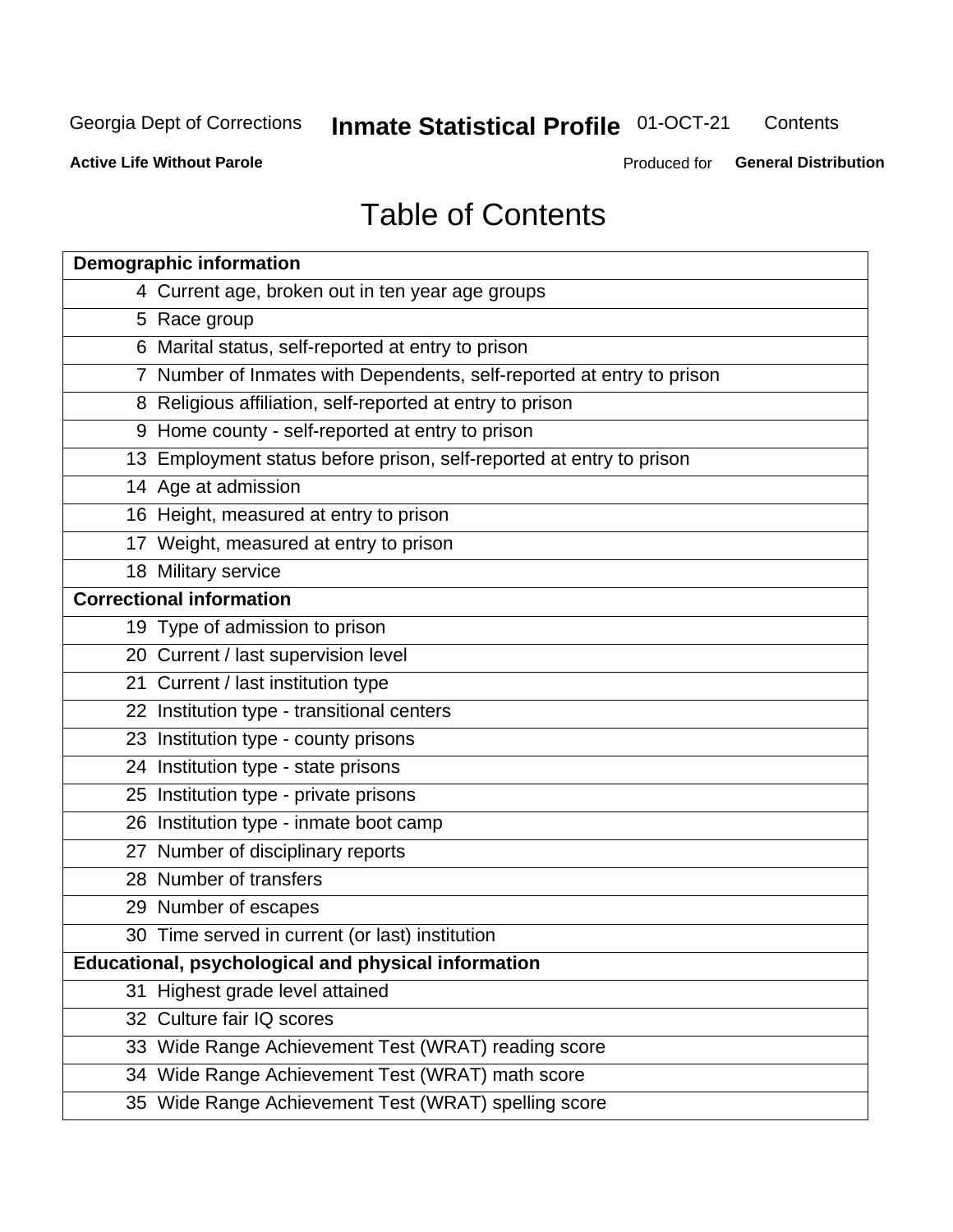# **Inmate Statistical Profile 01-OCT-21**

Contents

**Active Life Without Parole** 

Produced for General Distribution

# **Table of Contents**

| Educational, psychological and physical information              |
|------------------------------------------------------------------|
| 36 Current / last mental health treatment level                  |
| 37 PULHESDWIT medical scale - 'P' overall condition ('P'hysical) |
| 38 PULHESDWIT medical scale - 'U' upper body                     |
| 39 PULHESDWIT medical scale - 'L' lower body                     |
| 40 PULHESDWIT medical scale - 'H' hearing                        |
| 41 PULHESDWIT medical scale - 'E' vision                         |
| 42 PULHESDWIT medical scale -'S' psychiatric                     |
| 43 PULHESDWIT medical scale - 'D' dental                         |
| 44 PULHESDWIT medical scale - 'W' work ability                   |
| 45 PULHESDWIT medical scale - 'I' impairment                     |
| 46 PULHESDWIT medical scale - 'T' transportability               |
| <b>Crimes and criminal history information</b>                   |
| 47 Number of prior Georgia incarcerations                        |
| 48 Prison sentence in years                                      |
| 49 Primary offense, broken out into felonies vs misdemeanors     |
| 50 Primary offense, broken out into six broad crime categories   |
| 51 Primary offense, detailed offense code                        |
| 52 County of conviction of primary offense                       |
| 56 Circuit of conviction of primary offense                      |
| 58 Years served (jail + prison) in this incarceration            |
| <b>Medical information</b>                                       |
| 59 Results of most recent HIV test                               |
| 60 Results of most recent tuberculosis test                      |
| 61 Results of most recent syphilis test                          |
| 62 Results of most recent Hepatitis-C test                       |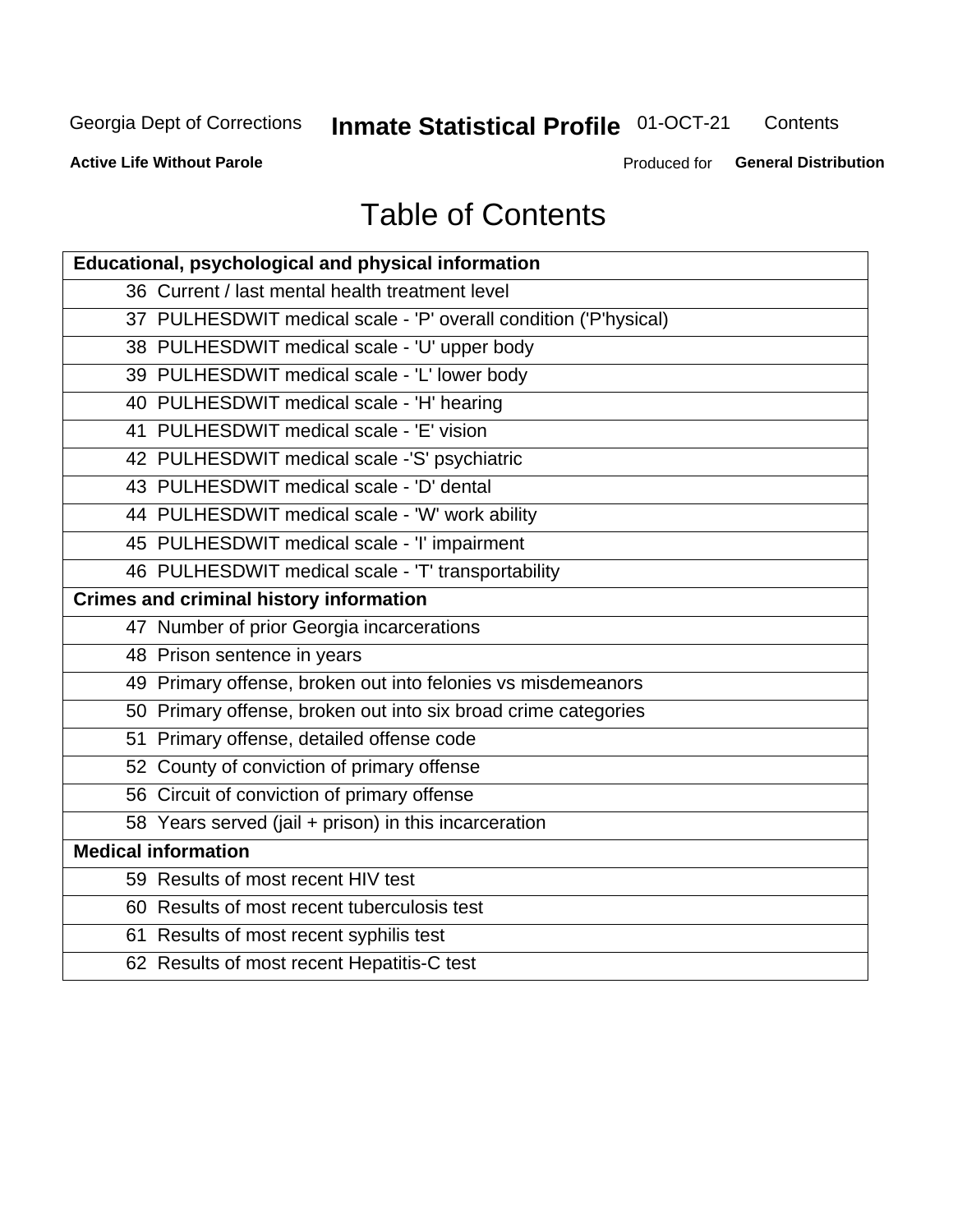### **Active Life Without Parole**

### Produced for General Distribution

# Current age, broken out in ten-year age groups

COL % - percent each COUNT is of its particular column

|                          | <b>Male</b>  |        |         | <b>Female</b> |        |       | <b>Total</b> |        |
|--------------------------|--------------|--------|---------|---------------|--------|-------|--------------|--------|
| <b>Current Age</b>       | <b>Count</b> | Col %  | Row %   | <b>Count</b>  | Col %  | Row % | <b>Total</b> | Col %  |
| <b>Teens (1-19)</b>      | ◠            | 0.12%  | 100.00% |               |        |       | 2            | 0.12%  |
| <b>Twenties (20-29)</b>  | 188          | 11.63% | 96.41%  |               | 11.86% | 3.59% | 195          | 11.64% |
| Thirties (30-39)         | 443          | 27.41% | 95.47%  | 21            | 35.59% | 4.53% | 464          | 27.70% |
| <b>Forties (40-49)</b>   | 431          | 26.67% | 95.99%  | 18            | 30.51% | 4.01% | 449          | 26.81% |
| <b>Fifties (50-59)</b>   | 342          | 21.16% | 97.44%  | 9             | 15.25% | 2.56% | 351          | 20.96% |
| <b>Sixties (60-69)</b>   | 176          | 10.89% | 97.78%  | 4             | 6.78%  | 2.22% | 180          | 10.75% |
| Seventy + (70 and above) | 34           | 2.10%  | 100.00% |               |        |       | 34           | 2.03%  |
| <b>Total Reported</b>    | 1,616        | 100%   | 96.48%  | 59            | 100%   | 3.52% | 1,675        | 100.0% |

| orted<br>NOT<br>. <b>.</b> |                     |    |      |
|----------------------------|---------------------|----|------|
| <b>Total</b>               | <b>CAC</b><br>טו טו | JJ | ,675 |

| Mean (average)         | 44.22 | 41.54 | 44.13 |
|------------------------|-------|-------|-------|
| <b>Median (middle)</b> |       |       | 43    |
| Mode (most frequent)   | 40    | 36    | 40    |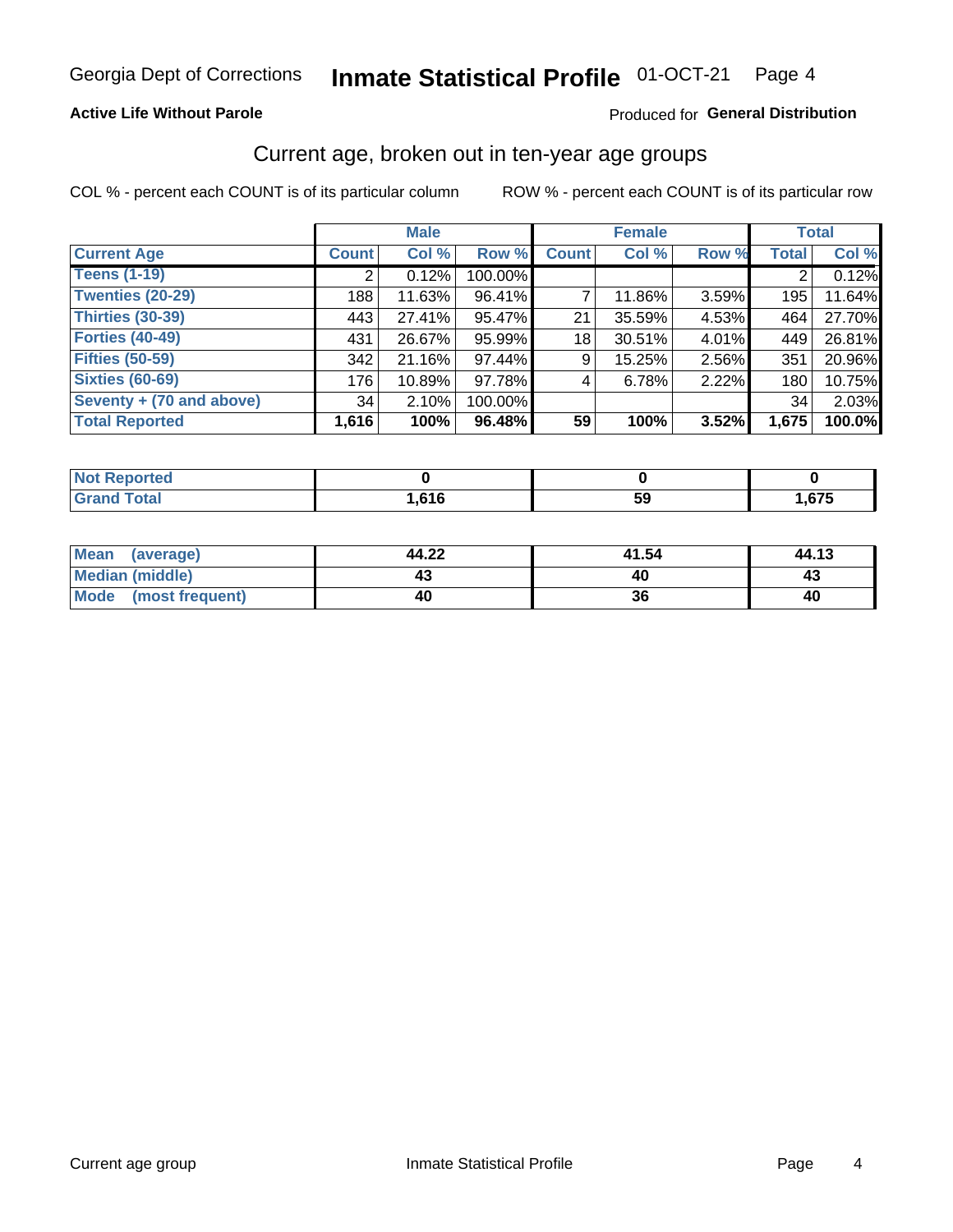#### Inmate Statistical Profile 01-OCT-21 Page 5

## **Active Life Without Parole**

Produced for General Distribution

# Race group

COL % - percent each COUNT is of its particular column

|                              | <b>Male</b>  |         |         | <b>Female</b>      |        |          | <b>Total</b> |        |
|------------------------------|--------------|---------|---------|--------------------|--------|----------|--------------|--------|
| <b>Race Group</b>            | <b>Count</b> | Col %   |         | <b>Row % Count</b> | Col %  | Row %    | Total        | Col %  |
| <b>White</b>                 | 346          | 21.41%  | 93.77%  | 23                 | 38.98% | 6.23%    | 369          | 22.03% |
| <b>Black</b><br>$\mathbf{2}$ | 1,231        | 76.18%  | 97.31%  | 34                 | 57.63% | 2.69%    | 1,265        | 75.52% |
| <b>Other</b><br>5.           |              | $.12\%$ | 100.00% |                    |        |          | 2            | .12%   |
| <b>Asian</b><br>6            | 6            | $.37\%$ | 100.00% |                    |        |          | 6            | .36%   |
| <b>Hispanic</b><br>10        | 31           | 1.92%   | 93.94%  | ົ                  | 3.39%  | $6.06\%$ | 33           | 1.97%  |
| <b>Total Reported</b>        | 1,616        | 100%    | 96.48%  | 59                 | 100%   | 3.52%    | 1,675        | 100%   |

| <b>rted</b>  |                   |     |               |
|--------------|-------------------|-----|---------------|
| <b>Total</b> | <b>CAC</b><br>טונ | -59 | $C^{\bullet}$ |

| –•••• |  | M |  |  |  |
|-------|--|---|--|--|--|
|-------|--|---|--|--|--|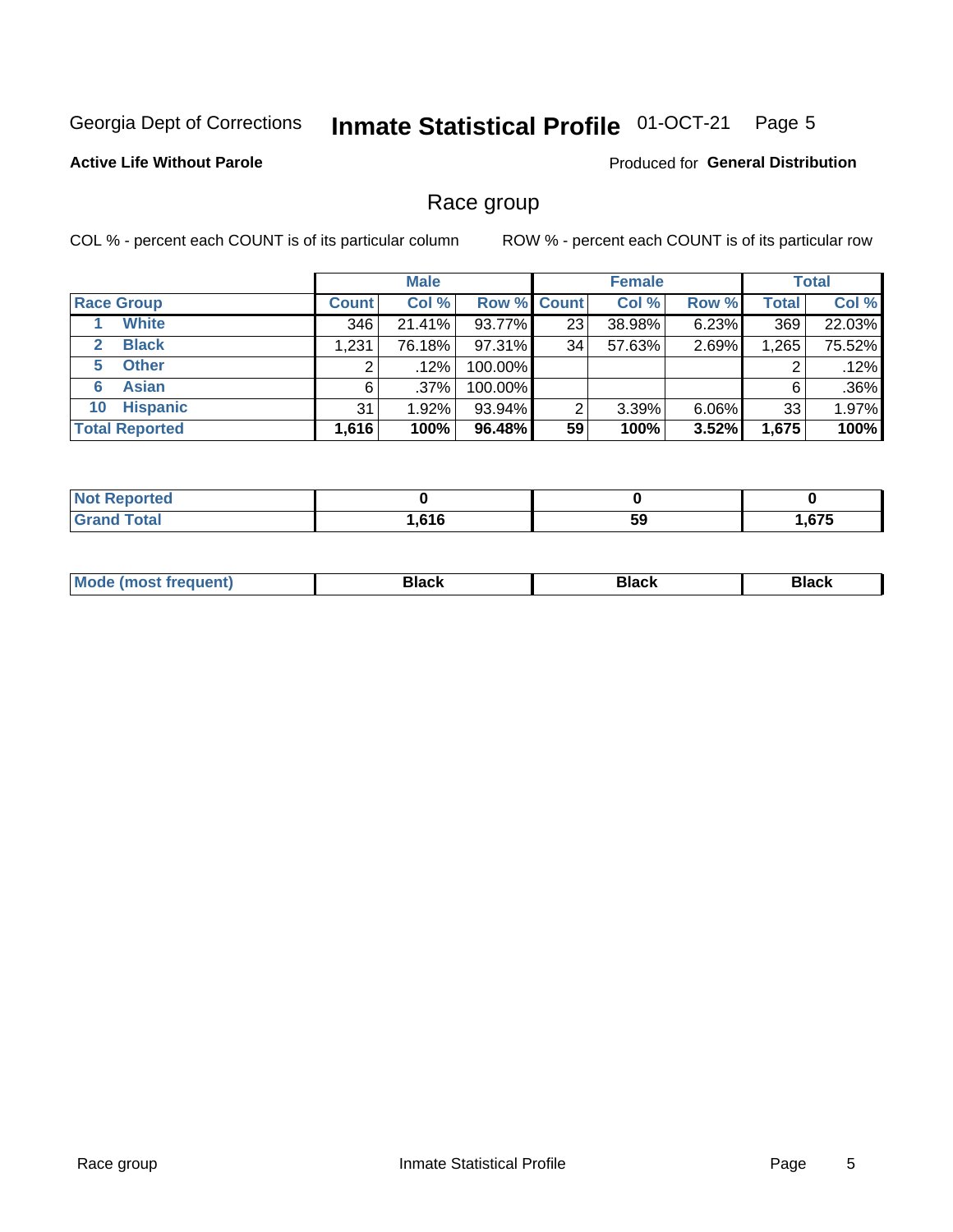#### Inmate Statistical Profile 01-OCT-21 Page 6

### **Active Life Without Parole**

### Produced for General Distribution

# Marital status, self-reported at entry to prison

COL % - percent each COUNT is of its particular column

|                            |              | <b>Male</b> |        |              | <b>Female</b> |        |              | <b>Total</b> |
|----------------------------|--------------|-------------|--------|--------------|---------------|--------|--------------|--------------|
| <b>Marital Status</b>      | <b>Count</b> | Col %       | Row %  | <b>Count</b> | Col %         | Row %  | <b>Total</b> | Col %        |
| <b>Unknown</b><br>$\bf{0}$ | 25           | 1.55%       | 96.15% |              | 1.69%         | 3.85%  | 26           | 1.55%        |
| <b>Divorced</b><br>D       | 122          | 7.55%       | 96.83% | 4            | 6.78%         | 3.17%  | 126          | 7.52%        |
| <b>Married</b><br>М        | 207          | 12.81%      | 94.95% | 11           | 18.64%        | 5.05%  | 218          | 13.01%       |
| <b>Separated</b><br>S.     | 47           | 2.91%       | 88.68% | 6            | 10.17%        | 11.32% | 53           | 3.16%        |
| <b>Unmarried</b><br>U      | 1,175        | 72.71%      | 97.43% | 31           | 52.54%        | 2.57%  | 1,206        | 72.00%       |
| <b>Widow</b><br>W          | 40           | 2.48%       | 86.96% | 6            | 10.17%        | 13.04% | 46           | 2.75%        |
| <b>Total Reported</b>      | 1,616        | 100%        | 96.48% | 59           | 100%          | 3.52%  | 1,675        | 100%         |

| prted<br>NOT |                  |    |      |
|--------------|------------------|----|------|
| <b>⊺otal</b> | cac<br>. . U I U | ວະ | .675 |

| <b>Mode</b><br><b>nost frequent)</b><br>Unmarried<br>a most | Unmarried | Unmarried |
|-------------------------------------------------------------|-----------|-----------|
|-------------------------------------------------------------|-----------|-----------|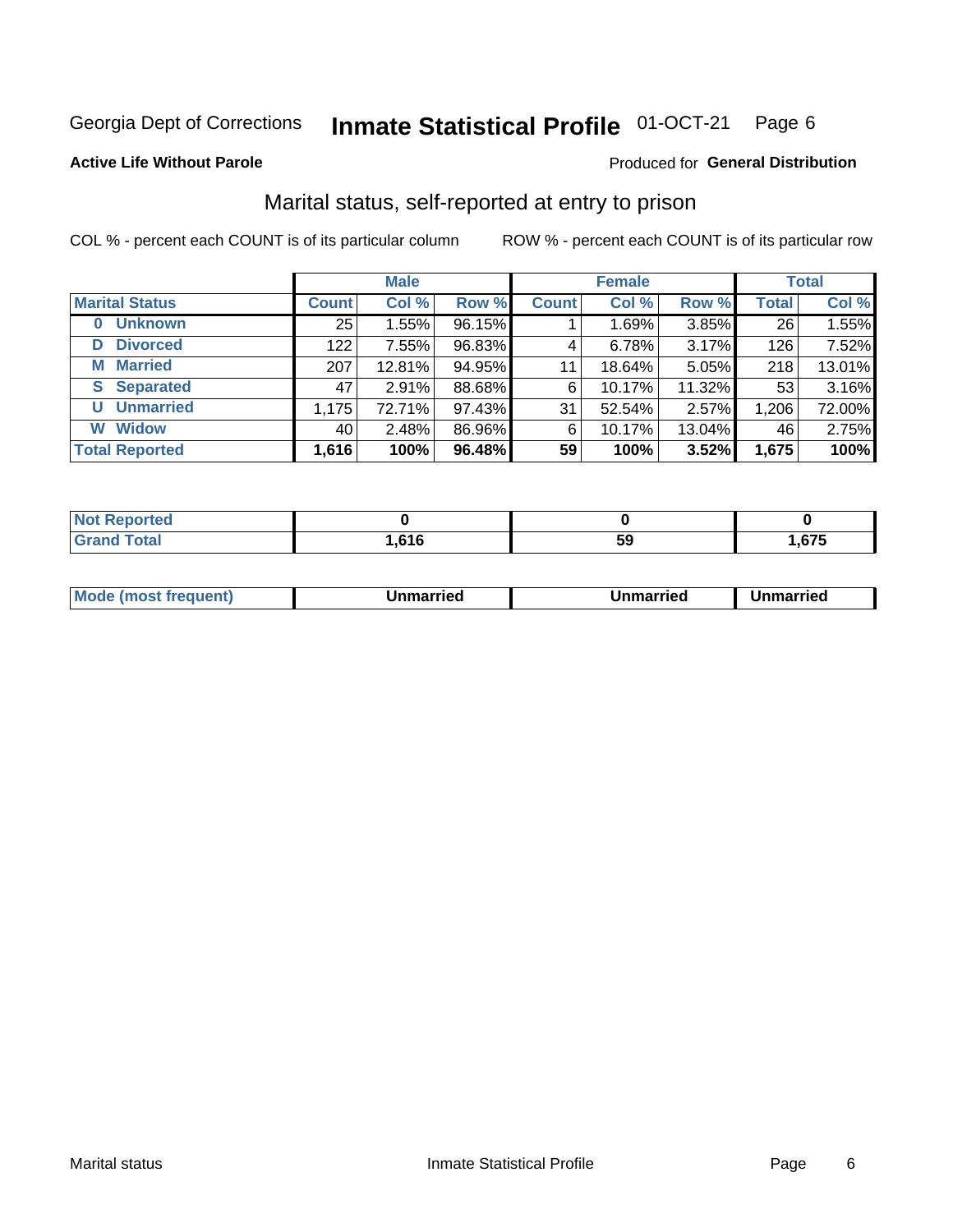#### Inmate Statistical Profile 01-OCT-21 Page 7

## **Active Life Without Parole**

### Produced for General Distribution

# Number of Inmates with Dependents, Self-Reported at Entry to Prison

COL % - percent each COUNT is of its particular column

|                             |              | <b>Male</b> |         |              | <b>Female</b> |       |              | <b>Total</b> |
|-----------------------------|--------------|-------------|---------|--------------|---------------|-------|--------------|--------------|
| <b>Number of dependents</b> | <b>Count</b> | Col %       | Row %   | <b>Count</b> | Col %         | Row % | <b>Total</b> | Col %        |
| $\bf{0}$                    | 395          | 31.96%      | 95.18%  | 20           | 37.74%        | 4.82% | 415          | 32.20%       |
|                             | 287          | 23.22%      | 96.96%  | 9            | 16.98%        | 3.04% | 296          | 22.96%       |
| $\overline{2}$              | 226          | 18.28%      | 97.00%  |              | 13.21%        | 3.00% | 233          | 18.08%       |
| 3                           | 139          | 11.25%      | 93.29%  | 10           | 18.87%        | 6.71% | 149          | 11.56%       |
| 4                           | 93           | 7.52%       | 97.89%  | 2            | 3.77%         | 2.11% | 95           | 7.37%        |
| 5                           | 41           | 3.32%       | 91.11%  | 4            | 7.55%         | 8.89% | 45           | 3.49%        |
| $6\phantom{1}6$             | 25           | 2.02%       | 96.15%  |              | 1.89%         | 3.85% | 26           | 2.02%        |
| 7                           | 13           | 1.05%       | 100.00% |              |               |       | 13           | 1.01%        |
| 8                           | 7            | 0.57%       | 100.00% |              |               |       | 7            | 0.54%        |
| $\boldsymbol{9}$            | 3            | 0.24%       | 100.00% |              |               |       | 3            | 0.23%        |
| Over 10                     | 7            | 0.57%       | 100.00% |              |               |       | 7            | 0.54%        |
| <b>Total Reported</b>       | 1,236        | 100%        | 95.89%  | 53           | 100%          | 4.11% | 1,289        | 100%         |

| 380        |    | 386  |
|------------|----|------|
| 616<br>. . | 59 | .675 |

| Mean<br>(average)      | 1.64 | l.73 |
|------------------------|------|------|
| <b>Median (middle)</b> |      |      |
| Mode (most frequent)   |      |      |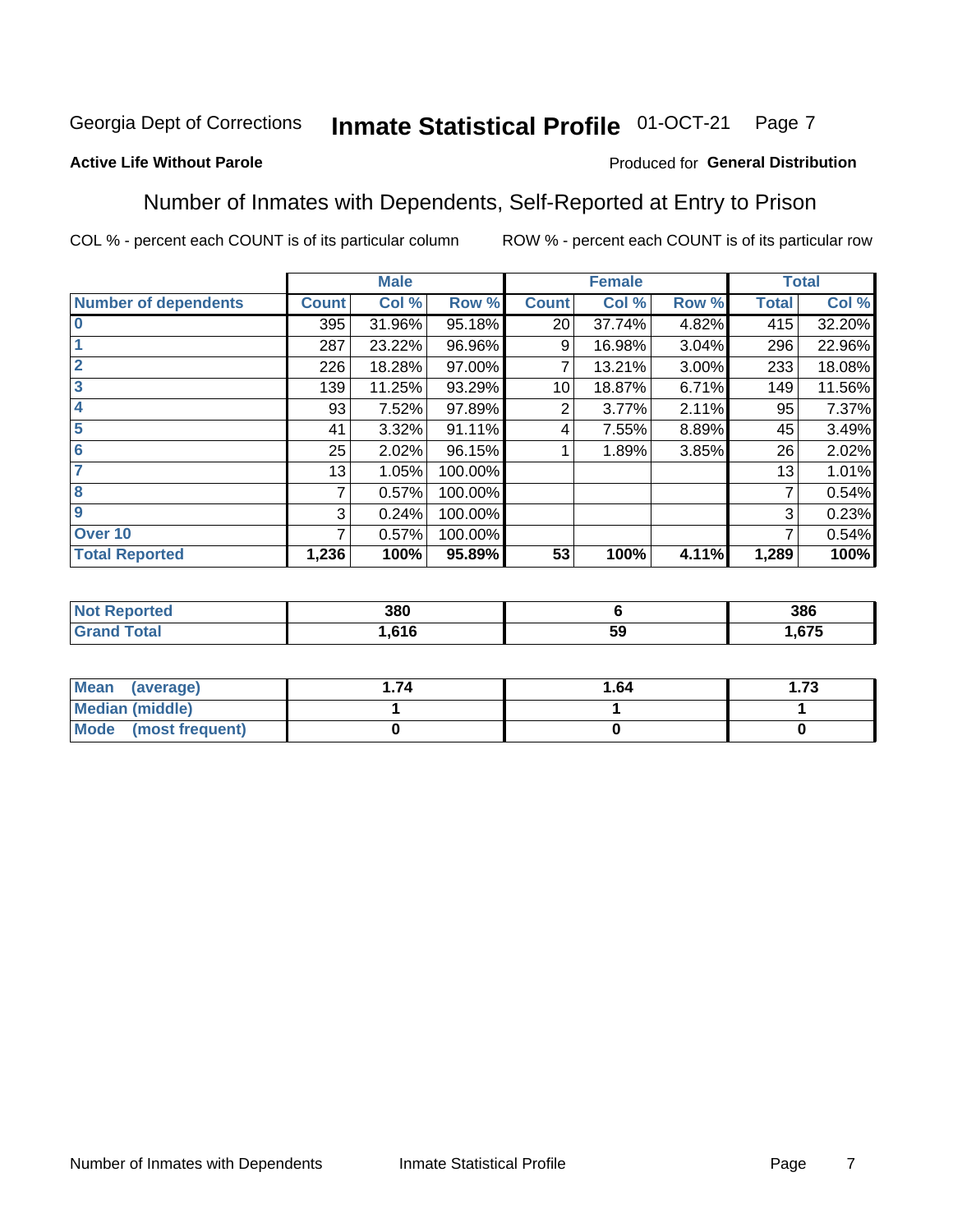#### Inmate Statistical Profile 01-OCT-21 Page 8

### **Active Life Without Parole**

### Produced for General Distribution

# Religious affiliation, self-reported at entry to prison

COL % - percent each COUNT is of its particular column

|                |                              |              | <b>Male</b> |         |              | <b>Female</b>             | <b>Total</b> |              |        |
|----------------|------------------------------|--------------|-------------|---------|--------------|---------------------------|--------------|--------------|--------|
|                | <b>Religious Affiliation</b> | <b>Count</b> | Col %       | Row %   | <b>Count</b> | $\overline{\text{Col}}$ % | Row %        | <b>Total</b> | Col %  |
| 1              | <b>Islam</b>                 | 90           | 10.69%      | 95.74%  | 4            | 8.33%                     | 4.26%        | 94           | 10.56% |
| $\overline{2}$ | <b>Catholic</b>              | 23           | 2.73%       | 85.19%  | 4            | 8.33%                     | 14.81%       | 27           | 3.03%  |
| 3              | <b>Baptist</b>               | 400          | 47.51%      | 94.56%  | 23           | 47.92%                    | 5.44%        | 423          | 47.53% |
| 4              | <b>Methodist</b>             | 12           | 1.43%       | 92.31%  | 1            | 2.08%                     | 7.69%        | 13           | 1.46%  |
| 6              | <b>Presbyterian</b>          | 1            | .12%        | 100.00% |              |                           |              | 1            | .11%   |
| 7              | <b>Church Of God</b>         | 4            | .48%        | 100.00% |              |                           |              | 4            | .45%   |
| 8              | <b>Holiness</b>              | 17           | 2.02%       | 89.47%  | $\sqrt{2}$   | 4.17%                     | 10.53%       | 19           | 2.13%  |
| 9              | <b>Jewish</b>                | 3            | .36%        | 75.00%  | 1            | 2.08%                     | 25.00%       | 4            | .45%   |
| 12             | <b>Hindu</b>                 | 1            | .12%        | 100.00% |              |                           |              |              | .11%   |
| 13             | <b>Buddhist</b>              | 3            | .36%        | 100.00% |              |                           |              | 3            | .34%   |
| 16             | <b>Seventh Day Adventist</b> | 6            | .71%        | 100.00% |              |                           |              | 6            | .67%   |
| 17             | <b>Jehovah Witness</b>       | 13           | 1.54%       | 92.86%  | 1            | 2.08%                     | 7.14%        | 14           | 1.57%  |
| 18             | <b>Latter Day Saints</b>     | 1            | .12%        | 100.00% |              |                           |              |              | .11%   |
| 20             | <b>Other Prot</b>            | 73           | 8.67%       | 100.00% |              |                           |              | 73           | 8.20%  |
| 21             | <b>Messianic Judaism</b>     |              |             |         | 8            | 16.67%                    | 100.00%      | 8            | .90%   |
| 23             | <b>Hebrew Israelite</b>      | 1            | .12%        | 100.00% |              |                           |              |              | .11%   |
| 25             | <b>Native American</b>       | 1            | .12%        | 100.00% |              |                           |              |              | .11%   |
| 28             | <b>Rastafari</b>             |              | .12%        | 50.00%  | 1            | 2.08%                     | 50.00%       | 2            | .22%   |
| 30             | <b>No Religion</b>           | 29           | 3.44%       | 96.67%  | 1            | 2.08%                     | 3.33%        | 30           | 3.37%  |
| 31             | <b>Christian -</b>           | 61           | 7.24%       | 96.83%  | 2            | 4.17%                     | 3.17%        | 63           | 7.08%  |
|                | <b>Unspecified</b>           |              |             |         |              |                           |              |              |        |
| 96             | <b>None</b>                  | 102          | 12.11%      | 100.00% |              |                           |              | 102          | 11.46% |
|                | <b>Total Reported</b>        | 842          | 100%        | 94.61%  | 48           | 100%                      | 5.39%        | 890          | 100%   |

| <b>Not Reported</b> | --    |    | 785  |
|---------------------|-------|----|------|
| Total               | 1,616 | 5î | .675 |

| <b>Mode (most frequent)</b><br>}aptist<br>Baptist<br>Baptist |
|--------------------------------------------------------------|
|--------------------------------------------------------------|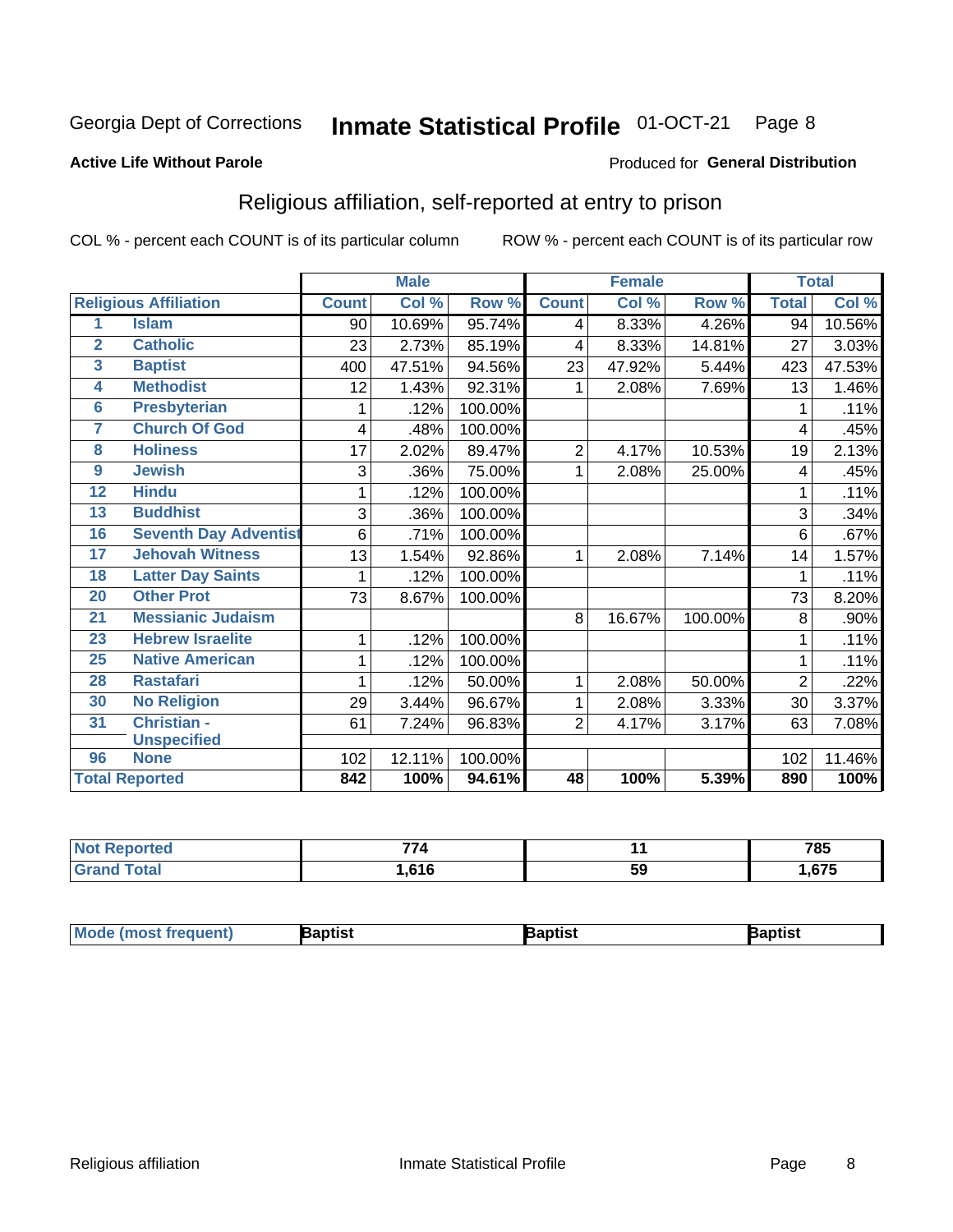#### Inmate Statistical Profile 01-OCT-21 Page 9

### **Active Life Without Parole**

# Produced for General Distribution

# Home county, self-reported at entry to prison

COL % - percent each COUNT is of its particular column

|     |                             |                         | <b>Male</b> |         |                | <b>Female</b> |        | <b>Total</b>            |         |
|-----|-----------------------------|-------------------------|-------------|---------|----------------|---------------|--------|-------------------------|---------|
|     | <b>Home County</b>          | <b>Count</b>            | Col %       | Row %   | <b>Count</b>   | Col %         | Row %  | <b>Total</b>            | Col %   |
| 000 | <b>Unknown</b>              | 320                     | 19.80%      | 95.24%  | 16             | 27.12%        | 4.76%  | 336                     | 20.06%  |
| 001 | <b>Appling County</b>       | 6                       | .37%        | 100.00% |                |               |        | 6                       | .36%    |
| 002 | <b>Atkinson County</b>      | $\overline{c}$          | .12%        | 100.00% |                |               |        | $\overline{2}$          | .12%    |
| 003 | <b>Bacon County</b>         | $\mathbf{1}$            | .06%        | 100.00% |                |               |        | 1                       | .06%    |
| 004 | <b>Baker County</b>         | $\overline{c}$          | .12%        | 100.00% |                |               |        | $\overline{2}$          | .12%    |
| 005 | <b>Baldwin County</b>       | 4                       | .25%        | 100.00% |                |               |        | $\overline{\mathbf{4}}$ | .24%    |
| 006 | <b>Banks County</b>         | $\mathbf 1$             | .06%        | 100.00% |                |               |        | 1                       | .06%    |
| 007 | <b>Barrow County</b>        | 10                      | .62%        | 100.00% |                |               |        | 10                      | .60%    |
| 008 | <b>Bartow County</b>        | 12                      | .74%        | 100.00% |                |               |        | 12                      | .72%    |
| 009 | <b>Ben Hill County</b>      | 6                       | .37%        | 100.00% |                |               |        | 6                       | .36%    |
| 010 | <b>Berrien County</b>       | 4                       | .25%        | 100.00% |                |               |        | 4                       | .24%    |
| 011 | <b>Bibb County</b>          | 43                      | 2.66%       | 95.56%  | 2              | 3.39%         | 4.44%  | 45                      | 2.69%   |
| 012 | <b>Bleckley County</b>      | $\mathbf 1$             | .06%        | 100.00% |                |               |        | $\mathbf 1$             | .06%    |
| 013 | <b>Brantley County</b>      | $\mathbf 1$             | .06%        | 100.00% |                |               |        | 1                       | .06%    |
| 014 | <b>Brooks County</b>        | 3                       | .19%        | 100.00% |                |               |        | 3                       | .18%    |
| 015 | <b>Bryan County</b>         | $\overline{c}$          | .12%        | 100.00% |                |               |        | $\overline{2}$          | .12%    |
| 016 | <b>Bulloch County</b>       | 4                       | .25%        | 100.00% |                |               |        | 4                       | .24%    |
| 017 | <b>Burke County</b>         | 11                      | .68%        | 100.00% |                |               |        | 11                      | .66%    |
| 018 | <b>Butts County</b>         | 4                       | .25%        | 100.00% |                |               |        | 4                       | .24%    |
| 019 | <b>Calhoun County</b>       | $\mathbf 1$             | .06%        | 100.00% |                |               |        | 1                       | .06%    |
| 020 | <b>Camden County</b>        | 5                       | .31%        | 100.00% |                |               |        | 5                       | .30%    |
| 021 | <b>Candler County</b>       | 6                       | .37%        | 100.00% |                |               |        | 6                       | .36%    |
| 022 | <b>Carroll County</b>       | 6                       | .37%        | 85.71%  | 1              | 1.69%         | 14.29% | 7                       | .42%    |
| 023 | <b>Catoosa County</b>       | 5                       | .31%        | 100.00% |                |               |        | 5                       | .30%    |
| 025 | <b>Chatham County</b>       | 60                      | 3.71%       | 100.00% |                |               |        | 60                      | 3.58%   |
| 026 | <b>Chattahoochee County</b> | $\mathbf 1$             | .06%        | 100.00% |                |               |        | 1                       | .06%    |
| 027 | <b>Chattooga County</b>     | $\mathbf 1$             | .06%        | 100.00% |                |               |        | 1                       | .06%    |
| 028 | <b>Cherokee County</b>      | $\overline{7}$          | .43%        | 100.00% |                |               |        | 7                       | .42%    |
| 029 | <b>Clarke County</b>        | 22                      | 1.36%       | 95.65%  | 1              | 1.69%         | 4.35%  | 23                      | 1.37%   |
| 030 | <b>Clay County</b>          | 1                       | .06%        | 100.00% |                |               |        | 1                       | .06%    |
| 031 | <b>Clayton County</b>       | 58                      | 3.59%       | 95.08%  | 3              | 5.08%         | 4.92%  | 61                      | 3.64%   |
| 033 | <b>Cobb County</b>          | 51                      | 3.16%       | 98.08%  | 1              | 1.69%         | 1.92%  | 52                      | 3.10%   |
| 034 | <b>Coffee County</b>        | $\overline{7}$          | .43%        | 77.78%  | $\overline{2}$ | 3.39%         | 22.22% | $\boldsymbol{9}$        | .54%    |
| 035 | <b>Colquitt County</b>      | 3                       | .19%        | 100.00% |                |               |        | $\mathsf 3$             | .18%    |
| 036 | <b>Columbia County</b>      | $\overline{8}$          | .50%        | 100.00% |                |               |        | 8                       | .48%    |
| 037 | <b>Cook County</b>          | $\overline{\mathbf{4}}$ | .25%        | 100.00% |                |               |        | 4                       | .24%    |
| 038 | <b>Coweta County</b>        | 6                       | .37%        | 100.00% |                |               |        | 6                       | .36%    |
| 040 | <b>Crisp County</b>         | 5                       | .31%        | 100.00% |                |               |        | 5                       | $.30\%$ |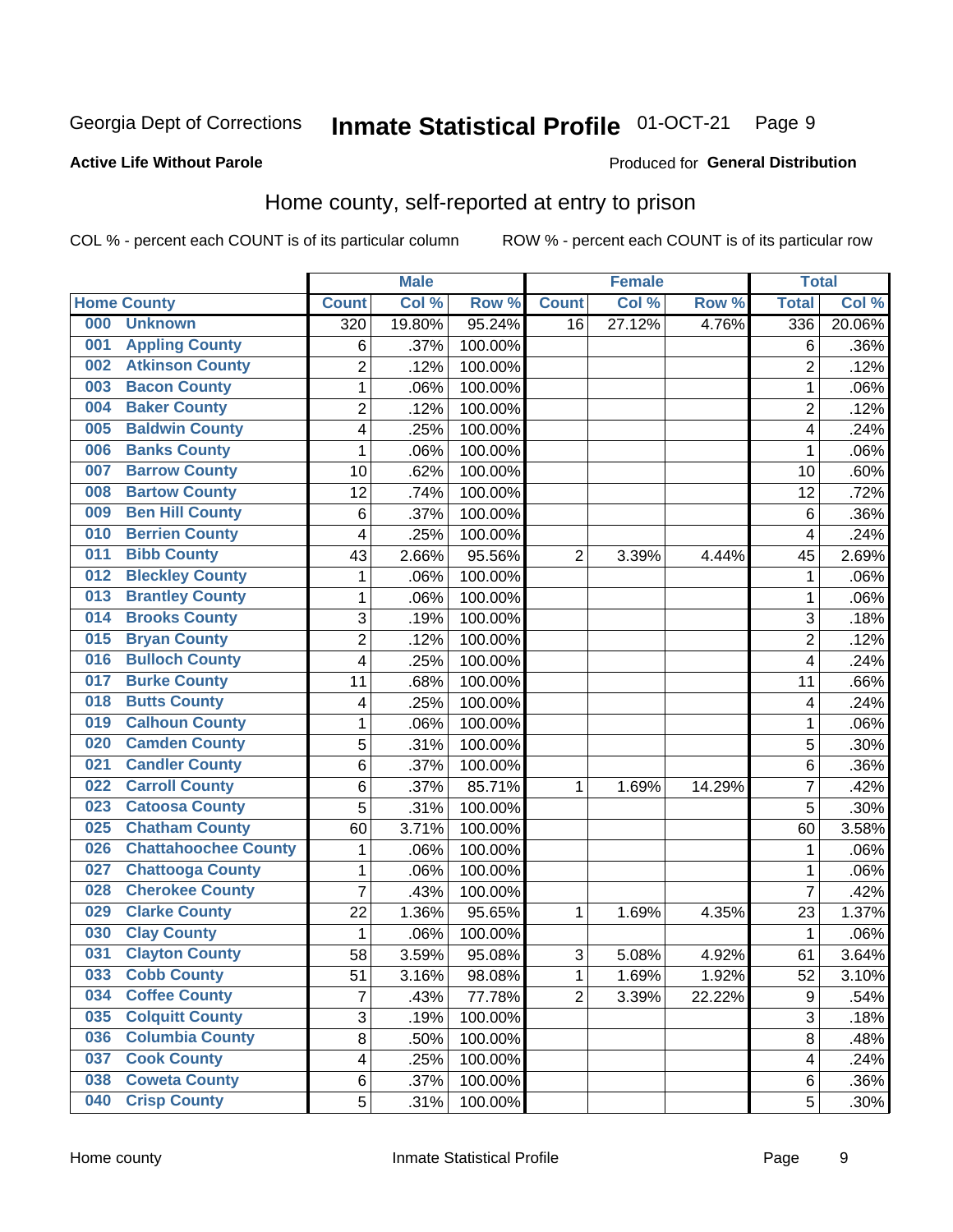#### Inmate Statistical Profile 01-OCT-21 Page 10

### **Active Life Without Parole**

# Produced for General Distribution

# Home county, self-reported at entry to prison

COL % - percent each COUNT is of its particular column

|                    |                          |                         | <b>Male</b> |         |                | <b>Female</b> |         | <b>Total</b>   |         |
|--------------------|--------------------------|-------------------------|-------------|---------|----------------|---------------|---------|----------------|---------|
| <b>Home County</b> |                          | <b>Count</b>            | Col %       | Row %   | <b>Count</b>   | Col %         | Row %   | <b>Total</b>   | Col %   |
| 043                | <b>Decatur County</b>    | 7                       | .43%        | 100.00% |                |               |         | 7              | .42%    |
| 044                | <b>Dekalb County</b>     | 118                     | 7.30%       | 99.16%  | 1              | 1.69%         | .84%    | 119            | 7.10%   |
| 045                | <b>Dodge County</b>      | 1                       | .06%        | 100.00% |                |               |         | 1              | .06%    |
| 046                | <b>Dooly County</b>      | 1                       | .06%        | 100.00% |                |               |         | 1              | .06%    |
| 047                | <b>Dougherty County</b>  | 24                      | 1.49%       | 92.31%  | $\overline{2}$ | 3.39%         | 7.69%   | 26             | 1.55%   |
| 048                | <b>Douglas County</b>    | 19                      | 1.18%       | 100.00% |                |               |         | 19             | 1.13%   |
| 049                | <b>Early County</b>      | 3                       | .19%        | 100.00% |                |               |         | 3              | .18%    |
| 051                | <b>Effingham County</b>  | 6                       | .37%        | 85.71%  | $\mathbf 1$    | 1.69%         | 14.29%  | 7              | .42%    |
| 052                | <b>Elbert County</b>     | 4                       | .25%        | 100.00% |                |               |         | 4              | .24%    |
| 053                | <b>Emanuel County</b>    | 6                       | .37%        | 100.00% |                |               |         | 6              | .36%    |
| 054                | <b>Evans County</b>      |                         |             |         | $\mathbf 1$    | 1.69%         | 100.00% | 1              | .06%    |
| 056                | <b>Fayette County</b>    | 7                       | .43%        | 100.00% |                |               |         | 7              | .42%    |
| 057                | <b>Floyd County</b>      | 21                      | 1.30%       | 91.30%  | $\overline{c}$ | 3.39%         | 8.70%   | 23             | 1.37%   |
| 058                | <b>Forsyth County</b>    | 3                       | .19%        | 60.00%  | $\overline{2}$ | 3.39%         | 40.00%  | 5              | .30%    |
| 059                | <b>Franklin County</b>   | 3                       | .19%        | 100.00% |                |               |         | 3              | .18%    |
| 060                | <b>Fulton County</b>     | 184                     | 11.39%      | 97.87%  | 4              | 6.78%         | 2.13%   | 188            | 11.22%  |
| 061                | <b>Gilmer County</b>     | $\overline{2}$          | .12%        | 100.00% |                |               |         | $\overline{2}$ | .12%    |
| 063                | <b>Glynn County</b>      | 13                      | .80%        | 100.00% |                |               |         | 13             | .78%    |
| 064                | <b>Gordon County</b>     | 8                       | .50%        | 100.00% |                |               |         | 8              | .48%    |
| 066                | <b>Greene County</b>     | 3                       | .19%        | 100.00% |                |               |         | 3              | .18%    |
| 067                | <b>Gwinnett County</b>   | 47                      | 2.91%       | 94.00%  | 3              | 5.08%         | 6.00%   | 50             | 2.99%   |
| 068                | <b>Habersham County</b>  | $\overline{2}$          | .12%        | 100.00% |                |               |         | $\overline{2}$ | .12%    |
| 069                | <b>Hall County</b>       | 14                      | .87%        | 87.50%  | $\overline{2}$ | 3.39%         | 12.50%  | 16             | .96%    |
| 070                | <b>Hancock County</b>    | 2                       | .12%        | 100.00% |                |               |         | $\overline{2}$ | .12%    |
| 071                | <b>Haralson County</b>   | $\overline{2}$          | .12%        | 100.00% |                |               |         | $\overline{2}$ | .12%    |
| 072                | <b>Harris County</b>     | 5                       | .31%        | 100.00% |                |               |         | 5              | .30%    |
| 073                | <b>Hart County</b>       | 3                       | .19%        | 100.00% |                |               |         | 3              | .18%    |
| 074                | <b>Heard County</b>      | 1                       | .06%        | 100.00% |                |               |         | 1              | .06%    |
| 075                | <b>Henry County</b>      | 16                      | .99%        | 94.12%  | $\mathbf 1$    | 1.69%         | 5.88%   | 17             | 1.01%   |
| 076                | <b>Houston County</b>    | 22                      | 1.36%       | 95.65%  | $\mathbf 1$    | 1.69%         | 4.35%   | 23             | 1.37%   |
| 078                | <b>Jackson County</b>    | 11                      | .68%        | 100.00% |                |               |         | 11             | .66%    |
| 080                | <b>Jeff Davis County</b> | 1                       | .06%        | 100.00% |                |               |         | 1              | $.06\%$ |
| 081                | <b>Jefferson County</b>  | $\overline{7}$          | .43%        | 87.50%  | $\mathbf{1}$   | 1.69%         | 12.50%  | 8              | .48%    |
| 082                | <b>Jenkins County</b>    | 3                       | .19%        | 100.00% |                |               |         | 3              | .18%    |
| 083                | <b>Johnson County</b>    | $\mathbf{1}$            | .06%        | 100.00% |                |               |         | 1              | .06%    |
| 084                | <b>Jones County</b>      | 1                       | .06%        | 100.00% |                |               |         | 1              | .06%    |
| 087                | <b>Laurens County</b>    | $\overline{\mathbf{4}}$ | .25%        | 100.00% |                |               |         | 4              | .24%    |
| 088                | <b>Lee County</b>        | 3                       | .19%        | 100.00% |                |               |         | 3              | .18%    |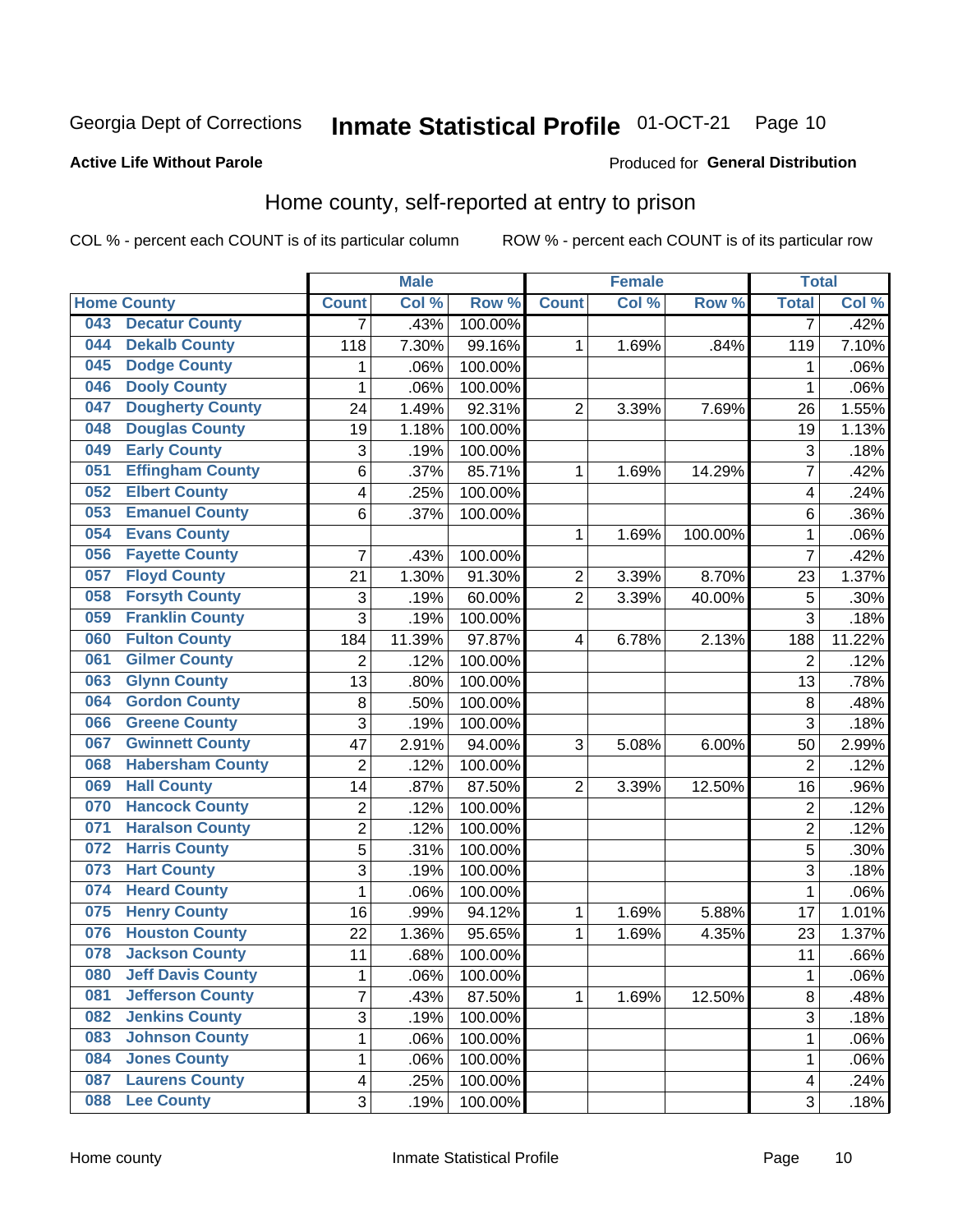#### Inmate Statistical Profile 01-OCT-21 Page 11

### **Active Life Without Parole**

## Produced for General Distribution

# Home county, self-reported at entry to prison

COL % - percent each COUNT is of its particular column

|                  |                          |                | <b>Male</b> |                  |                | <b>Female</b> |        | <b>Total</b>    |       |
|------------------|--------------------------|----------------|-------------|------------------|----------------|---------------|--------|-----------------|-------|
|                  | <b>Home County</b>       | <b>Count</b>   | Col %       | Row <sup>%</sup> | <b>Count</b>   | Col %         | Row %  | <b>Total</b>    | Col % |
| 089              | <b>Liberty County</b>    | 10             | .62%        | 90.91%           | 1              | 1.69%         | 9.09%  | $\overline{11}$ | .66%  |
| 090              | <b>Lincoln County</b>    | $\overline{2}$ | .12%        | 100.00%          |                |               |        | $\overline{2}$  | .12%  |
| 091              | <b>Long County</b>       | $\mathbf 1$    | .06%        | 100.00%          |                |               |        | 1               | .06%  |
| 092              | <b>Lowndes County</b>    | 12             | .74%        | 100.00%          |                |               |        | 12              | .72%  |
| 093              | <b>Lumpkin County</b>    | 1              | .06%        | 100.00%          |                |               |        | 1               | .06%  |
| 094              | <b>Macon County</b>      | $\mathbf 1$    | .06%        | 100.00%          |                |               |        | 1               | .06%  |
| 095              | <b>Madison County</b>    | $\mathbf 1$    | .06%        | 100.00%          |                |               |        | 1               | .06%  |
| 096              | <b>Marion County</b>     | 1              | .06%        | 50.00%           | 1              | 1.69%         | 50.00% | $\overline{c}$  | .12%  |
| 097              | <b>Mcduffie County</b>   | 3              | .19%        | 100.00%          |                |               |        | 3               | .18%  |
| 098              | <b>Mcintosh County</b>   | $\mathbf 1$    | .06%        | 100.00%          |                |               |        | 1               | .06%  |
| 099              | <b>Meriwether County</b> | 3              | .19%        | 100.00%          |                |               |        | 3               | .18%  |
| 100              | <b>Miller County</b>     | $\overline{c}$ | .12%        | 100.00%          |                |               |        | $\overline{2}$  | .12%  |
| 101              | <b>Mitchell County</b>   | 3              | .19%        | 100.00%          |                |               |        | 3               | .18%  |
| 102              | <b>Monroe County</b>     | 6              | .37%        | 100.00%          |                |               |        | 6               | .36%  |
| 103              | <b>Montgomery County</b> | $\mathbf 1$    | .06%        | 100.00%          |                |               |        | 1               | .06%  |
| 104              | <b>Morgan County</b>     | $\overline{2}$ | .12%        | 100.00%          |                |               |        | $\overline{2}$  | .12%  |
| 106              | <b>Muscogee County</b>   | 34             | 2.10%       | 100.00%          |                |               |        | 34              | 2.03% |
| 107              | <b>Newton County</b>     | 7              | .43%        | 77.78%           | $\overline{2}$ | 3.39%         | 22.22% | 9               | .54%  |
| 109              | <b>Oglethorpe County</b> | 4              | .25%        | 100.00%          |                |               |        | 4               | .24%  |
| 110              | <b>Paulding County</b>   | 11             | .68%        | 100.00%          |                |               |        | 11              | .66%  |
| 111              | <b>Peach County</b>      | $\mathbf 1$    | .06%        | 100.00%          |                |               |        | 1               | .06%  |
| $\overline{112}$ | <b>Pickens County</b>    | $\mathbf 1$    | .06%        | 100.00%          |                |               |        | 1               | .06%  |
| 113              | <b>Pierce County</b>     | 6              | .37%        | 100.00%          |                |               |        | 6               | .36%  |
| 114              | <b>Pike County</b>       | $\overline{2}$ | .12%        | 100.00%          |                |               |        | $\overline{2}$  | .12%  |
| $\overline{115}$ | <b>Polk County</b>       | 5              | .31%        | 100.00%          |                |               |        | 5               | .30%  |
| 117              | <b>Putnam County</b>     | 5              | .31%        | 83.33%           | 1              | 1.69%         | 16.67% | 6               | .36%  |
| 119              | <b>Rabun County</b>      | $\overline{2}$ | .12%        | 100.00%          |                |               |        | $\overline{c}$  | .12%  |
| 120              | <b>Randolph County</b>   | $\overline{2}$ | .12%        | 100.00%          |                |               |        | $\overline{2}$  | .12%  |
| 121              | <b>Richmond County</b>   | 56             | 3.47%       | 94.92%           | 3              | 5.08%         | 5.08%  | 59              | 3.52% |
| 122              | <b>Rockdale County</b>   | 8              | .50%        | 100.00%          |                |               |        | $\,8\,$         | .48%  |
| 124              | <b>Screven County</b>    | 1              | .06%        | 100.00%          |                |               |        | 1               | .06%  |
| 125              | <b>Seminole County</b>   | 2              | .12%        | 100.00%          |                |               |        | $\overline{2}$  | .12%  |
| 126              | <b>Spalding County</b>   | 14             | .87%        | 100.00%          |                |               |        | 14              | .84%  |
| 127              | <b>Stephens County</b>   | $\overline{2}$ | .12%        | 66.67%           | 1              | 1.69%         | 33.33% | 3               | .18%  |
| 128              | <b>Stewart County</b>    | $\mathbf 1$    | .06%        | 100.00%          |                |               |        | 1               | .06%  |
| 129              | <b>Sumter County</b>     | 5              | .31%        | 100.00%          |                |               |        | 5               | .30%  |
| 132              | <b>Tattnall County</b>   | 6              | .37%        | 100.00%          |                |               |        | 6               | .36%  |
| 133              | <b>Taylor County</b>     | 1              | .06%        | 100.00%          |                |               |        | 1               | .06%  |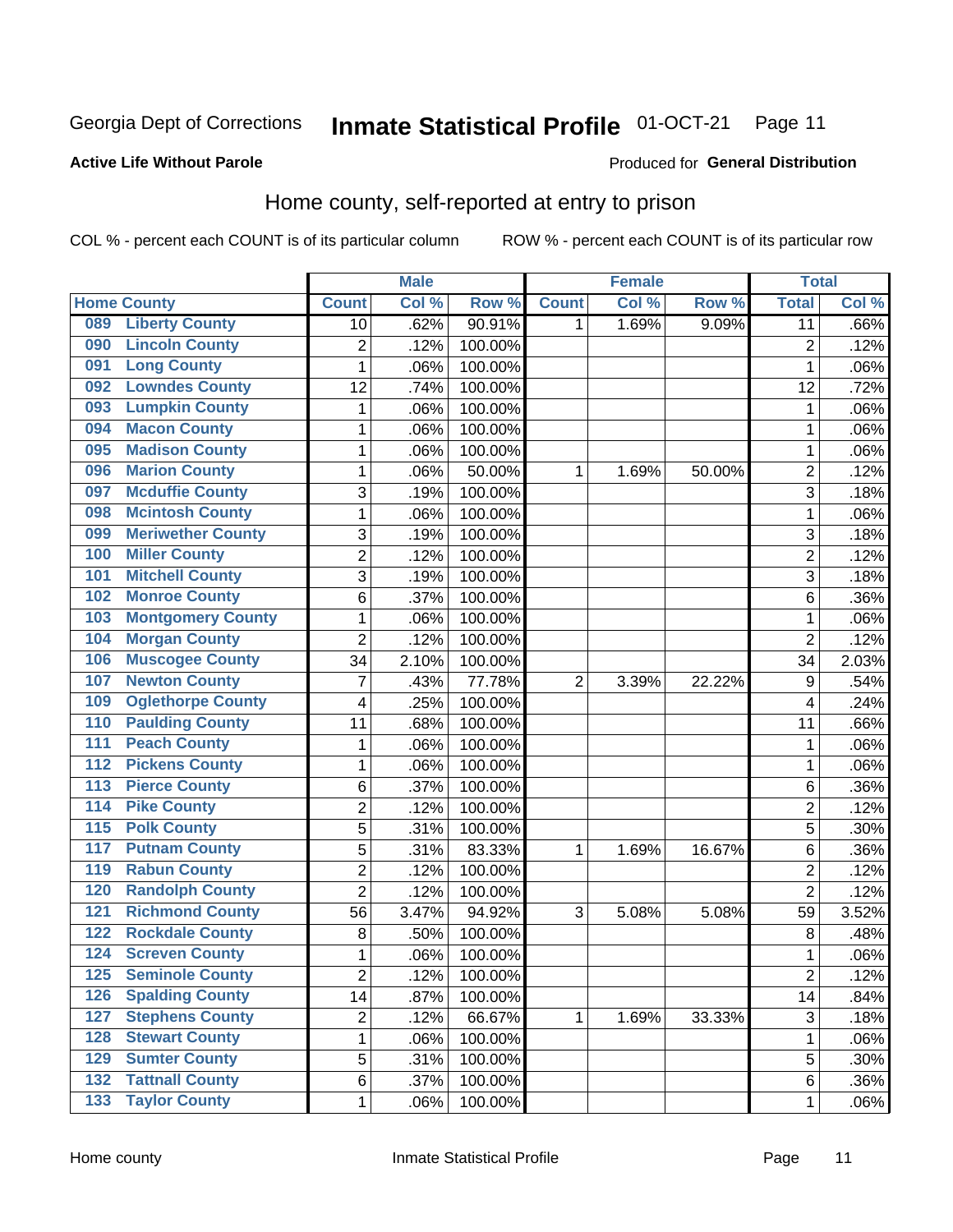#### Inmate Statistical Profile 01-OCT-21 Page 12

### **Active Life Without Parole**

### Produced for General Distribution

# Home county, self-reported at entry to prison

COL % - percent each COUNT is of its particular column

|                                    |                | <b>Male</b> |         |              | <b>Female</b> |        | <b>Total</b>   |       |
|------------------------------------|----------------|-------------|---------|--------------|---------------|--------|----------------|-------|
| <b>Home County</b>                 | <b>Count</b>   | Col %       | Row %   | <b>Count</b> | Col %         | Row %  | <b>Total</b>   | Col % |
| <b>Telfair County</b><br>134       | 2              | .12%        | 100.00% |              |               |        | 2              | .12%  |
| <b>Thomas County</b><br>136        | 5              | .31%        | 100.00% |              |               |        | 5              | .30%  |
| <b>Tift County</b><br>137          | 7              | .43%        | 100.00% |              |               |        | 7              | .42%  |
| <b>Toombs County</b><br>138        | 10             | .62%        | 100.00% |              |               |        | 10             | .60%  |
| <b>Treutlen County</b><br>140      | 5              | .31%        | 100.00% |              |               |        | 5              | .30%  |
| <b>Troup County</b><br>141         | 6              | .37%        | 100.00% |              |               |        | 6              | .36%  |
| <b>Twiggs County</b><br>143        | $\overline{c}$ | .12%        | 100.00% |              |               |        | $\overline{2}$ | .12%  |
| <b>Union County</b><br>144         | 1              | .06%        | 100.00% |              |               |        | 1              | .06%  |
| <b>Upson County</b><br>145         | 5              | .31%        | 100.00% |              |               |        | 5              | .30%  |
| <b>Walker County</b><br>146        | 4              | .25%        | 80.00%  | 1            | 1.69%         | 20.00% | 5              | .30%  |
| <b>Walton County</b><br>147        | 15             | .93%        | 100.00% |              |               |        | 15             | .90%  |
| <b>Ware County</b><br>148          | 12             | .74%        | 100.00% |              |               |        | 12             | .72%  |
| <b>Warren County</b><br>149        | $\overline{2}$ | .12%        | 66.67%  | 1            | 1.69%         | 33.33% | 3              | .18%  |
| <b>Washington County</b><br>150    | 6              | .37%        | 100.00% |              |               |        | 6              | .36%  |
| <b>Wayne County</b><br>151         | 9              | .56%        | 100.00% |              |               |        | 9              | .54%  |
| <b>Wheeler County</b><br>153       | 1              | .06%        | 100.00% |              |               |        | 1              | .06%  |
| <b>White County</b><br>154         | 1              | .06%        | 50.00%  | 1            | 1.69%         | 50.00% | $\overline{2}$ | .12%  |
| <b>Whitfield County</b><br>155     | 14             | .87%        | 100.00% |              |               |        | 14             | .84%  |
| <b>Wilcox County</b><br>156        | 1              | .06%        | 100.00% |              |               |        |                | .06%  |
| <b>Wilkes County</b><br>157        | 4              | .25%        | 100.00% |              |               |        | 4              | .24%  |
| <b>Wilkinson County</b><br>158     | $\overline{2}$ | .12%        | 100.00% |              |               |        | $\overline{2}$ | .12%  |
| <b>Worth County</b><br>159         | 1              | .06%        | 100.00% |              |               |        | 1              | .06%  |
| <b>Other Custody/Out Of</b><br>999 | 3              | .19%        | 100.00% |              |               |        | 3              | .18%  |
| <b>State</b>                       |                |             |         |              |               |        |                |       |
| <b>Total Rported</b>               | 1,616          | 100%        | 96.48%  | 59           | 100%          | 3.52%  | 1,675          | 100%  |

| <b>Not Reported</b> |       |    |     |
|---------------------|-------|----|-----|
| `otal               | .616، | va | 675 |

| Mode (most frequent) | <b>Fulton County</b> | <b>Fulton County</b> | <b>Fulton County</b> |
|----------------------|----------------------|----------------------|----------------------|
|----------------------|----------------------|----------------------|----------------------|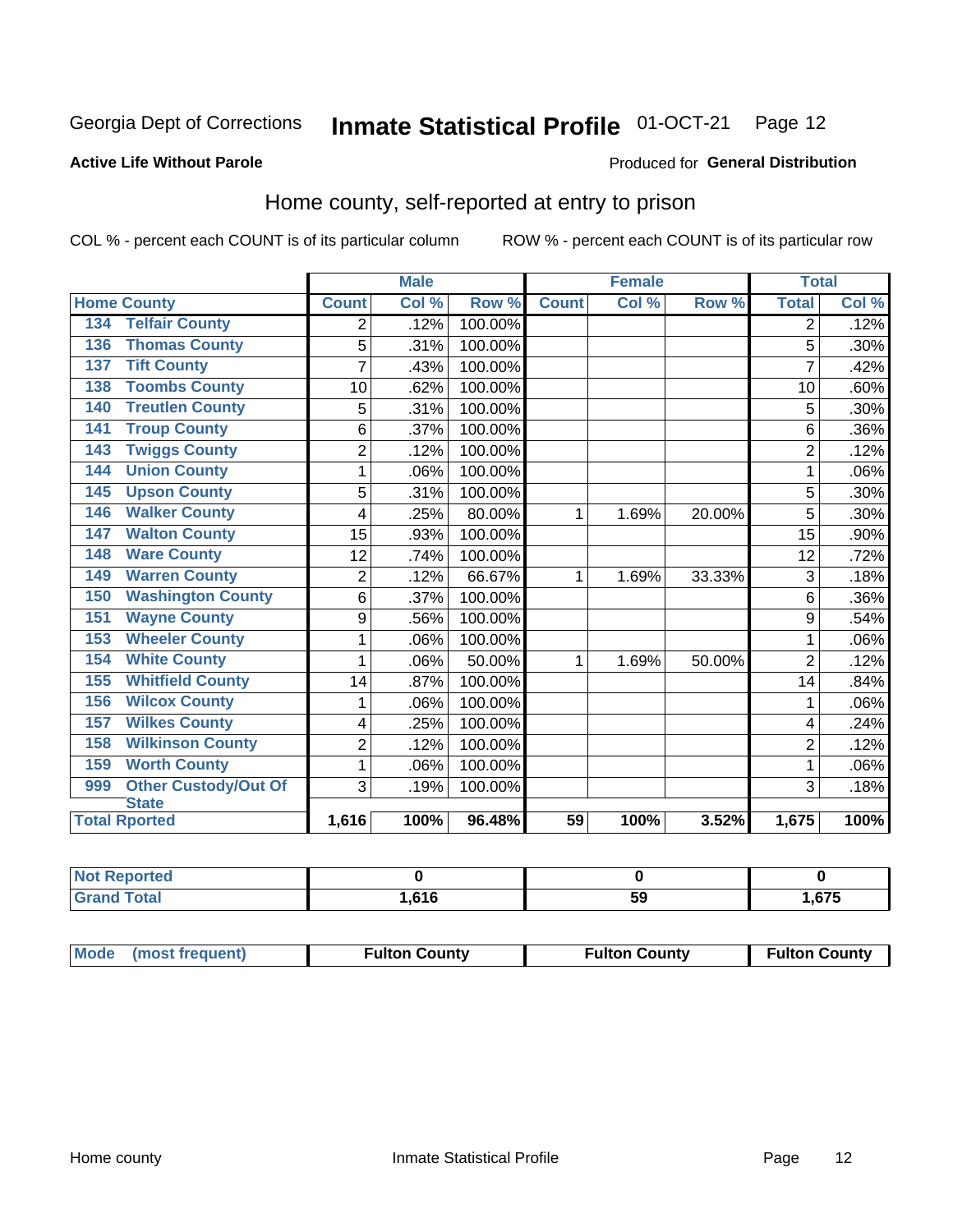#### Inmate Statistical Profile 01-OCT-21 Page 13

### **Active Life Without Parole**

### Produced for General Distribution

# Employment status before prison, self-reported at entry to prison

COL % - percent each COUNT is of its particular column

|                           |                 | <b>Male</b> |         |              | <b>Female</b> |        |              | <b>Total</b> |
|---------------------------|-----------------|-------------|---------|--------------|---------------|--------|--------------|--------------|
| <b>Employment Status</b>  | <b>Count</b>    | Col %       | Row %   | <b>Count</b> | Col %         | Row %  | <b>Total</b> | Col %        |
| <b>Full Time</b><br>01    | 513             | 45.08%      | 96.07%  | 21           | 48.84%        | 3.93%  | 534          | 45.22%       |
| <b>Part Time</b><br>02    | 78              | 6.85%       | 100.00% |              |               |        | 78           | 6.60%        |
| Unempl $<$ 6M<br>03       | 69              | $6.06\%$    | 98.57%  |              | 2.33%         | 1.43%  | 70           | 5.93%        |
| Unempl > 6M<br>04         | 288             | 25.31%      | 95.05%  | $15\,$       | 34.88%        | 4.95%  | 303          | 25.66%       |
| <b>Never Worked</b><br>05 | 106             | 9.31%       | 100.00% |              |               |        | 106          | 8.98%        |
| <b>Student</b><br>06      | 34              | 2.99%       | 100.00% |              |               |        | 34           | 2.88%        |
| <b>Incapable</b><br>07    | 50 <sub>1</sub> | 4.39%       | 89.29%  | 6            | 13.95%        | 10.71% | 56           | 4.74%        |
| <b>Total Reported</b>     | 1,138           | 100%        | 96.36%  | 43           | 100%          | 3.64%  | 1,181        | 100%         |

| הדי<br>41 O<br>$\sim$ | __ | <b>AQ</b> 4<br>494 |
|-----------------------|----|--------------------|
| CAC                   | ວະ | $\sim$<br>.        |

| Mc | ∴ull | ----<br>ıme<br>w |
|----|------|------------------|
|    |      |                  |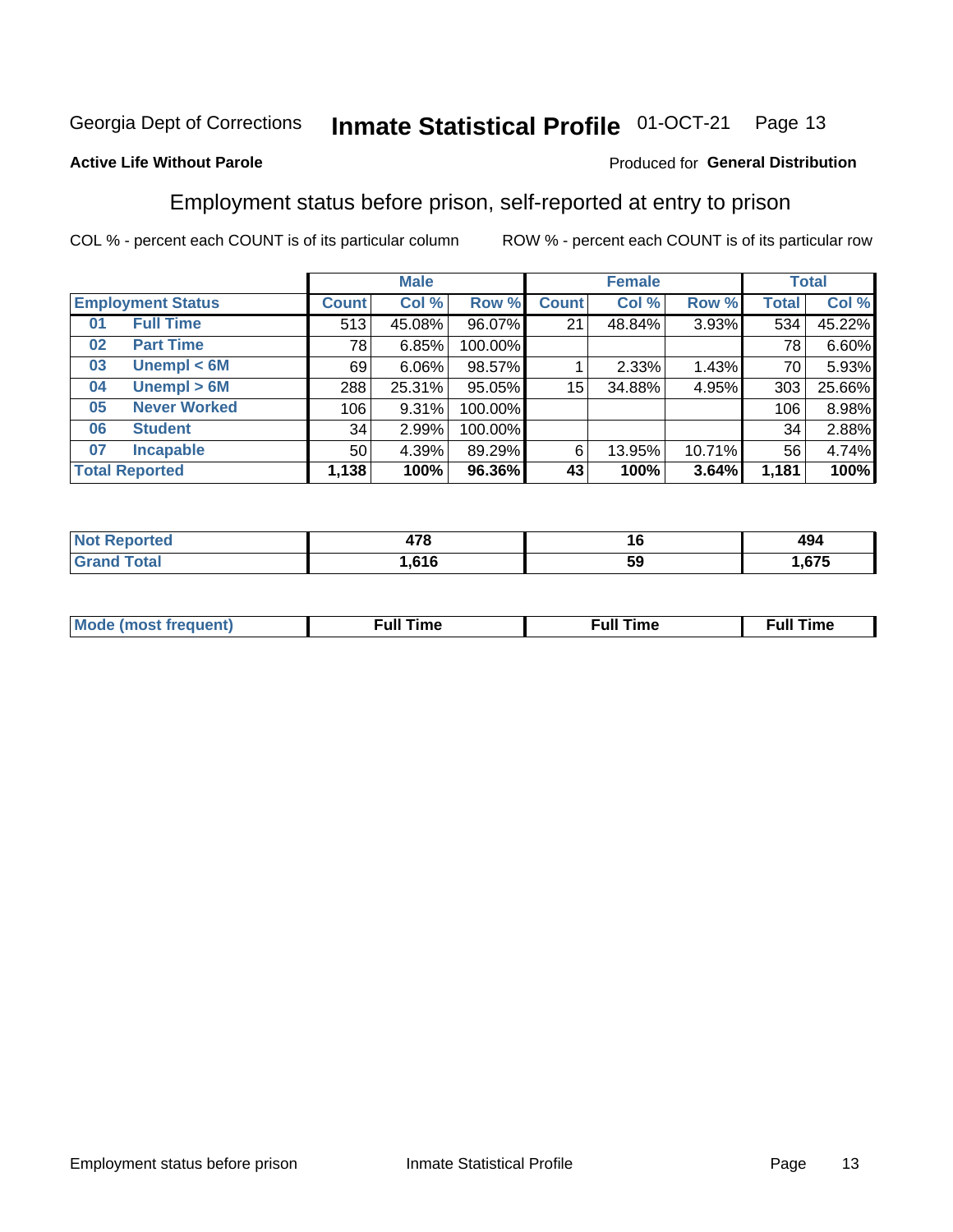# **Active Life Without Parole**

Produced for General Distribution

# Age at admission

COL % - percent each COUNT is of its particular column

|                         |                | <b>Male</b> |         |                           | <b>Female</b> |        |                | <b>Total</b> |
|-------------------------|----------------|-------------|---------|---------------------------|---------------|--------|----------------|--------------|
| <b>Age At Admission</b> | <b>Count</b>   | Col %       | Row %   | <b>Count</b>              | Col %         | Row %  | <b>Total</b>   | Col %        |
| 15                      | $\overline{2}$ | 0.12%       | 100.00% |                           |               |        | $\overline{2}$ | 0.12%        |
| 16                      | 1              | 0.06%       | 100.00% |                           |               |        | 1              | 0.06%        |
| $\overline{17}$         | 8              | 0.50%       | 100.00% |                           |               |        | 8              | 0.48%        |
| 18                      | 8              | 0.50%       | 100.00% |                           |               |        | 8              | 0.48%        |
| 19                      | 24             | 1.49%       | 100.00% |                           |               |        | 24             | 1.43%        |
| $\overline{20}$         | 42             | 2.60%       | 97.67%  | $\mathbf 1$               | 1.69%         | 2.33%  | 43             | 2.57%        |
| 21                      | 38             | 2.35%       | 95.00%  | $\overline{c}$            | 3.39%         | 5.00%  | 40             | 2.39%        |
| $\overline{22}$         | 63             | 3.90%       | 96.92%  | $\overline{2}$            | 3.39%         | 3.08%  | 65             | 3.88%        |
| $\overline{23}$         | 55             | 3.40%       | 98.21%  | 1                         | 1.69%         | 1.79%  | 56             | 3.34%        |
| $\overline{24}$         | 58             | 3.59%       | 95.08%  | 3                         | 5.08%         | 4.92%  | 61             | 3.64%        |
| $\overline{25}$         | 71             | 4.39%       | 94.67%  | 4                         | 6.78%         | 5.33%  | 75             | 4.48%        |
| 26                      | 74             | 4.58%       | 96.10%  | 3                         | 5.08%         | 3.90%  | 77             | 4.60%        |
| $\overline{27}$         | 61             | 3.77%       | 93.85%  | $\overline{\mathbf{4}}$   | 6.78%         | 6.15%  | 65             | 3.88%        |
| 28                      | 69             | 4.27%       | 97.18%  | $\overline{2}$            | 3.39%         | 2.82%  | 71             | 4.24%        |
| 29                      | 70             | 4.33%       | 98.59%  | 1                         | 1.69%         | 1.41%  | 71             | 4.24%        |
| 30                      | 57             | 3.53%       | 100.00% |                           |               |        | 57             | 3.40%        |
| 31                      | 71             | 4.39%       | 98.61%  | 1                         | 1.69%         | 1.39%  | 72             | 4.30%        |
| $\overline{32}$         | 67             | 4.15%       | 95.71%  | 3                         | 5.08%         | 4.29%  | 70             | 4.18%        |
| 33                      | 54             | 3.34%       | 94.74%  | $\overline{3}$            | 5.08%         | 5.26%  | 57             | 3.40%        |
| $\overline{34}$         | 37             | 2.29%       | 92.50%  | 3                         | 5.08%         | 7.50%  | 40             | 2.39%        |
| 35                      | 45             | 2.78%       | 95.74%  | $\overline{2}$            | 3.39%         | 4.26%  | 47             | 2.81%        |
| 36                      | 54             | 3.34%       | 98.18%  | 1                         | 1.69%         | 1.82%  | 55             | 3.28%        |
| $\overline{37}$         | 44             | 2.72%       | 97.78%  | 1                         | 1.69%         | 2.22%  | 45             | 2.69%        |
| 38                      | 52             | 3.22%       | 100.00% |                           |               |        | 52             | 3.10%        |
| 39                      | 40             | 2.48%       | 86.96%  | 6                         | 10.17%        | 13.04% | 46             | 2.75%        |
| 40                      | 37             | 2.29%       | 94.87%  | $\overline{c}$            | 3.39%         | 5.13%  | 39             | 2.33%        |
| 41                      | 44             | 2.72%       | 95.65%  | $\overline{2}$            | 3.39%         | 4.35%  | 46             | 2.75%        |
| 42                      | 36             | 2.23%       | 100.00% |                           |               |        | 36             | 2.15%        |
| 43                      | 31             | 1.92%       | 93.94%  | $\overline{2}$            | 3.39%         | 6.06%  | 33             | 1.97%        |
| 44                      | 24             | 1.49%       | 92.31%  | $\overline{c}$            | 3.39%         | 7.69%  | 26             | 1.55%        |
| 45                      | 34             | 2.10%       | 97.14%  | $\mathbf{1}$              | 1.69%         | 2.86%  | 35             | 2.09%        |
| 46                      | 26             | 1.61%       | 89.66%  | $\ensuremath{\mathsf{3}}$ | 5.08%         | 10.34% | 29             | 1.73%        |
| 47                      | 29             | 1.79%       | 100.00% |                           |               |        | 29             | 1.73%        |
| 48                      | 23             | 1.42%       | 88.46%  | 3                         | 5.08%         | 11.54% | 26             | 1.55%        |
| 49                      | 25             | 1.55%       | 100.00% |                           |               |        | 25             | 1.49%        |
| 50                      | 27             | 1.67%       | 100.00% |                           |               |        | 27             | 1.61%        |
| $\overline{51}$         | 13             | 0.80%       | 100.00% |                           |               |        | 13             | 0.78%        |
| 52                      | 13             | 0.80%       | 100.00% |                           |               |        | 13             | 0.78%        |
| 53                      | 16             | 0.99%       | 100.00% |                           |               |        | 16             | 0.96%        |
| 54                      | 12             | 0.74%       | 100.00% |                           |               |        | 12             | 0.72%        |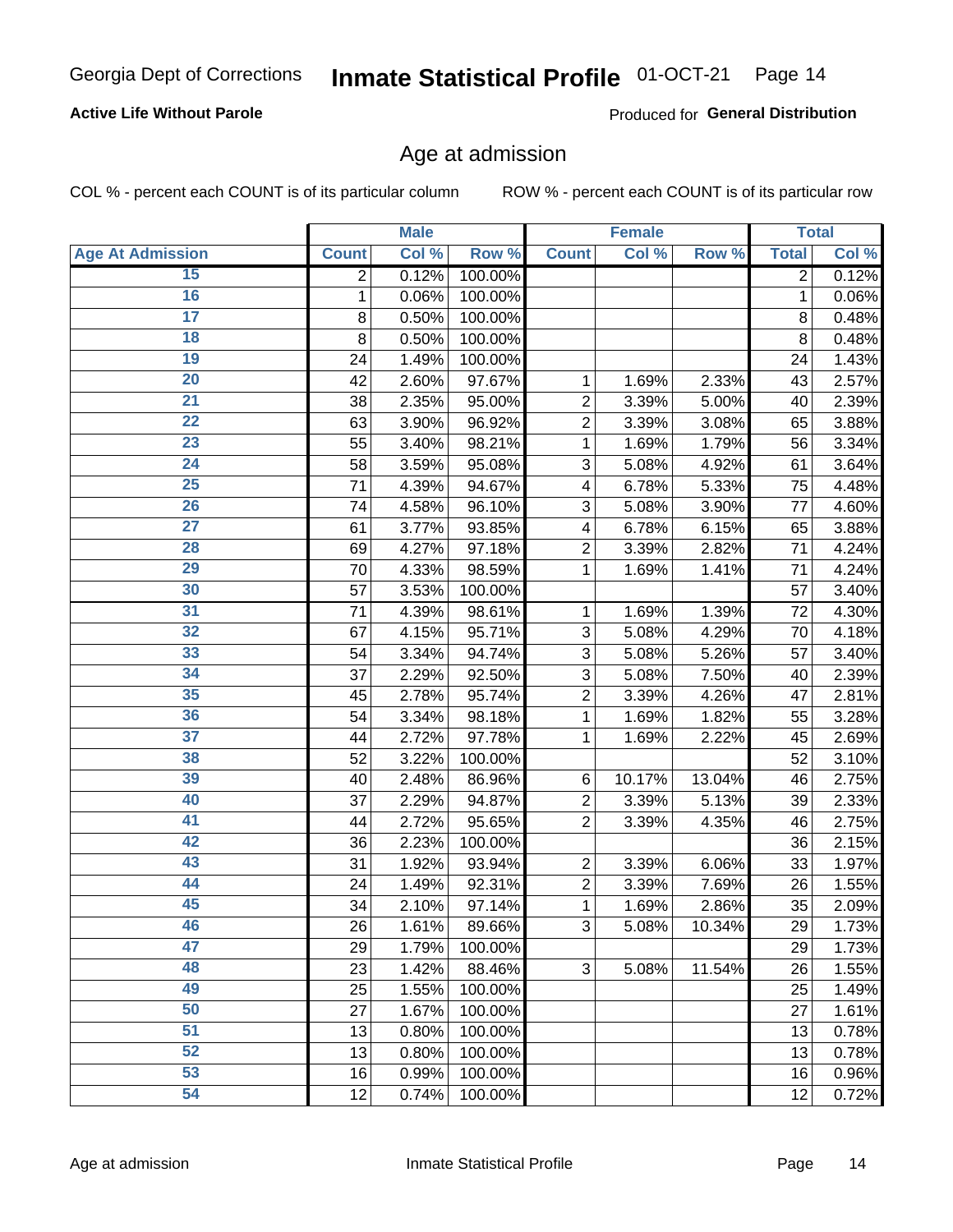# **Active Life Without Parole**

Produced for General Distribution

# Age at admission

COL % - percent each COUNT is of its particular column

|                         |              | <b>Male</b> |           |              | <b>Female</b> |       |                | <b>Total</b> |
|-------------------------|--------------|-------------|-----------|--------------|---------------|-------|----------------|--------------|
| <b>Age At Admission</b> | <b>Count</b> | Col %       | Row %     | <b>Count</b> | Col %         | Row % | <b>Total</b>   | Col %        |
| 55                      | 13           | 0.80%       | $92.86\%$ |              | 1.69%         | 7.14% | 14             | 0.84%        |
| 56                      |              | 0.43%       | 100.00%   |              |               |       |                | 0.42%        |
| 57                      | 10           | 0.62%       | 100.00%   |              |               |       | 10             | 0.60%        |
| 58                      | 5            | 0.31%       | 100.00%   |              |               |       | 5              | 0.30%        |
| 59                      | 5            | 0.31%       | 100.00%   |              |               |       | 5              | 0.30%        |
| 60                      | 5            | 0.31%       | 100.00%   |              |               |       | 5              | 0.30%        |
| 61                      | 3            | 0.19%       | 100.00%   |              |               |       | 3              | 0.18%        |
| 62                      | 2            | 0.12%       | 100.00%   |              |               |       | 2              | 0.12%        |
| 63                      |              | 0.06%       | 100.00%   |              |               |       |                | 0.06%        |
| 64                      | 2            | 0.12%       | 100.00%   |              |               |       | $\overline{2}$ | 0.12%        |
| 65                      |              | 0.06%       | 100.00%   |              |               |       |                | $0.06\%$     |
| 66                      | 2            | 0.12%       | 100.00%   |              |               |       | $\overline{2}$ | 0.12%        |
| 67                      | 2            | 0.12%       | 100.00%   |              |               |       | 2              | 0.12%        |
| 69                      | 2            | 0.12%       | 100.00%   |              |               |       | $\overline{2}$ | 0.12%        |
| 74                      |              | 0.06%       | 100.00%   |              |               |       |                | 0.06%        |
| <b>Total Reported</b>   | 1,616        | 100%        | 96.48%    | 59           | 100%          | 3.52% | 1,675          | 100%         |

| <b>Not Reported</b> |       |    |       |
|---------------------|-------|----|-------|
| <b>Total</b>        | .616. | 59 | 1,675 |

| <b>Mean</b><br>(average)       | 34.00    | 33.81 | 33.99    |
|--------------------------------|----------|-------|----------|
| <b>Median (middle)</b>         | ^^<br>JZ | 33    | ົ<br>-52 |
| <b>Mode</b><br>(most frequent) | 26       | 39    | 26       |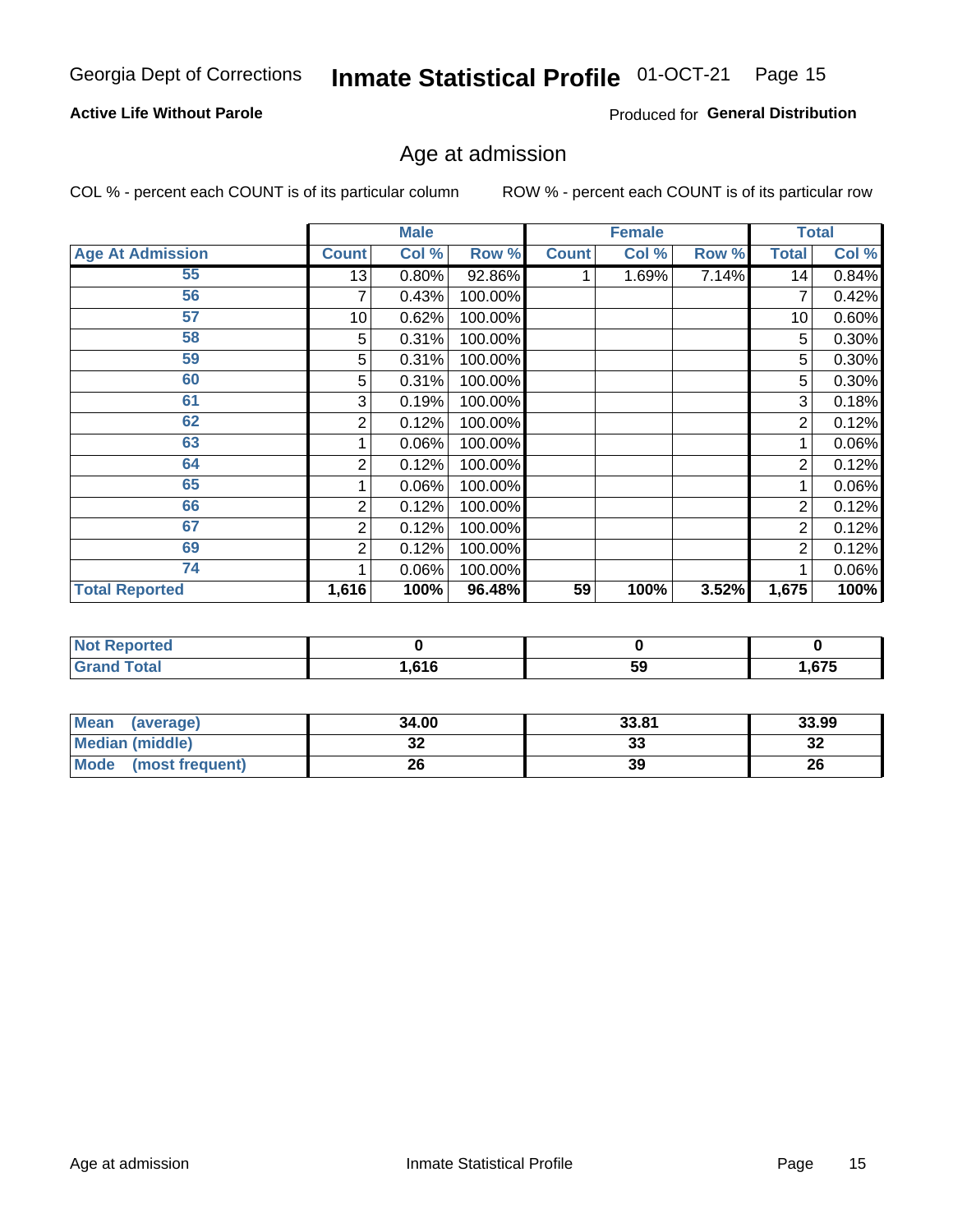# **Active Life Without Parole**

### Produced for General Distribution

# Height, measured at entry to prison

COL % - percent each COUNT is of its particular column

|                       |                         | <b>Male</b> |         |                 | <b>Female</b>              |         |                | <b>Total</b>               |
|-----------------------|-------------------------|-------------|---------|-----------------|----------------------------|---------|----------------|----------------------------|
| <b>Height</b>         | <b>Count</b>            | Col %       | Row %   | <b>Count</b>    | $\overline{\text{Col }^9}$ | Row %   | <b>Total</b>   | $\overline{\text{Col }\%}$ |
| $\bf{0}$              | 5                       | 0.31%       | 100.00% |                 |                            |         | 5              | 0.30%                      |
| 4'10"                 |                         |             |         | 1               | 1.69%                      | 100.00% | 1              | 0.06%                      |
| 4'11''                |                         |             |         | $\mathbf{1}$    | 1.69%                      | 100.00% | 1              | 0.06%                      |
| 5'00''                | $\overline{\mathbf{4}}$ | 0.25%       | 100.00% |                 |                            |         | 4              | 0.24%                      |
| 5'01"                 | 4                       | 0.25%       | 80.00%  | 1.              | 1.69%                      | 20.00%  | 5              | 0.30%                      |
| 5'02"                 | 8                       | 0.50%       | 72.73%  | 3               | 5.08%                      | 27.27%  | 11             | 0.66%                      |
| 5'03''                | 15                      | 0.93%       | 55.56%  | 12              | 20.34%                     | 44.44%  | 27             | 1.61%                      |
| 5'04"                 | 20                      | 1.24%       | 66.67%  | 10              | 16.95%                     | 33.33%  | 30             | 1.79%                      |
| 5'05"                 | 44                      | 2.72%       | 80.00%  | 11              | 18.64%                     | 20.00%  | 55             | 3.28%                      |
| 5'06''                | 102                     | 6.31%       | 95.33%  | 5               | 8.47%                      | 4.67%   | 107            | 6.39%                      |
| 5'07''                | 112                     | 6.93%       | 94.12%  | $\overline{7}$  | 11.86%                     | 5.88%   | 119            | 7.10%                      |
| 5'08''                | 161                     | 9.96%       | 98.77%  | $\overline{2}$  | 3.39%                      | 1.23%   | 163            | 9.73%                      |
| 5'09''                | 210                     | 13.00%      | 99.06%  | $\overline{2}$  | 3.39%                      | 0.94%   | 212            | 12.66%                     |
| 5'10''                | 196                     | 12.13%      | 98.99%  | $\overline{2}$  | 3.39%                      | 1.01%   | 198            | 11.82%                     |
| 5'11"                 | 196                     | 12.13%      | 100.00% |                 |                            |         | 196            | 11.70%                     |
| 6'00''                | 181                     | 11.20%      | 99.45%  | $\mathbf{1}$    | 1.69%                      | 0.55%   | 182            | 10.87%                     |
| 6'01''                | 137                     | 8.48%       | 99.28%  | 1               | 1.69%                      | 0.72%   | 138            | 8.24%                      |
| 6'02"                 | 106                     | 6.56%       | 100.00% |                 |                            |         | 106            | 6.33%                      |
| 6'03''                | 54                      | 3.34%       | 100.00% |                 |                            |         | 54             | 3.22%                      |
| 6'04"                 | 35                      | 2.17%       | 100.00% |                 |                            |         | 35             | 2.09%                      |
| 6'05"                 | 15                      | 0.93%       | 100.00% |                 |                            |         | 15             | 0.90%                      |
| 6'06''                | $\overline{7}$          | 0.43%       | 100.00% |                 |                            |         | $\overline{7}$ | 0.42%                      |
| 6'07''                | $\overline{2}$          | 0.12%       | 100.00% |                 |                            |         | $\overline{2}$ | 0.12%                      |
| 6'08''                | $\overline{2}$          | 0.12%       | 100.00% |                 |                            |         | $\overline{2}$ | 0.12%                      |
| <b>Total Reported</b> | 1,616                   | 100%        | 96.48%  | $\overline{59}$ | 100%                       | 3.52%   | 1,675          | 100%                       |

| NOT<br>rtea<br>.<br>$\sim$ |      |    |            |
|----------------------------|------|----|------------|
| $int^{\bullet}$            | .616 | 59 | 675<br>ט ו |

| <b>Mean</b> | (average)       | 5'10" | 5'05"                | 5'10"<br>ັ |  |
|-------------|-----------------|-------|----------------------|------------|--|
|             |                 |       |                      |            |  |
| <b>Mode</b> | (most frequent) | 5'09" | <b>E'OO"</b><br>ว บง | 5'09"      |  |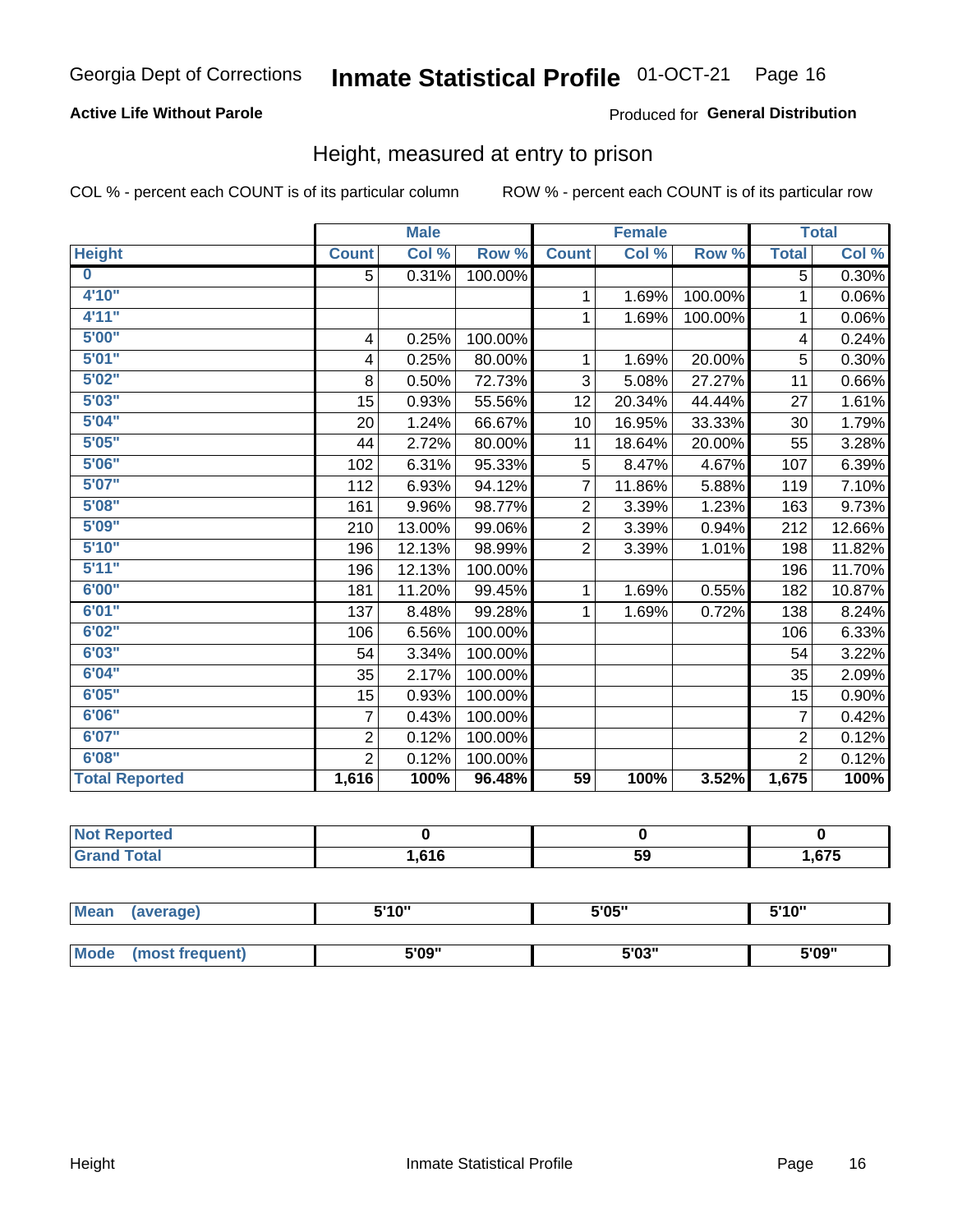### **Active Life Without Parole**

Produced for General Distribution

# Weight, measured at entry to prison

COL % - percent each COUNT is of its particular column

|                                |                         | <b>Male</b> |         |                         | <b>Female</b>   |                  |                | <b>Total</b>     |  |
|--------------------------------|-------------------------|-------------|---------|-------------------------|-----------------|------------------|----------------|------------------|--|
| <b>Weight</b>                  | <b>Count</b>            | Col %       | Row %   | <b>Count</b>            | Col %           | Row <sup>%</sup> | <b>Total</b>   | Col %            |  |
| 100 - 109 pounds               | 1                       | 0.06%       | 50.00%  | 1                       | 1.69%           | 50.00%           | $\overline{2}$ | 0.12%            |  |
| 110 - 119 pounds               | $\overline{\mathbf{4}}$ | 0.25%       | 66.67%  | $\overline{2}$          | 3.39%           | 33.33%           | 6              | 0.36%            |  |
| 120 - 129 pounds               | 8                       | 0.50%       | 72.73%  | 3                       | 5.08%           | 27.27%           | 11             | 0.66%            |  |
| 130 - 139 pounds               | 46                      | 2.85%       | 95.83%  | $\overline{2}$          | 3.39%           | 4.17%            | 48             | 2.87%            |  |
| 140 - 149 pounds               | 97                      | 6.02%       | 96.04%  | $\overline{\mathbf{4}}$ | 6.78%           | 3.96%            | 101            | 6.04%            |  |
| 150 - 159 pounds               | 143                     | 8.87%       | 93.46%  | 10                      | 16.95%          | 6.54%            | 153            | 9.16%            |  |
| 160 - 169 pounds               | 199                     | 12.34%      | 97.55%  | 5                       | 8.47%           | 2.45%            | 204            | 12.21%           |  |
| 170 - 179 pounds               | 211                     | 13.09%      | 98.60%  | 3                       | 5.08%           | 1.40%            | 214            | 12.81%           |  |
| 180 - 189 pounds               | 206                     | 12.78%      | 98.10%  | $\overline{\mathbf{4}}$ | 6.78%           | 1.90%            | 210            | 12.57%           |  |
| 190 - 199 pounds               | 138                     | 8.56%       | 94.52%  | 8                       | 13.56%          | 5.48%            | 146            | 8.74%            |  |
| 200 - 209 pounds               | 146                     | 9.06%       | 95.42%  | $\overline{7}$          | 11.86%          | 4.58%            | 153            | 9.16%            |  |
| 210 - 219 pounds               | 100                     | 6.20%       | 97.09%  | 3                       | 5.08%           | 2.91%            | 103            | 6.16%            |  |
| 220 - 229 pounds               | 98                      | 6.08%       | 100.00% |                         |                 |                  | 98             | 5.86%            |  |
| 230 - 239 pounds               | 62                      | 3.85%       | 96.88%  | $\overline{2}$          | 3.39%           | 3.13%            | 64             | 3.83%            |  |
| 240 - 249 pounds               | 50                      | 3.10%       | 100.00% |                         |                 |                  | 50             | 2.99%            |  |
| 250 - 259 pounds               | 30                      | 1.86%       | 96.77%  | $\mathbf{1}$            | 1.69%           | 3.23%            | 31             | 1.86%            |  |
| 260 - 269 pounds               | 19                      | 1.18%       | 100.00% |                         |                 |                  | 19             | 1.14%            |  |
| 270 - 279 pounds               | 15                      | 0.93%       | 93.75%  | $\mathbf{1}$            | 1.69%           | 6.25%            | 16             | 0.96%            |  |
| 280 - 289 pounds               | 15                      | 0.93%       | 93.75%  | $\mathbf 1$             | 1.69%           | 6.25%            | 16             | 0.96%            |  |
| 290 - 299 pounds               | 4                       | 0.25%       | 80.00%  | 1                       | 1.69%           | 20.00%           | 5              | 0.30%            |  |
| 300 - 309 pounds               | 5                       | 0.31%       | 100.00% |                         |                 |                  | $\overline{5}$ | 0.30%            |  |
| 310 - 319 pounds               | $\mathbf 1$             | 0.06%       | 100.00% |                         |                 |                  | $\mathbf 1$    | 0.06%            |  |
| 320 - 329 pounds               | 3                       | 0.19%       | 100.00% |                         |                 |                  | 3              | 0.18%            |  |
| 330 - 339 pounds               | $\overline{5}$          | 0.31%       | 100.00% |                         |                 |                  | $\overline{5}$ | 0.30%            |  |
| 350 - 359 pounds               | $\overline{2}$          | 0.12%       | 100.00% |                         |                 |                  | $\overline{c}$ | 0.12%            |  |
| 360 - 369 pounds               | 1                       | 0.06%       | 100.00% |                         |                 |                  | $\mathbf{1}$   | 0.06%            |  |
| 370 - 379 pounds               | 1                       | 0.06%       | 100.00% |                         |                 |                  | $\mathbf 1$    | 0.06%            |  |
| 390 - 399 pounds               |                         |             |         | 1                       | 1.69%           | 100.00%          | $\mathbf 1$    | 0.06%            |  |
| 400 pounds and over            | $\overline{2}$          | 0.12%       | 100.00% |                         |                 |                  | $\overline{2}$ | 0.12%            |  |
| <b>Total Reported</b>          | 1,612                   | 100%        | 96.47%  | $\overline{59}$         | 100%            | 3.53%            | 1,671          | 100.0%           |  |
|                                |                         |             |         |                         |                 |                  |                |                  |  |
| <b>Not Reported</b>            | 4<br>0                  |             |         |                         | 4               |                  |                |                  |  |
| <b>Grand Total</b>             |                         | 1,616       |         |                         | $\overline{59}$ |                  |                | 1,675            |  |
| <b>Mean</b><br>(average)       |                         | 189         |         |                         | 181             |                  |                | 189              |  |
| <b>Median (middle)</b>         |                         | 181.5       |         |                         | 177             |                  |                | $\overline{181}$ |  |
| <b>Mode</b><br>(most frequent) |                         | 180         |         | $\overline{200}$        |                 |                  | 180            |                  |  |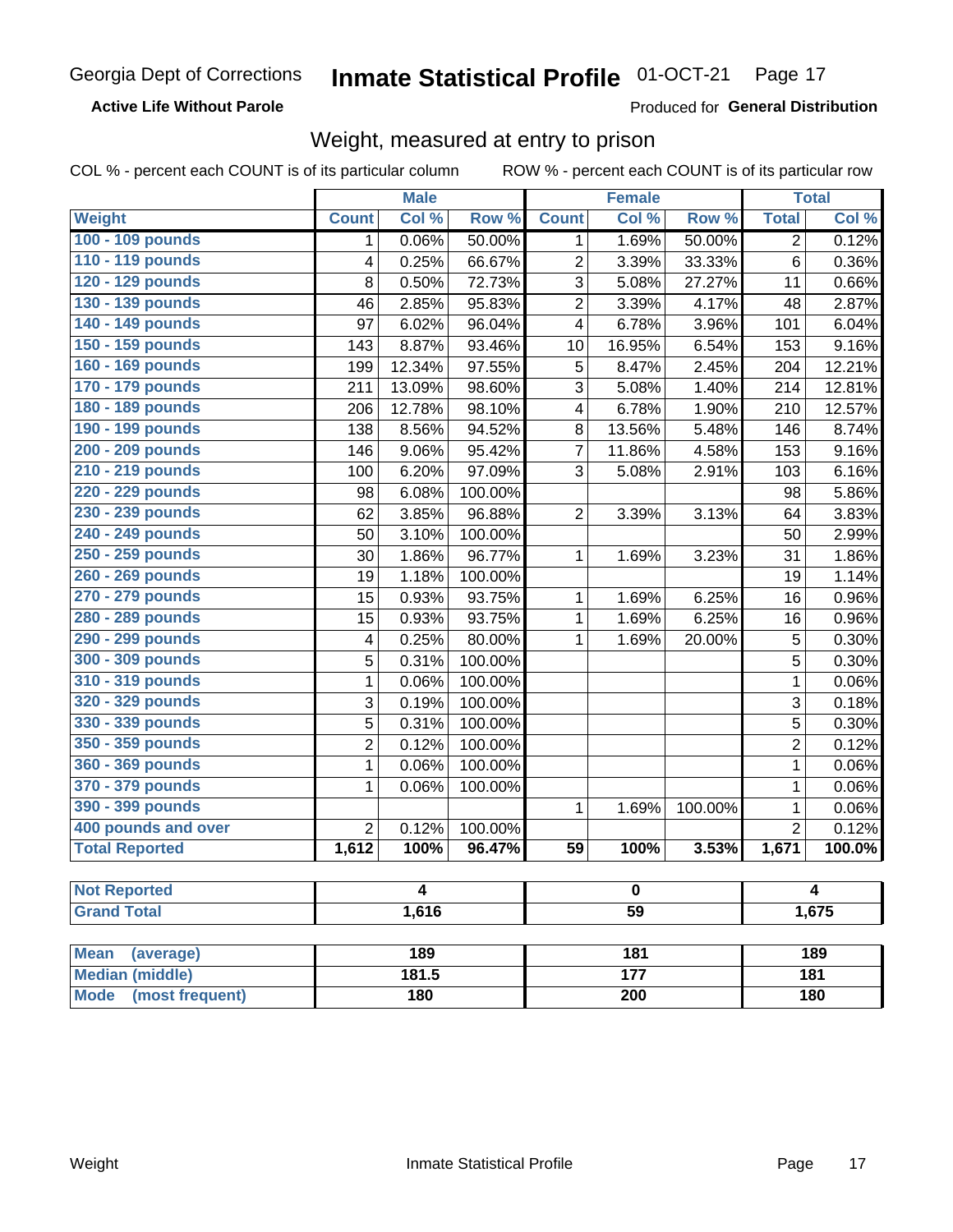#### Inmate Statistical Profile 01-OCT-21 Page 18

### **Active Life Without Parole**

# Produced for General Distribution

# Veterans validated by Veteran's Administration

COL % - percent each COUNT is of its particular column

|                          |              | <b>Male</b> |                    | <b>Female</b> |       |              | <b>Total</b> |
|--------------------------|--------------|-------------|--------------------|---------------|-------|--------------|--------------|
| <b>Military service</b>  | <b>Count</b> | Col %       | <b>Row % Count</b> | Col %         | Row % | <b>Total</b> | Col %        |
| <b>Others</b><br>0       | 51           | 41.80%      | 100.00%            |               |       | 51           | 41.46%       |
| <b>Air Force</b>         | 44           | 36.07%      | 97.78%             | 100.00%       | 2.22% | 45           | 36.59%       |
| <b>Army</b>              | 6            | 4.92%       | 100.00%            |               |       | 6            | 4.88%        |
| <b>Navy</b><br>3         | 8            | $6.56\%$    | 100.00%            |               |       | 8            | 6.50%        |
| <b>Coast Guard</b><br>5. | 13           | 10.66%      | 100.00%            |               |       | 13           | 10.57%       |
| <b>Total Reported</b>    | 122          | 100%        | $99.19\%$          | 100%          | .81%  | 123          | 100%         |

| тес | .494 | 5٤  | <b>FFA</b><br><br>JJZ –<br>__ |
|-----|------|-----|-------------------------------|
| int | .616 | -59 | $\sim$<br>h,                  |

| <b>Moo.</b> |
|-------------|
|-------------|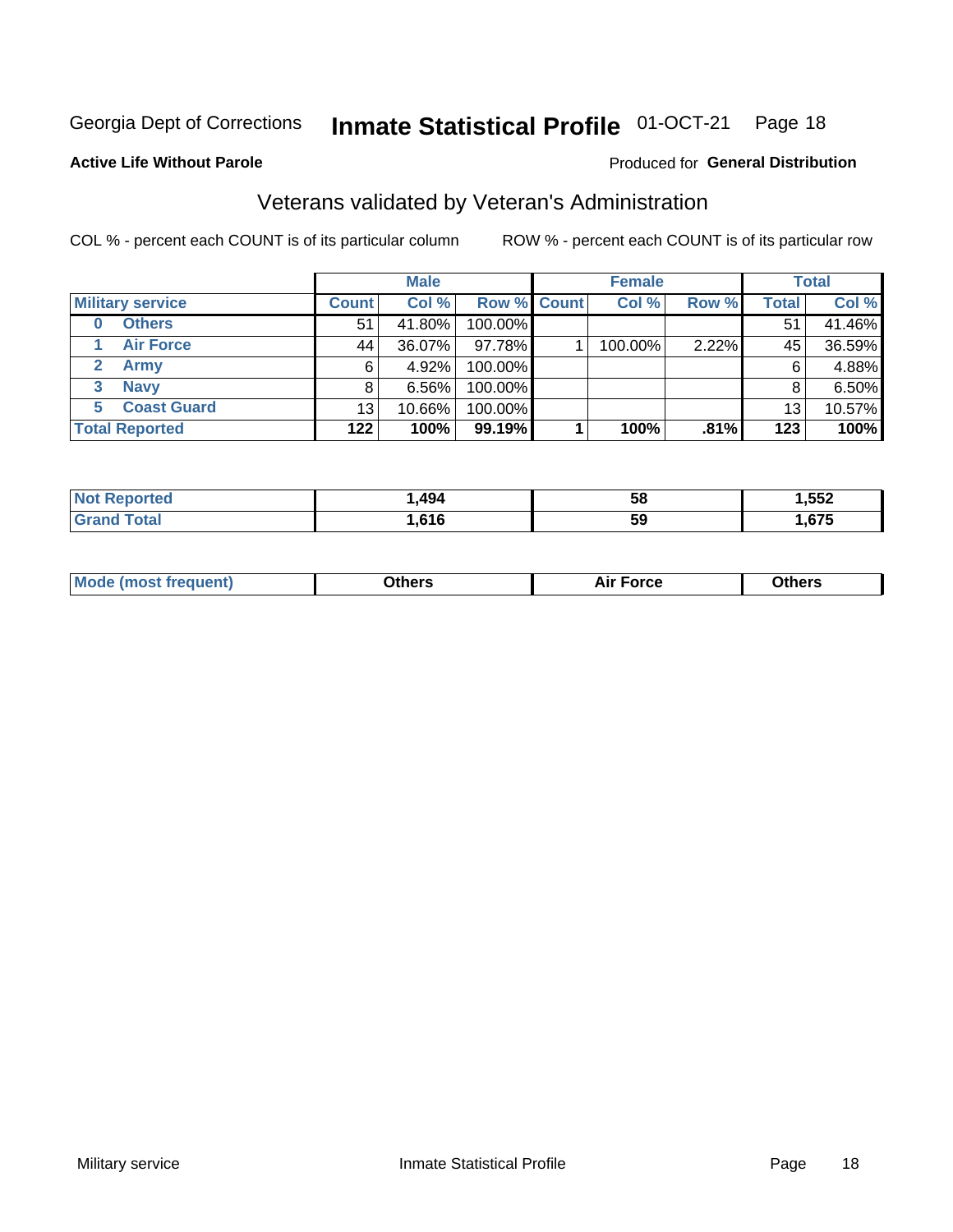#### Inmate Statistical Profile 01-OCT-21 Page 19

### **Active Life Without Parole**

### Produced for General Distribution

# Type of admission to prison

COL % - percent each COUNT is of its particular column

|                                      |              | <b>Male</b> |                    |    | <b>Female</b> |       |              | <b>Total</b> |
|--------------------------------------|--------------|-------------|--------------------|----|---------------|-------|--------------|--------------|
| <b>Type of Admission</b>             | <b>Count</b> | Col %       | <b>Row % Count</b> |    | Col %         | Row % | <b>Total</b> | Col %        |
| <b>New Sentence</b><br>52            | 1,531        | 94.74%      | 96.29%             | 59 | 100.00%       | 3.71% | 1,590        | 94.93%       |
| <b>Probation Rev Partial</b><br>53   | 9            | .56%        | 100.00%            |    |               |       | 9            | .54%         |
| <b>Probation Rev Remainder</b><br>54 | 24           | 1.49%       | 100.00%            |    |               |       | 24           | 1.43%        |
| <b>Parole Rev New Sentence</b><br>55 | 22           | 1.36%       | 100.00%            |    |               |       | 22           | 1.31%        |
| <b>Parole Rev No New</b><br>56       | 18           | 1.11%       | 100.00%            |    |               |       | 18           | 1.07%        |
| <b>Sentence</b>                      |              |             |                    |    |               |       |              |              |
| <b>Life W/O Parole</b><br>70         | 11           | .68%        | 100.00%            |    |               |       | 11           | .66%         |
| <b>Unknown</b><br>82                 |              | .06%        | 100.00%            |    |               |       |              | .06%         |
| <b>Total Reported</b>                | 1,616        | 100%        | 96.48%             | 59 | 100%          | 3.52% | 1,675        | 100%         |

| <b>Not Reported</b> |     |           |      |
|---------------------|-----|-----------|------|
| <b>Total</b>        | 64C | E C<br>ວະ | .675 |

| Mode (most frequent) | <b>New Sentence</b> | <b>New Sentence</b> | <b>New Sentence</b> |
|----------------------|---------------------|---------------------|---------------------|
|                      |                     |                     |                     |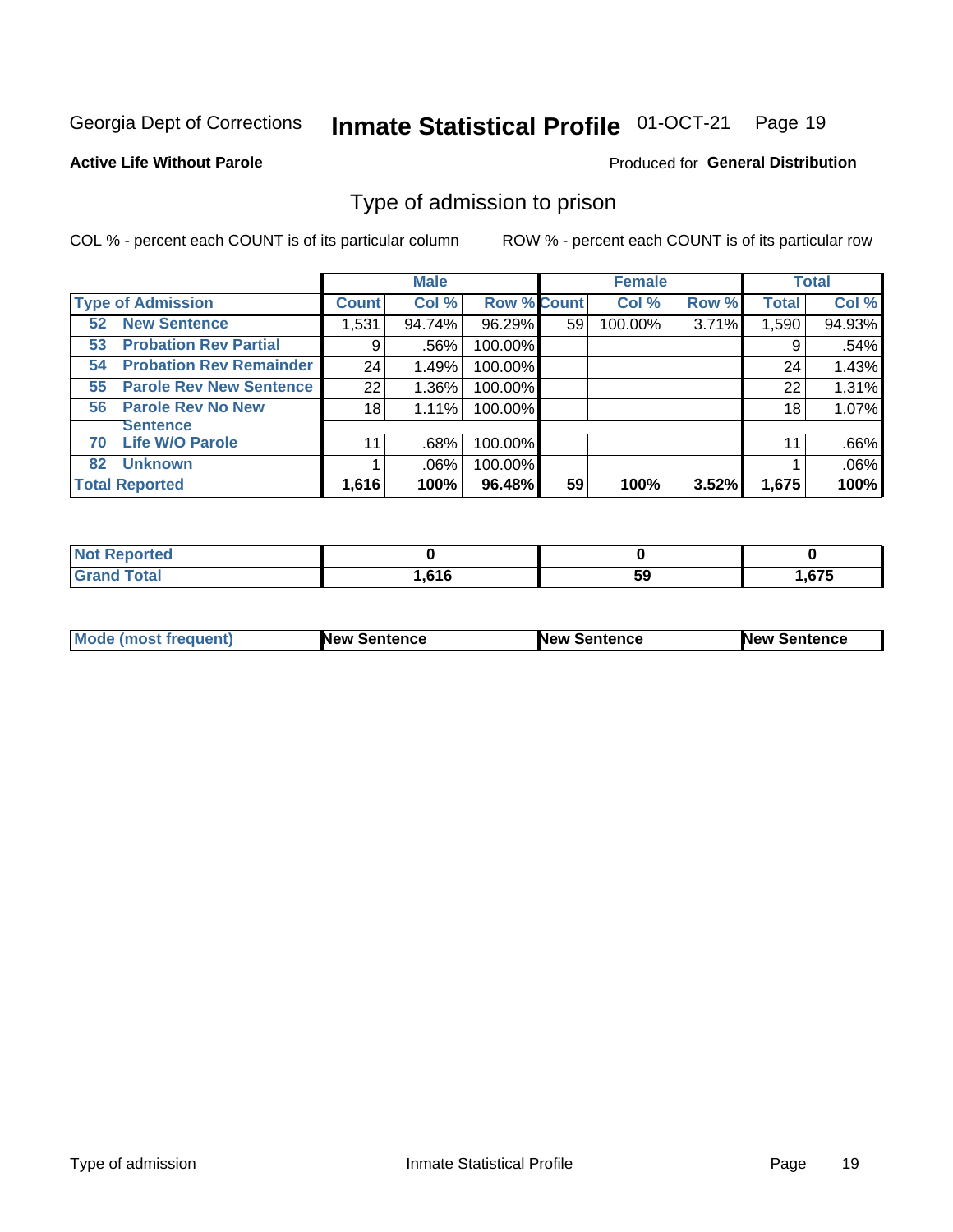# Inmate Statistical Profile 01-OCT-21 Page 20

**Active Life Without Parole** 

### Produced for General Distribution

# Current / last supervision level

COL % - percent each COUNT is of its particular column

|                        |              | <b>Male</b> |                    |    | <b>Female</b> |          |              | <b>Total</b> |
|------------------------|--------------|-------------|--------------------|----|---------------|----------|--------------|--------------|
| <b>Security Status</b> | <b>Count</b> | Col%        | <b>Row % Count</b> |    | Col %         | Row %    | <b>Total</b> | Col %        |
| 4 Medium               |              | .31%        | 100.00%            |    | .00%          |          |              | .30%         |
| 5 Close                | 1.611        | $99.69\%$   | 96.47%             | 59 | 100.00%       | $3.53\%$ | 1,670        | 99.70%       |
| <b>Total Reported</b>  | 1.616        | 100%        | 96.48%             | 59 | 100%          | $3.52\%$ | 1,675        | 100%         |

| <b>Still being diagnosed</b> |       |    |       |
|------------------------------|-------|----|-------|
| <b>Not Reported</b>          |       |    |       |
| <b>Grand Total</b>           | 1,616 | 59 | 1,675 |

| <b>Mode (most frequent)</b> | Close | ∵lose | Close |
|-----------------------------|-------|-------|-------|
|                             |       |       |       |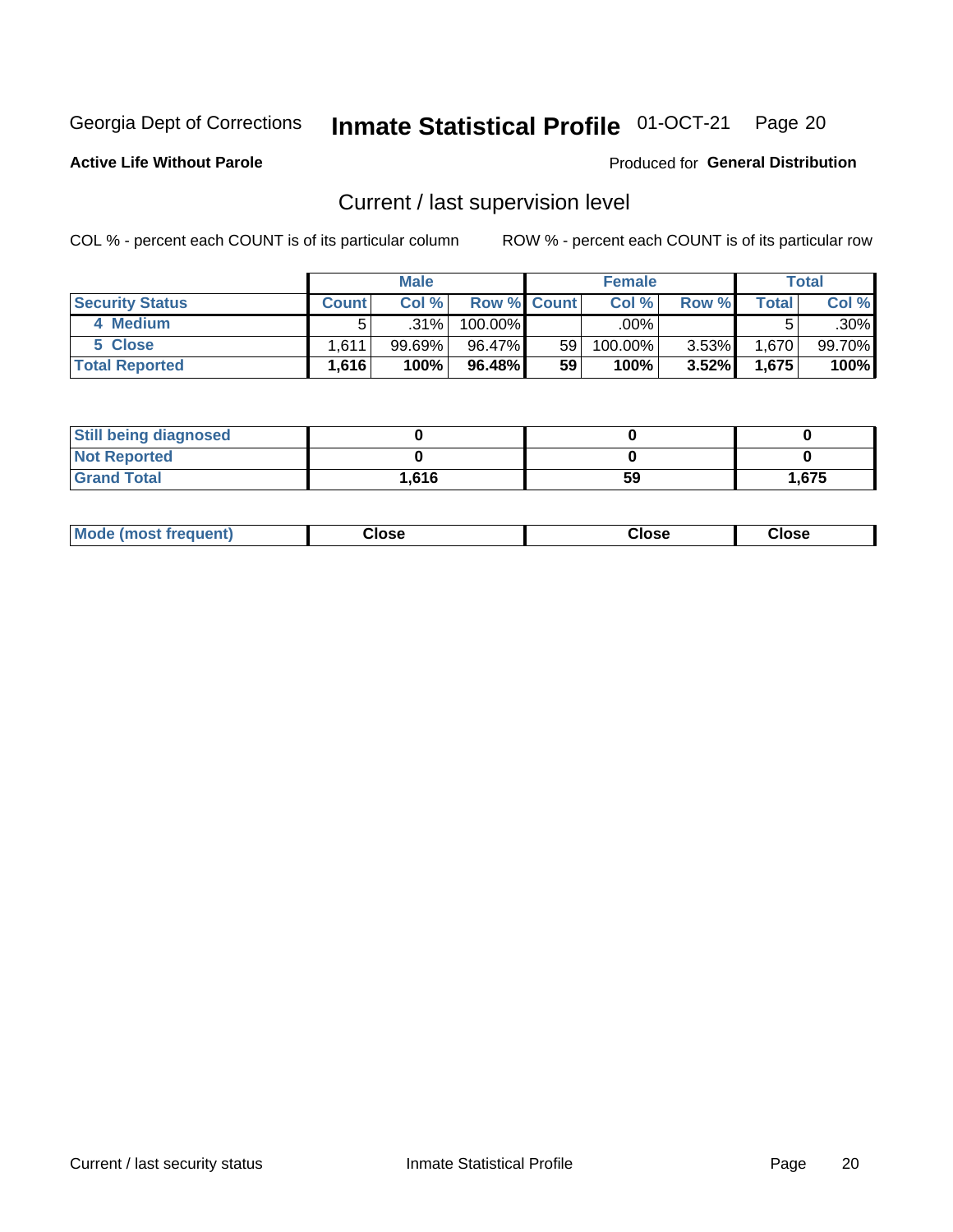#### Inmate Statistical Profile 01-OCT-21 Page 21

**Active Life Without Parole** 

Produced for General Distribution

# Current / last type of institution

COL % - percent each COUNT is of its particular column

|                            |              | <b>Male</b> |                    |    | <b>Female</b> |          |       | Total  |
|----------------------------|--------------|-------------|--------------------|----|---------------|----------|-------|--------|
| <b>Type of Institution</b> | <b>Count</b> | Col %       | <b>Row % Count</b> |    | Col%          | Row %    | Total | Col %  |
| <b>County Ci</b>           |              | .06%        | 100.00%            |    |               |          |       | .06% l |
| <b>State Prison</b>        | 1.615        | $99.94\%$   | 96.48%             | 59 | 100.00%       | $3.52\%$ | 1,674 | 99.94% |
| <b>Total Reported</b>      | 1,616        | 100%        | 96.48%             | 59 | 100%          | 3.52%    | 1,675 | 100%   |

| tea                         |            |    |      |
|-----------------------------|------------|----|------|
| $\sim$ $\sim$ $\sim$ $\sim$ | <b>CAC</b> | ວະ | .675 |

|  | <b>Mode (most frequent)</b> | State Prison | <b>State Prison</b> | risonl<br>State |
|--|-----------------------------|--------------|---------------------|-----------------|
|--|-----------------------------|--------------|---------------------|-----------------|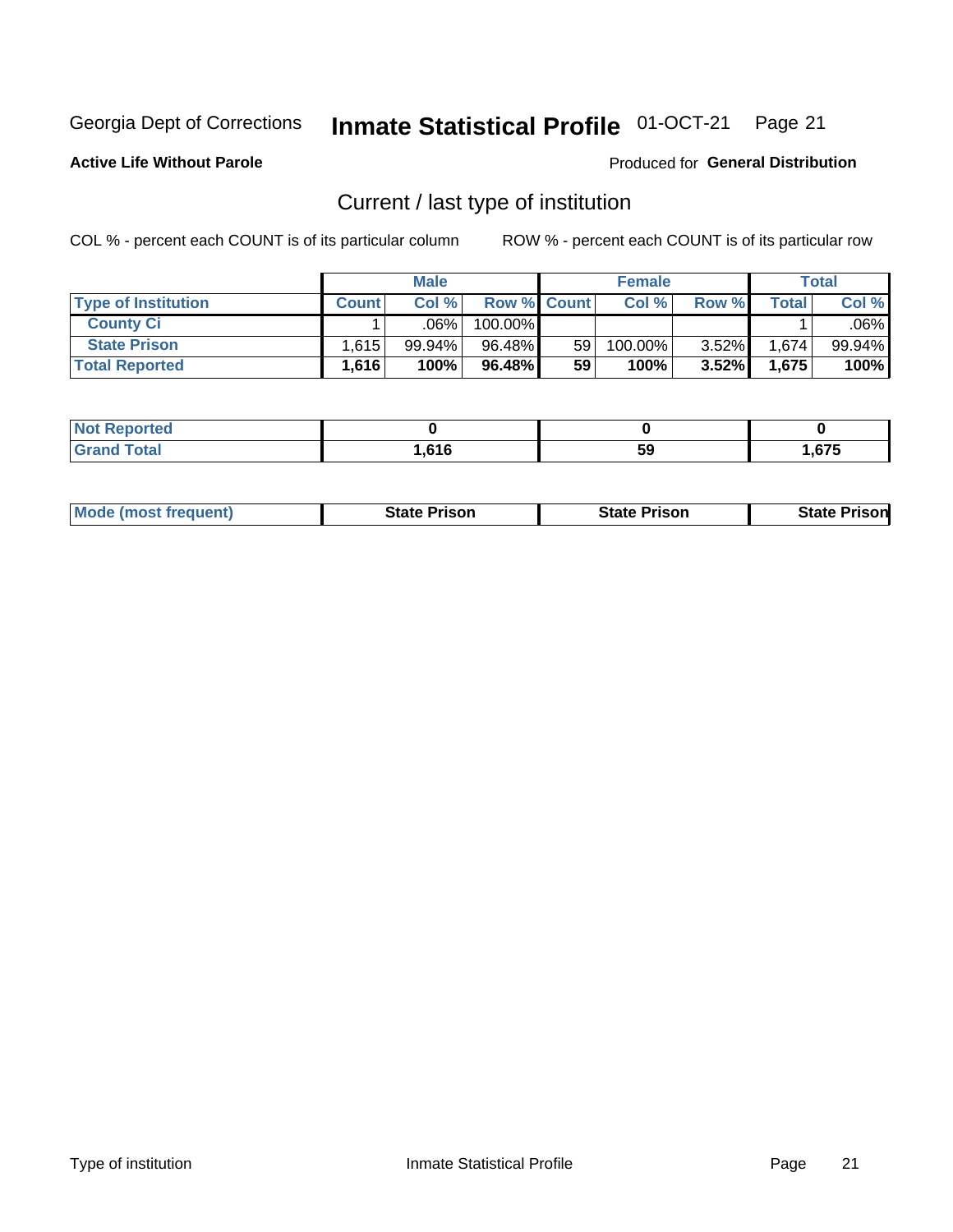#### Inmate Statistical Profile 01-OCT-21 Page 22

## **Active Life Without Parole**

### Produced for General Distribution

# Institution type - transitional centers

COL % - percent each COUNT is of its particular column

|                                                  | <b>Male</b> |                    | <b>Female</b> |             | Total |
|--------------------------------------------------|-------------|--------------------|---------------|-------------|-------|
| <b>Institution Type - Trans. Centers Count  </b> | Col%        | <b>Row % Count</b> | Col %         | Row % Total | Col % |
| <b>Total Reported</b>                            |             |                    |               |             |       |

| <b>Reported</b><br><b>NOT</b><br>$\sim$            |  |  |
|----------------------------------------------------|--|--|
| $f$ $f \circ f \circ f$<br>$C = 1$<br><b>TULAI</b> |  |  |

| Mode (most frequent) | <b>Null</b> | <b>Null</b> | <b>Null</b> |
|----------------------|-------------|-------------|-------------|
|                      |             |             |             |
|                      |             |             |             |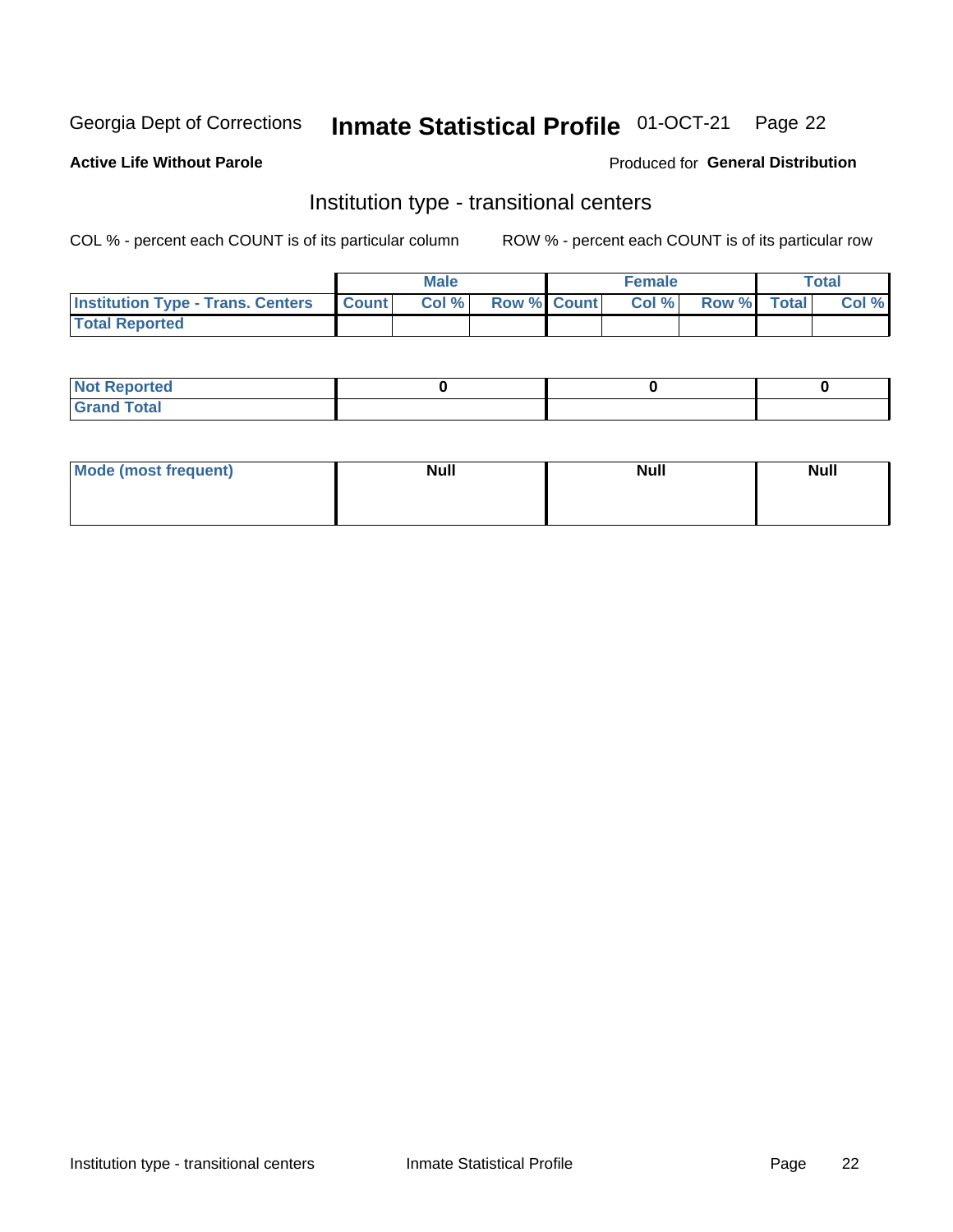# Inmate Statistical Profile 01-OCT-21 Page 23

**Active Life Without Parole** 

Produced for General Distribution

# Institution type - county prisons

COL % - percent each COUNT is of its particular column

|                                                    | <b>Male</b> |                    | <b>Female</b> |       |       | Total    |
|----------------------------------------------------|-------------|--------------------|---------------|-------|-------|----------|
| <b>Institution Type - County Prisons   Count  </b> | Col %       | <b>Row % Count</b> | Col%          | Row % | Total | Col %    |
| <b>Jefferson County Ci</b>                         | $100.00\%$  | 100.00%            |               |       |       | 100.00%l |
| <b>Total Reported</b>                              | 100%        | $100\%$            |               | ℅     |       | 100%     |

| <b>Not Reported</b> |  |  |
|---------------------|--|--|
| nd Total<br>Grand   |  |  |

| Mode (most frequent) | Jefferson County Ci | <b>Null Jefferson County</b> |
|----------------------|---------------------|------------------------------|
|                      |                     |                              |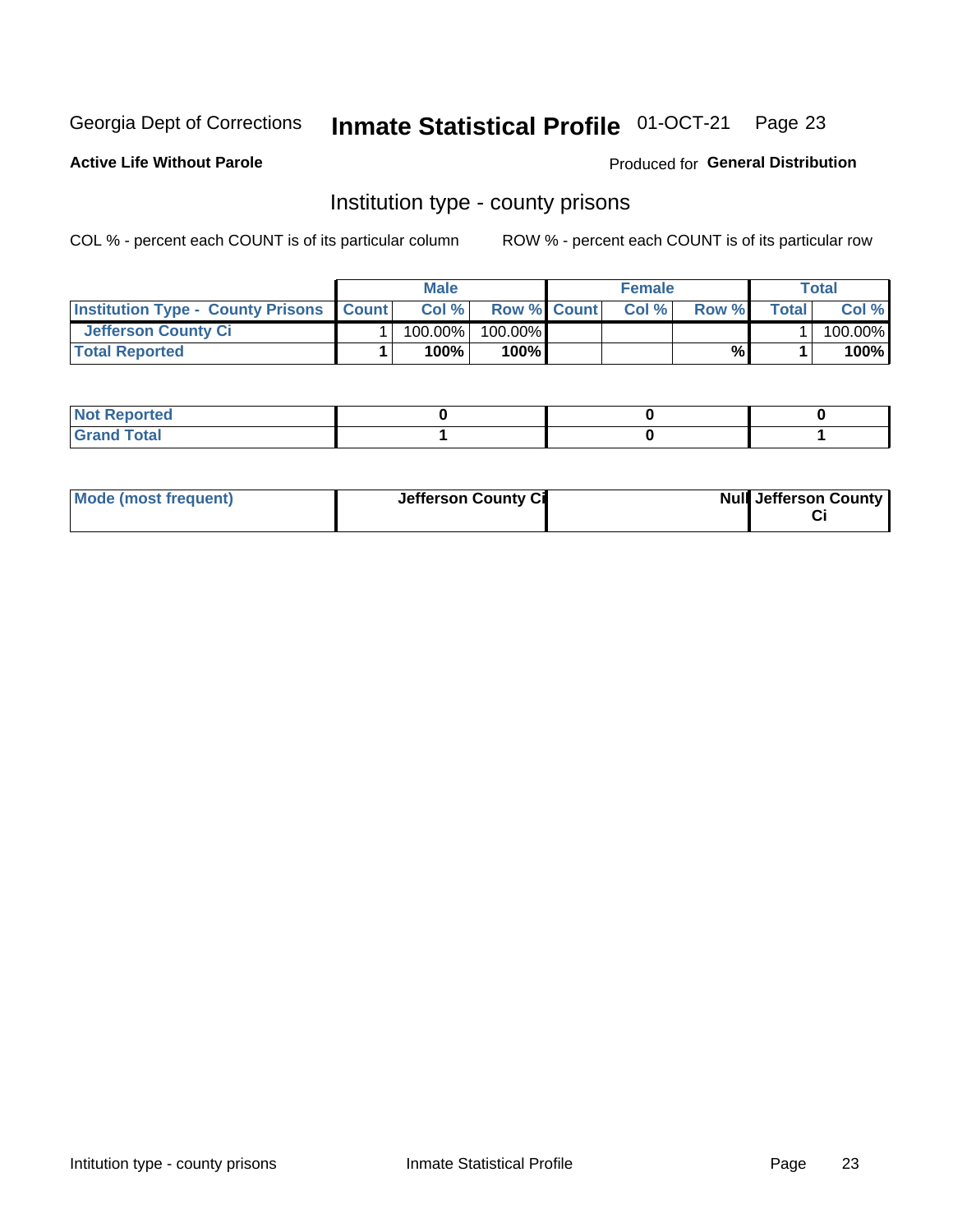#### Inmate Statistical Profile 01-OCT-21 Page 24

## **Active Life Without Parole**

### Produced for General Distribution

# Institution type - state prisons

COL % - percent each COUNT is of its particular column

|                                         |                | <b>Male</b> |         |                 | <b>Female</b> |         | <b>Total</b>   |        |
|-----------------------------------------|----------------|-------------|---------|-----------------|---------------|---------|----------------|--------|
| <b>Institution Type - State Prisons</b> | <b>Count</b>   | Col %       | Row %   | <b>Count</b>    | Col %         | Row %   | <b>Total</b>   | Col %  |
| <b>Arrendale State Prison</b>           |                |             |         | 29              | 49.15%        | 100.00% | 29             | 1.73%  |
| <b>Augusta State Med. Prison</b>        | 88             | 5.45%       | 100.00% |                 |               |         | 88             | 5.26%  |
| <b>Autry State Prison</b>               | 1              | .06%        | 100.00% |                 |               |         | 1              | .06%   |
| <b>Baldwin State Prison</b>             | 53             | 3.28%       | 100.00% |                 |               |         | 53             | 3.17%  |
| <b>Calhoun State Prison</b>             | $\overline{2}$ | .12%        | 100.00% |                 |               |         | $\overline{2}$ | .12%   |
| <b>Central State Prison</b>             | 4              | .25%        | 100.00% |                 |               |         | 4              | .24%   |
| <b>Coastal State Prison</b>             | 3              | .19%        | 100.00% |                 |               |         | 3              | .18%   |
| <b>Dooly State Prison</b>               | 1              | .06%        | 100.00% |                 |               |         | 1              | .06%   |
| <b>Ga Diag Class Prison</b>             | 33             | 2.04%       | 100.00% |                 |               |         | 33             | 1.97%  |
| <b>Ga State Prison</b>                  | 36             | 2.23%       | 100.00% |                 |               |         | 36             | 2.15%  |
| <b>Hancock State Prison</b>             | 158            | 9.78%       | 100.00% |                 |               |         | 158            | 9.44%  |
| <b>Hays State Prison</b>                | 138            | 8.54%       | 100.00% |                 |               |         | 138            | 8.24%  |
| <b>Helms Facility</b>                   |                |             |         | 1               | 1.69%         | 100.00% | 1              | .06%   |
| <b>Johnson State Prison</b>             | 1              | .06%        | 100.00% |                 |               |         |                | .06%   |
| <b>Macon State Prison</b>               | 314            | 19.44%      | 100.00% |                 |               |         | 314            | 18.76% |
| <b>Metro Reentry Facility</b>           | 1              | .06%        | 100.00% |                 |               |         | 1              | .06%   |
| <b>Phillips State Prison</b>            | 34             | 2.11%       | 100.00% |                 |               |         | 34             | 2.03%  |
| <b>Pulaski State Prison</b>             |                |             |         | 29              | 49.15%        | 100.00% | 29             | 1.73%  |
| <b>Smith State Prison</b>               | 223            | 13.81%      | 100.00% |                 |               |         | 223            | 13.32% |
| <b>Special Management Unit</b>          | 26             | 1.61%       | 100.00% |                 |               |         | 26             | 1.55%  |
| <b>Telfair State Prison</b>             | 243            | 15.05%      | 100.00% |                 |               |         | 243            | 14.52% |
| <b>Valdosta State Prison</b>            | 132            | 8.17%       | 100.00% |                 |               |         | 132            | 7.89%  |
| <b>Ware State Prison</b>                | 124            | 7.68%       | 100.00% |                 |               |         | 124            | 7.41%  |
| <b>Total Reported</b>                   | 1,615          | 100%        | 96.48%  | $\overline{59}$ | 100%          | 3.52%   | 1,674          | 100%   |
| <b>Not Reported</b>                     |                | 0           |         |                 | 0             |         | $\bf{0}$       |        |

| <b>Not Reported</b>  |                           |                               |                                     |
|----------------------|---------------------------|-------------------------------|-------------------------------------|
| <b>Grand Total</b>   | 1.615                     | 59                            | 1.674                               |
| Mode (most frequent) | <b>Macon State Prison</b> | <b>Arrendale State Prison</b> | <b>Macon State</b><br><b>Prison</b> |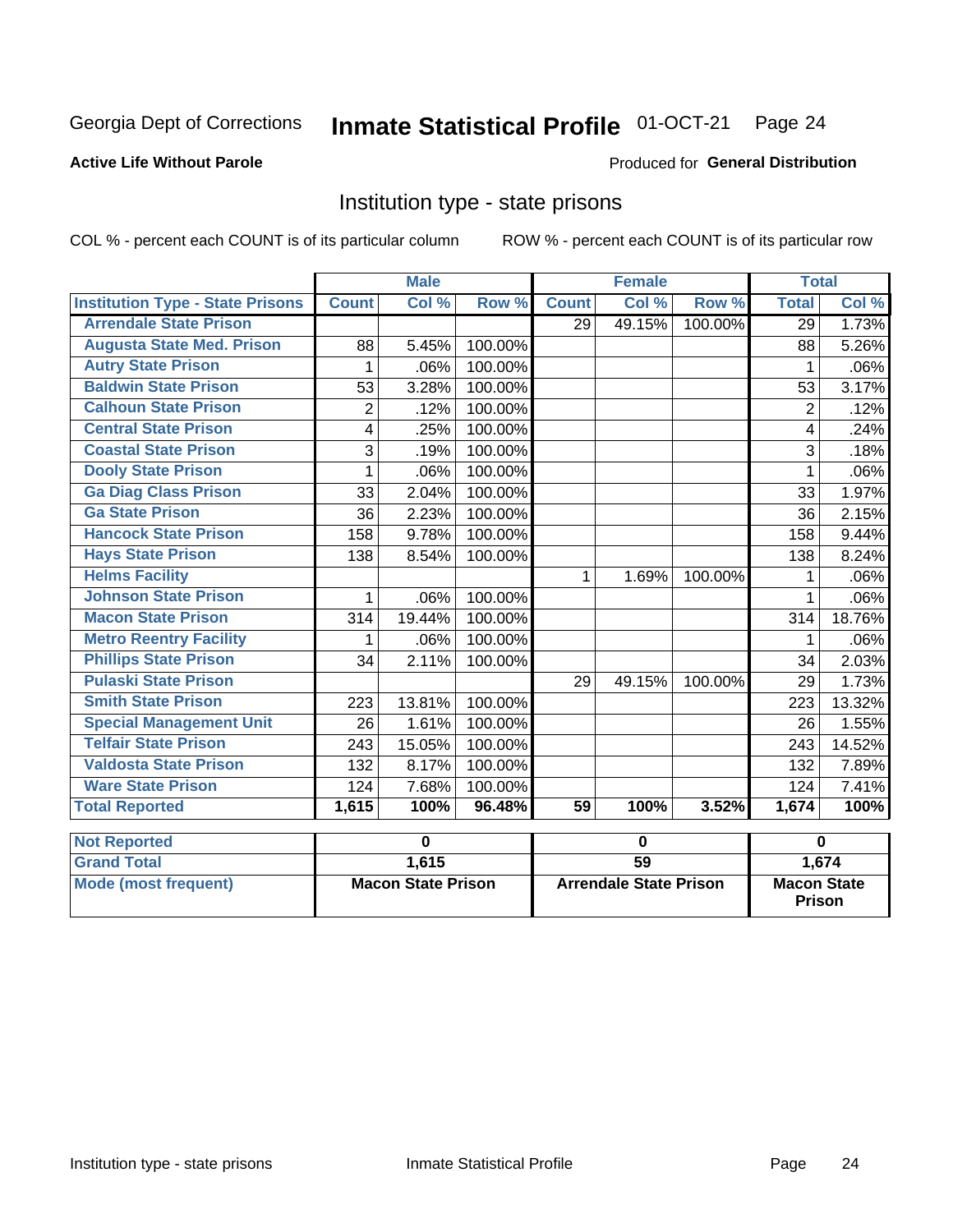# Inmate Statistical Profile 01-OCT-21 Page 25

# **Active Life Without Parole**

### Produced for General Distribution

# Institution type - private prisons

COL % - percent each COUNT is of its particular column

|                                                     | <b>Male</b> |                    | <b>Female</b> |             | <b>Total</b> |
|-----------------------------------------------------|-------------|--------------------|---------------|-------------|--------------|
| <b>Institution Type - Private Prisons   Count  </b> | Col%        | <b>Row % Count</b> | Col %         | Row % Total | Col %        |
| <b>Total Reported</b>                               |             |                    |               |             |              |

| Not Reported           |  |  |
|------------------------|--|--|
| <b>Cotal</b><br>______ |  |  |

| <b>Mo</b><br>frequent) | <b>Null</b> | <b>Null</b> | . . I *<br><b>IVUII</b> |
|------------------------|-------------|-------------|-------------------------|
|                        |             |             |                         |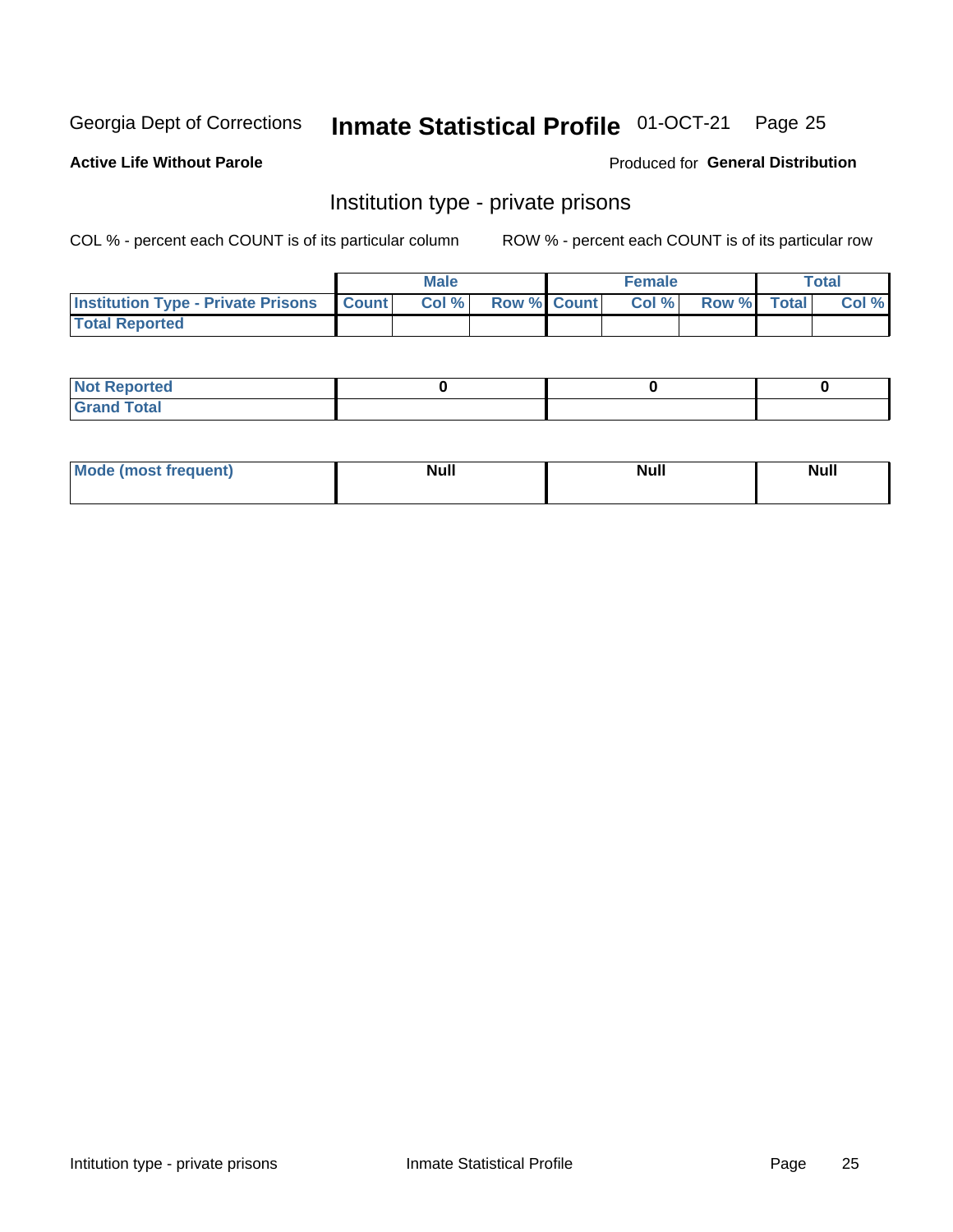#### Inmate Statistical Profile 01-OCT-21 Page 26

### **Active Life Without Parole**

### Produced for General Distribution

# Institution type - inmate boot camp

COL % - percent each COUNT is of its particular column

|                                      |              | <b>Male</b> |               |              | <b>Female</b> |             | <b>Total</b> |
|--------------------------------------|--------------|-------------|---------------|--------------|---------------|-------------|--------------|
| <b>Institution Type - Boot Camps</b> | <b>Count</b> | Col %       | <b>Row %I</b> | <b>Count</b> | Col %         | Row % Total | Col %        |
| <b>Total Rported</b>                 |              |             |               |              |               |             |              |

| <b>Not Reported</b>            |  |  |
|--------------------------------|--|--|
| <b>Total</b><br>C <sub>r</sub> |  |  |

| Mod<br>uamo | Nul.<br>$- - - - - -$ | <b>Null</b> | . .<br>uu.<br>------ |
|-------------|-----------------------|-------------|----------------------|
|             |                       |             |                      |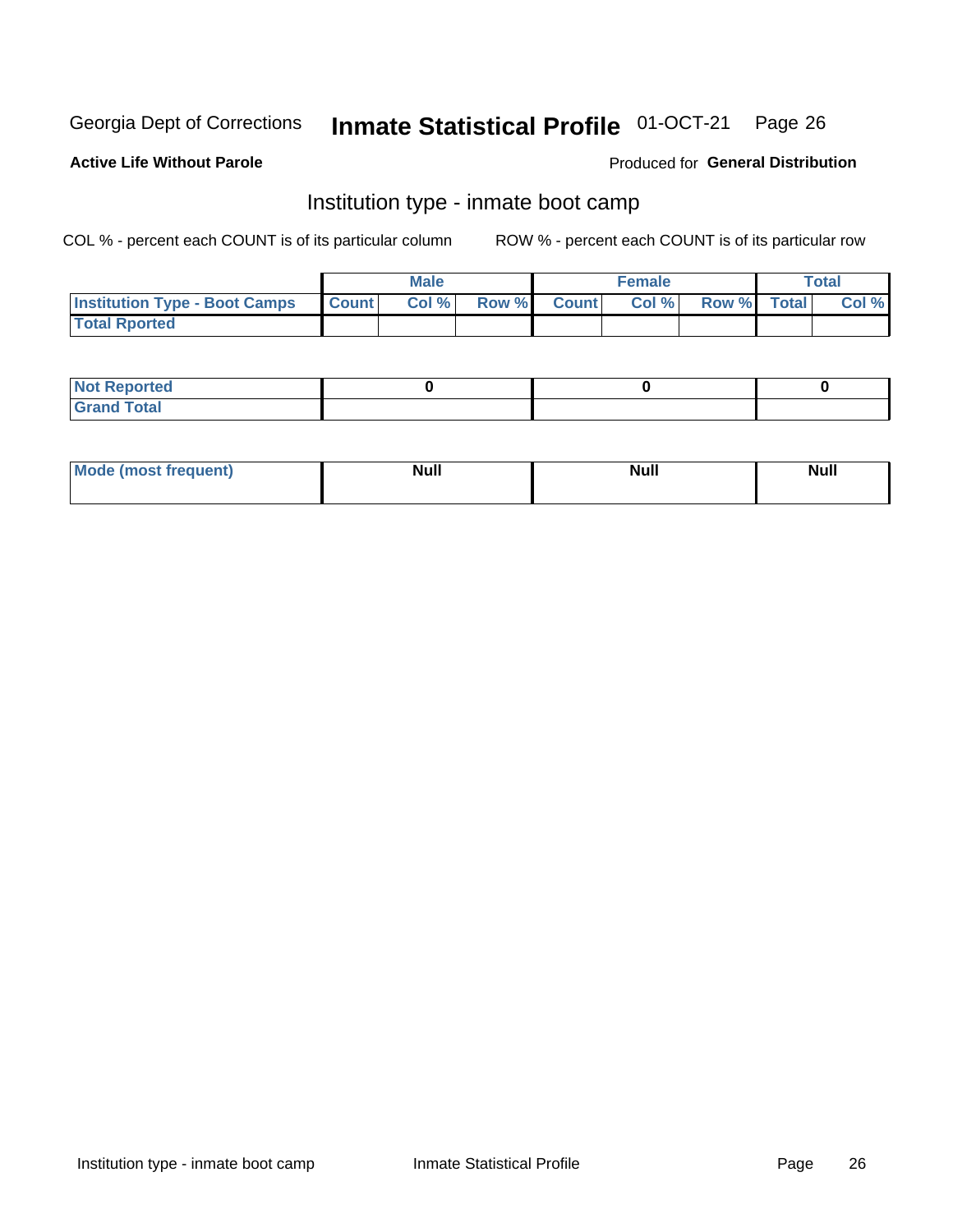#### Inmate Statistical Profile 01-OCT-21 Page 27

**Active Life Without Parole** 

### Produced for General Distribution

# Number of disciplinary reports

COL % - percent each COUNT is of its particular column

|                                       |              | <b>Male</b> |         |              | <b>Female</b> |       |              | <b>Total</b> |
|---------------------------------------|--------------|-------------|---------|--------------|---------------|-------|--------------|--------------|
| <b>Number of Disciplinary Reports</b> | <b>Count</b> | Col %       | Row %   | <b>Count</b> | Col %         | Row % | <b>Total</b> | Col %        |
|                                       | 433          | 26.79%      | 94.96%  | 23           | 38.98%        | 5.04% | 456          | 27.22%       |
|                                       | 228          | 14.11%      | 97.02%  | 7            | 11.86%        | 2.98% | 235          | 14.03%       |
| $\mathbf{2}$                          | 137          | 8.48%       | 93.20%  | 10           | 16.95%        | 6.80% | 147          | 8.78%        |
| 3                                     | 133          | 8.23%       | 96.38%  | 5            | 8.47%         | 3.62% | 138          | 8.24%        |
|                                       | 92           | 5.69%       | 95.83%  | 4            | 6.78%         | 4.17% | 96           | 5.73%        |
| 5                                     | 69           | 4.27%       | 100.00% |              |               |       | 69           | 4.12%        |
| <b>More Than 5</b>                    | 524          | 32.43%      | 98.13%  | 10           | 16.95%        | 1.87% | 534          | 31.88%       |
| <b>Total Reported</b>                 | 1,616        | 100%        | 96.48%  | 59           | 100%          | 3.52% | 1,675        | 100%         |

| <b>orted</b><br>NOT |      |    |      |
|---------------------|------|----|------|
| <sup>-</sup> otal   | .616 | 59 | .675 |

| Mean (average)       | 6.64 | 3.97 | 6.55 |
|----------------------|------|------|------|
| Median (middle)      |      |      |      |
| Mode (most frequent) |      |      |      |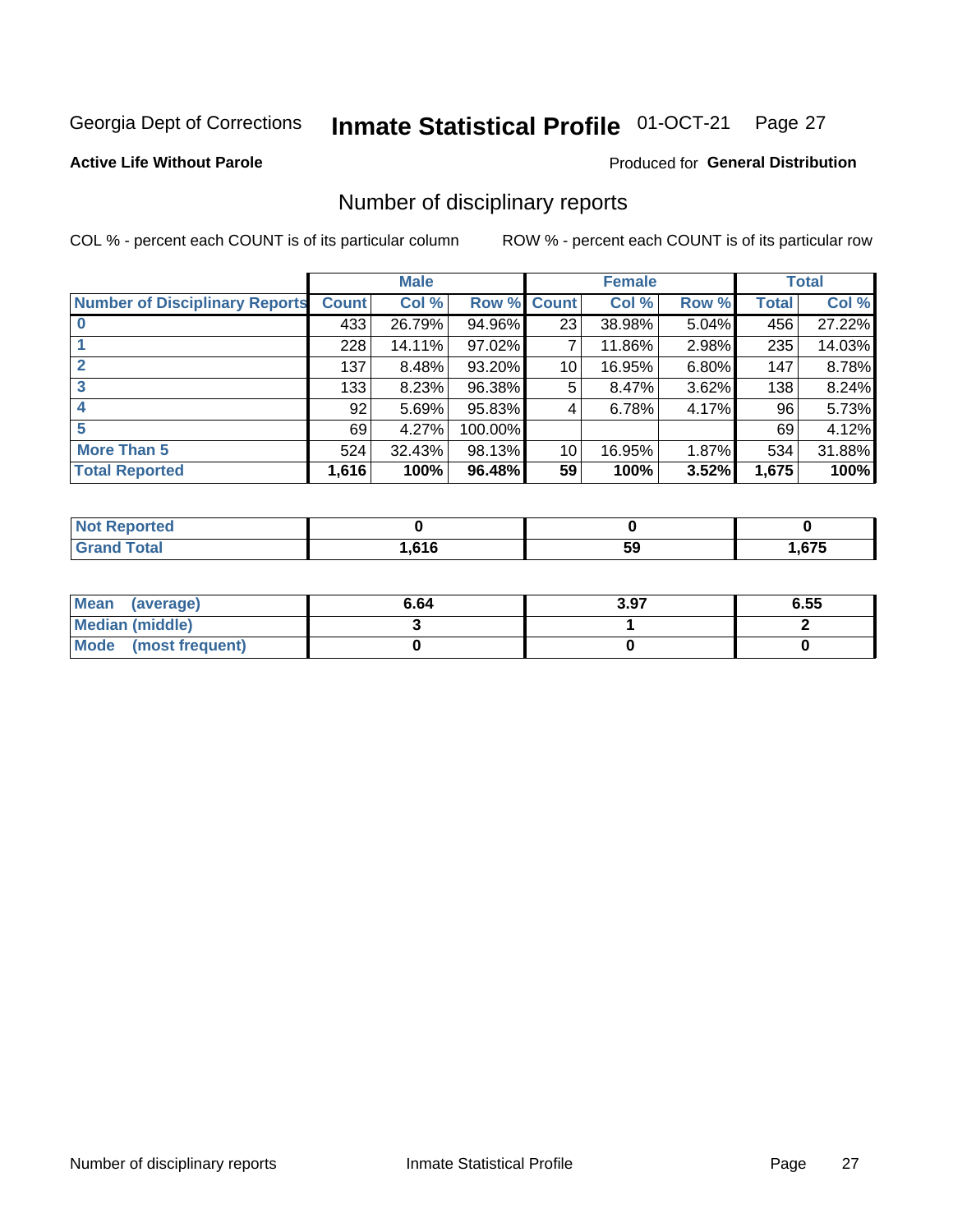# Inmate Statistical Profile 01-OCT-21 Page 28

## **Active Life Without Parole**

# **Produced for General Distribution**

# Number of transfers

COL % - percent each COUNT is of its particular column

|                            |         | <b>Male</b> |             |    | <b>Female</b> |        |       | <b>Total</b> |
|----------------------------|---------|-------------|-------------|----|---------------|--------|-------|--------------|
| <b>Number of Transfers</b> | Count l | Col %       | Row % Count |    | Col %         | Row %  | Total | Col %        |
|                            | 26      | 1.61%       | 76.47%      | 8  | 13.56%        | 23.53% | 34    | 2.03%        |
|                            | 420     | 25.99%      | 94.81%      | 23 | 38.98%        | 5.19%  | 443   | 26.45%       |
| 2                          | 216     | 13.37%      | 94.32%      | 13 | 22.03%        | 5.68%  | 229   | 13.67%       |
| 3                          | 177     | 10.95%      | 95.68%      | 8  | 13.56%        | 4.32%  | 185   | 11.04%       |
|                            | 139     | $8.60\%$    | 99.29%      |    | 1.69%         | 0.71%  | 140   | 8.36%        |
| 5                          | 99      | 6.13%       | 99.00%      |    | 1.69%         | 1.00%  | 100   | 5.97%        |
| <b>More Than 5</b>         | 539     | 33.35%      | 99.08%      | 5  | 8.47%         | 0.92%  | 544   | 32.48%       |
| <b>Total Reported</b>      | 1,616   | 100%        | 96.48%      | 59 | 100%          | 3.52%  | 1,675 | 100%         |

| <b>orted</b><br>NOT |      |    |      |
|---------------------|------|----|------|
| <sup>-</sup> otal   | .616 | 59 | .675 |

| Mean (average)       | 5.99 | 2.07 | 5.85 |
|----------------------|------|------|------|
| Median (middle)      |      |      |      |
| Mode (most frequent) |      |      |      |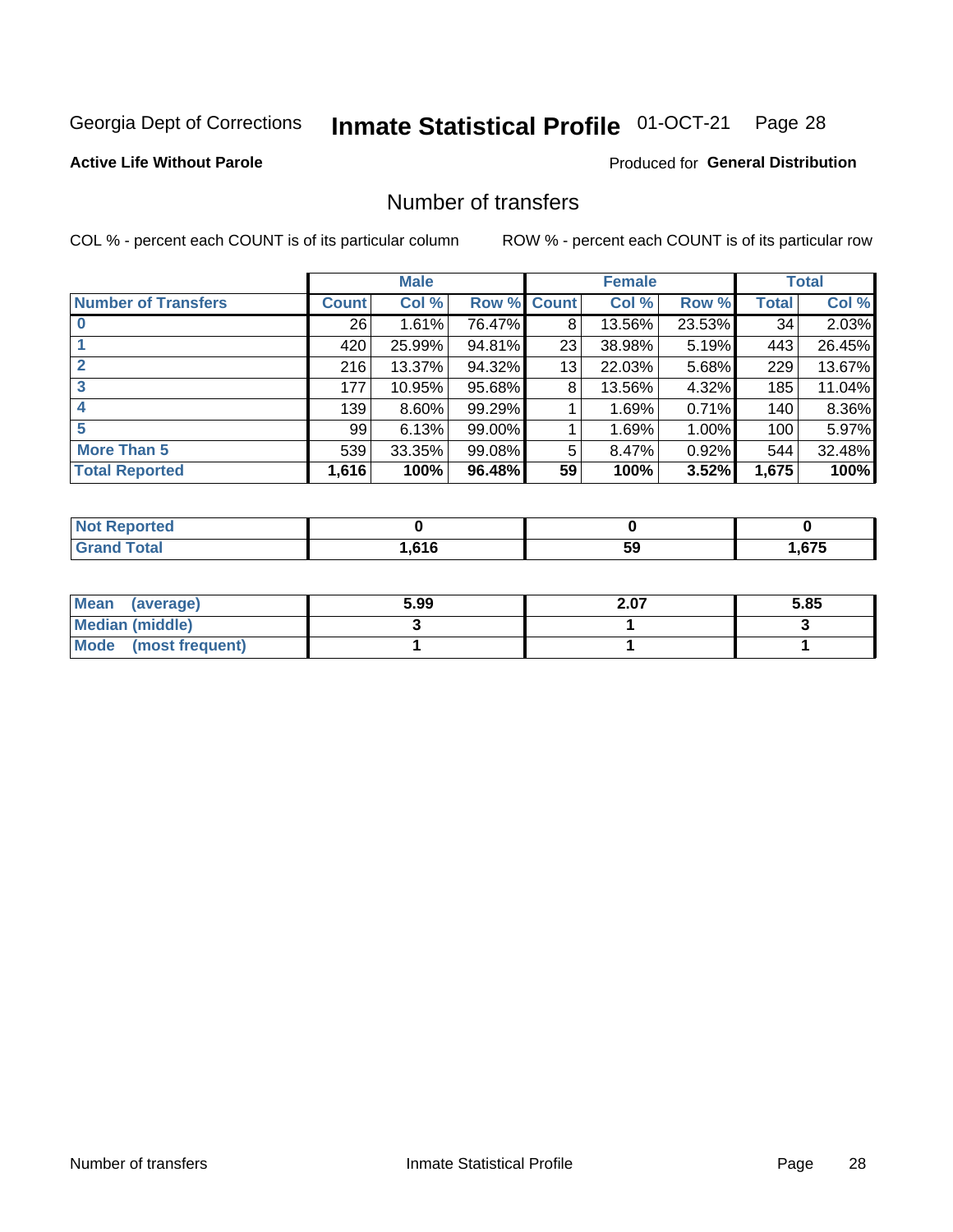# Inmate Statistical Profile 01-OCT-21 Page 29

**Active Life Without Parole** 

Produced for General Distribution

# Number of escapes

COL % - percent each COUNT is of its particular column

|                          |              | <b>Male</b> |                    |    | <b>Female</b> |          |       | Total  |
|--------------------------|--------------|-------------|--------------------|----|---------------|----------|-------|--------|
| <b>Number of Escapes</b> | <b>Count</b> | Col %       | <b>Row % Count</b> |    | Col %         | Row %    | Total | Col %  |
|                          | 1,612        | 99.75%      | $96.47\%$          | 59 | 100.00%       | $3.53\%$ | 1,671 | 99.76% |
|                          |              | 0.12%       | $100.00\%$         |    |               |          |       | 0.12%  |
|                          |              | 0.12%       | $100.00\%$         |    |               |          |       | 0.12%  |
| <b>Total Reported</b>    | 1.616        | 100%        | $96.48\%$          | 59 | 100%          | $3.52\%$ | 1.675 | 100%   |

| <b>nted</b><br><b>NOT</b>    |      |    |      |
|------------------------------|------|----|------|
| <b>fotal</b><br><b>Grand</b> | .616 | 59 | .675 |

| Mean (average)       |  |  |
|----------------------|--|--|
| Median (middle)      |  |  |
| Mode (most frequent) |  |  |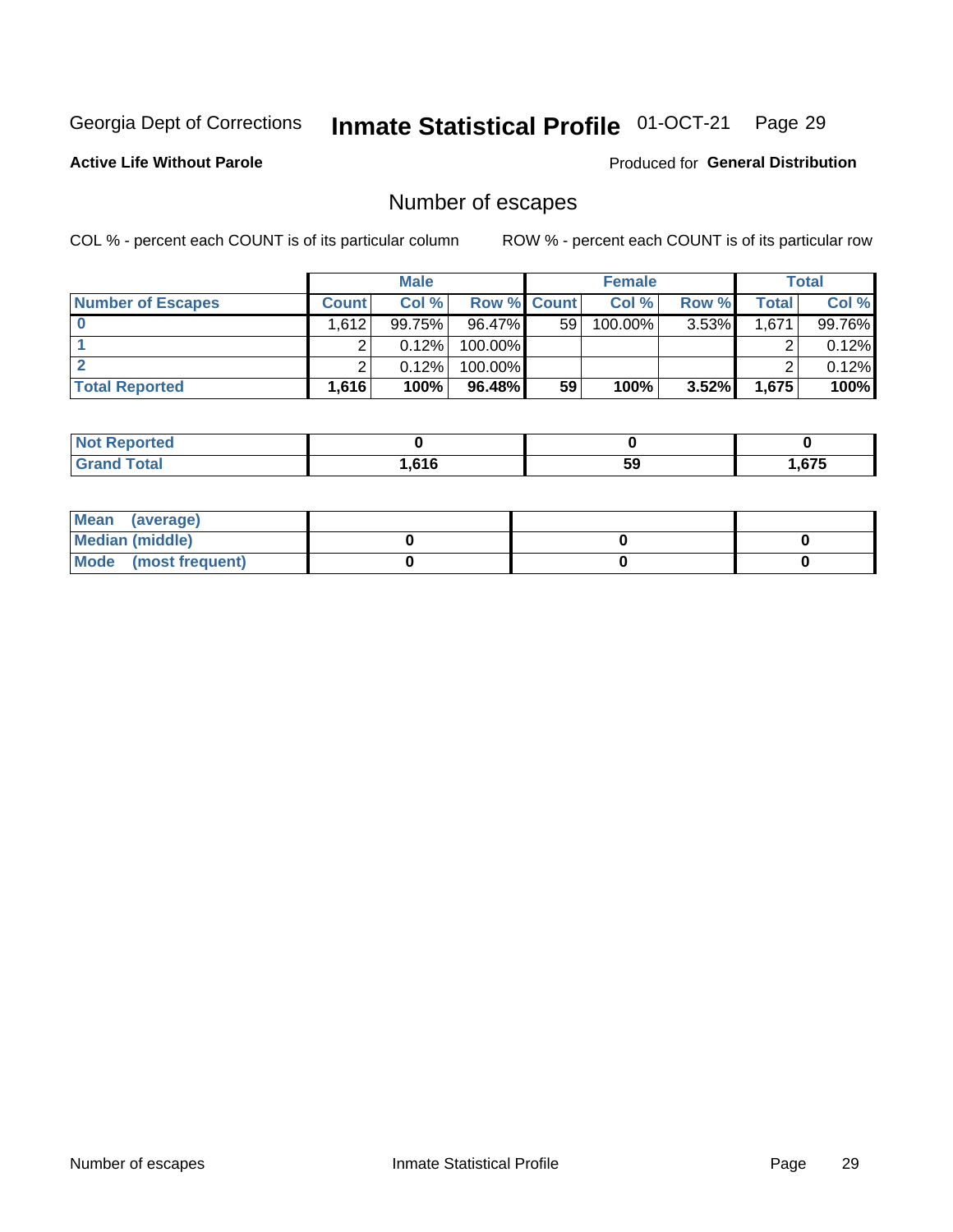# **Active Life Without Parole**

# Produced for General Distribution

# Time served in current (or last) institution

COL % - percent each COUNT is of its particular column

|                            |              | <b>Male</b> |         |                | <b>Female</b> |       |              | <b>Total</b> |
|----------------------------|--------------|-------------|---------|----------------|---------------|-------|--------------|--------------|
| <b>Time In Institution</b> | <b>Count</b> | Col %       | Row %   | <b>Count</b>   | Col %         | Row % | <b>Total</b> | Col %        |
| 0 to 3 months              | 119          | 7.36%       | 93.70%  | 8              | 13.56%        | 6.30% | 127          | 7.58%        |
| 3.01 to 6 months           | 53           | 3.28%       | 100.00% |                |               |       | 53           | 3.16%        |
| 6.01 to 9 months           | 63           | 3.90%       | 100.00% |                |               |       | 63           | 3.76%        |
| 9.01 to 12 months          | 36           | 2.23%       | 100.00% |                |               |       | 36           | 2.15%        |
| 12.01 to 18 months         | 108          | 6.68%       | 100.00% |                |               |       | 108          | 6.45%        |
| <b>18.01 to 24 months</b>  | 145          | 8.97%       | 98.64%  | $\overline{2}$ | 3.39%         | 1.36% | 147          | 8.78%        |
| 2.01 to 3 years            | 312          | 19.31%      | 95.41%  | 15             | 25.42%        | 4.59% | 327          | 19.52%       |
| 3.01 to 4 years            | 252          | 15.59%      | 98.44%  | 4              | 6.78%         | 1.56% | 256          | 15.28%       |
| 4.01 to 5 years            | 143          | 8.85%       | 97.95%  | 3              | 5.08%         | 2.05% | 146          | 8.72%        |
| 5.01 to 6 years            | 110          | 6.81%       | 91.67%  | 10             | 16.95%        | 8.33% | 120          | 7.16%        |
| 6.01 to 7 years            | 56           | 3.47%       | 91.80%  | 5              | 8.47%         | 8.20% | 61           | 3.64%        |
| $7.01$ to 8 years          | 50           | 3.09%       | 94.34%  | 3              | 5.08%         | 5.66% | 53           | 3.16%        |
| $8.01$ to $9$ years        | 45           | 2.78%       | 91.84%  | 4              | 6.78%         | 8.16% | 49           | 2.93%        |
| 9.01 to 10 years           | 30           | 1.86%       | 100.00% |                |               |       | 30           | 1.79%        |
| Over 10 years              | 94           | 5.82%       | 94.95%  | 5              | 8.47%         | 5.05% | 99           | 5.91%        |
| <b>Total Reported</b>      | 1,616        | 100%        | 96.48%  | 59             | 100%          | 3.52% | 1,675        | 100%         |

| <b>Not Reported</b> |      |    |      |
|---------------------|------|----|------|
| Total               | .616 | ჯყ | ,675 |

| <b>Mean</b><br>(average) | 45 months | 54 months | 45 months |
|--------------------------|-----------|-----------|-----------|
| Median (middle)          | 35 months | 48 months | 35 months |
| Mode (most frequent)     | 14 months | 5 months  | 1 months  |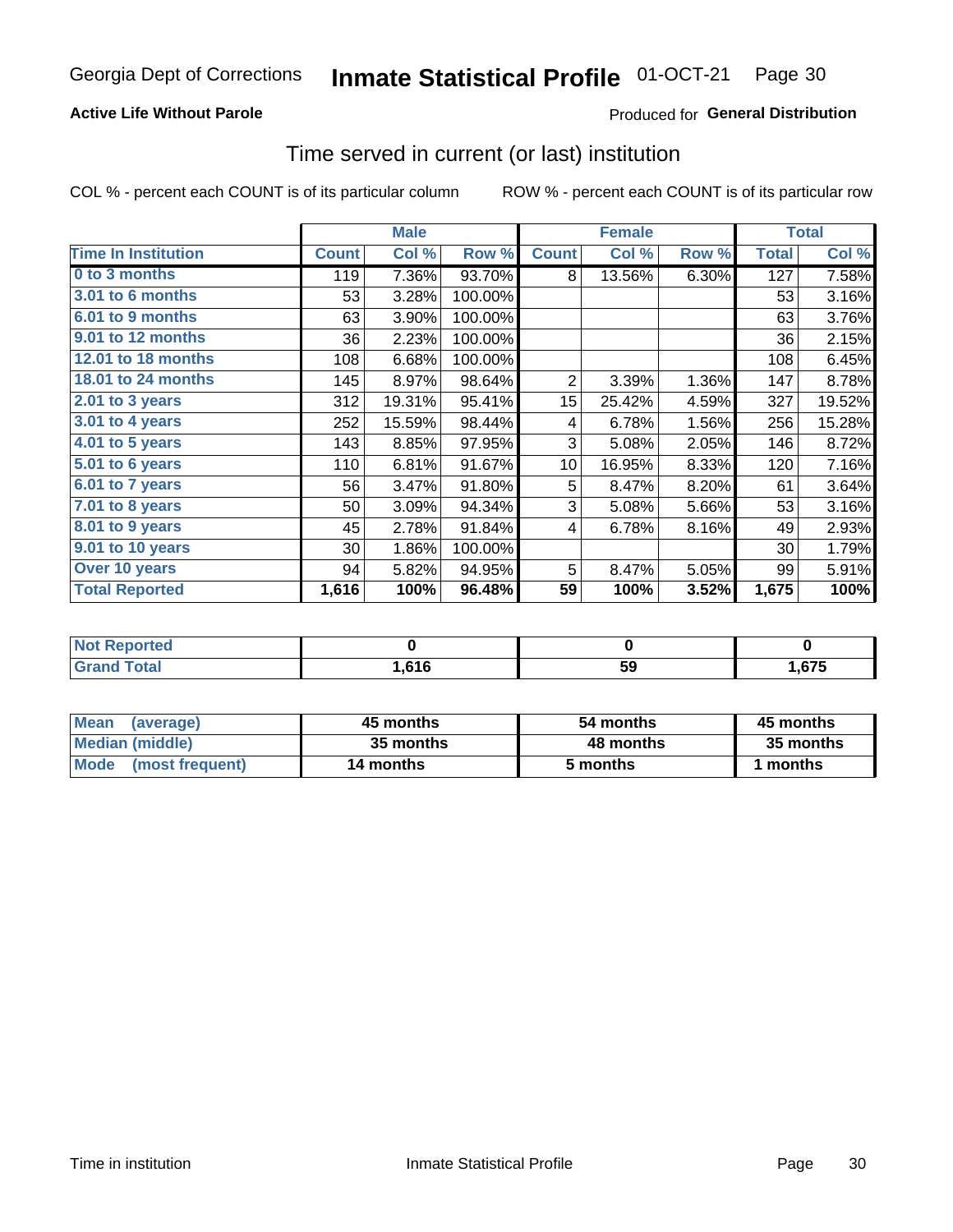#### Inmate Statistical Profile 01-OCT-21 Page 31

### **Active Life Without Parole**

### Produced for General Distribution

# Highest grade level attained

COL % - percent each COUNT is of its particular column

|                              |                | <b>Male</b> |         |                 | <b>Female</b> |        |                | <b>Total</b> |
|------------------------------|----------------|-------------|---------|-----------------|---------------|--------|----------------|--------------|
| <b>Grade Level</b>           | <b>Count</b>   | Col %       | Row %   | <b>Count</b>    | Col %         | Row %  | <b>Total</b>   | Col %        |
| No school at all             | 2              | 0.17%       | 100.00% |                 |               |        | $\overline{2}$ | 0.16%        |
| <b>Grade 1</b>               | 1              | 0.08%       | 100.00% |                 |               |        | 1              | 0.08%        |
| <b>Grade 2</b>               | 1              | 0.08%       | 100.00% |                 |               |        | 1              | 0.08%        |
| <b>Grade 3</b>               | $\overline{2}$ | 0.17%       | 100.00% |                 |               |        | $\overline{2}$ | 0.16%        |
| Grade 4                      | 4              | 0.34%       | 100.00% |                 |               |        | 4              | 0.33%        |
| Grade 5                      | 1              | 0.08%       | 100.00% |                 |               |        | 1              | 0.08%        |
| Grade 6                      | 9              | 0.75%       | 100.00% |                 |               |        | 9              | 0.74%        |
| Grade 7                      | 33             | 2.77%       | 100.00% |                 |               |        | 33             | 2.71%        |
| <b>Grade 8</b>               | 80             | 6.71%       | 100.00% |                 |               |        | 80             | 6.56%        |
| Grade 9                      | 142            | 11.90%      | 97.93%  | 3               | 11.54%        | 2.07%  | 145            | 11.89%       |
| Grade 10                     | 230            | 19.28%      | 97.46%  | 6               | 23.08%        | 2.54%  | 236            | 19.36%       |
| Grade 11                     | 218            | 18.27%      | 98.64%  | 3               | 11.54%        | 1.36%  | 221            | 18.13%       |
| <b>Grade 12 or GED</b>       | 315            | 26.40%      | 97.22%  | 9               | 34.62%        | 2.78%  | 324            | 26.58%       |
| Some tech school             | 14             | 1.17%       | 93.33%  | 1               | 3.85%         | 6.67%  | 15             | 1.23%        |
| <b>Completed tech school</b> | 17             | 1.42%       | 100.00% |                 |               |        | 17             | 1.39%        |
| College, 1 year              | 38             | 3.19%       | 97.44%  | 1               | 3.85%         | 2.56%  | 39             | 3.20%        |
| College, 2 year              | 41             | 3.44%       | 97.62%  | 1               | 3.85%         | 2.38%  | 42             | 3.45%        |
| College, 3 year              | 18             | 1.51%       | 100.00% |                 |               |        | 18             | 1.48%        |
| <b>Bachelor's degree</b>     | 21             | 1.76%       | 100.00% |                 |               |        | 21             | 1.72%        |
| <b>Master's degree</b>       | 4              | 0.34%       | 80.00%  | 1               | 3.85%         | 20.00% | 5              | 0.41%        |
| Ph.D. degree                 | 1              | 0.08%       | 50.00%  | 1               | 3.85%         | 50.00% | $\overline{2}$ | 0.16%        |
| Law degree                   | 1              | 0.08%       | 100.00% |                 |               |        | 1              | 0.08%        |
| <b>Total Reported</b>        | 1,193          | 100%        | 97.87%  | $\overline{26}$ | 100.0%        | 2.13%  | 1,219          | 100%         |

| N | ,,,<br>∪⊾י | ~<br>ູບ | 1 P A<br>マソし<br>__ |
|---|------------|---------|--------------------|
|   | .616       | 59      | 675<br>ں ،         |

| <b>Mean</b><br>(average) | 10.83           | 11.77           | 10.85             |
|--------------------------|-----------------|-----------------|-------------------|
| Median (middle)          | Grade 11        | Grade 12 or GED | Grade 11          |
| Mode (most frequent)     | Grade 12 or GED | Grade 12 or GED | I Grade 12 or GED |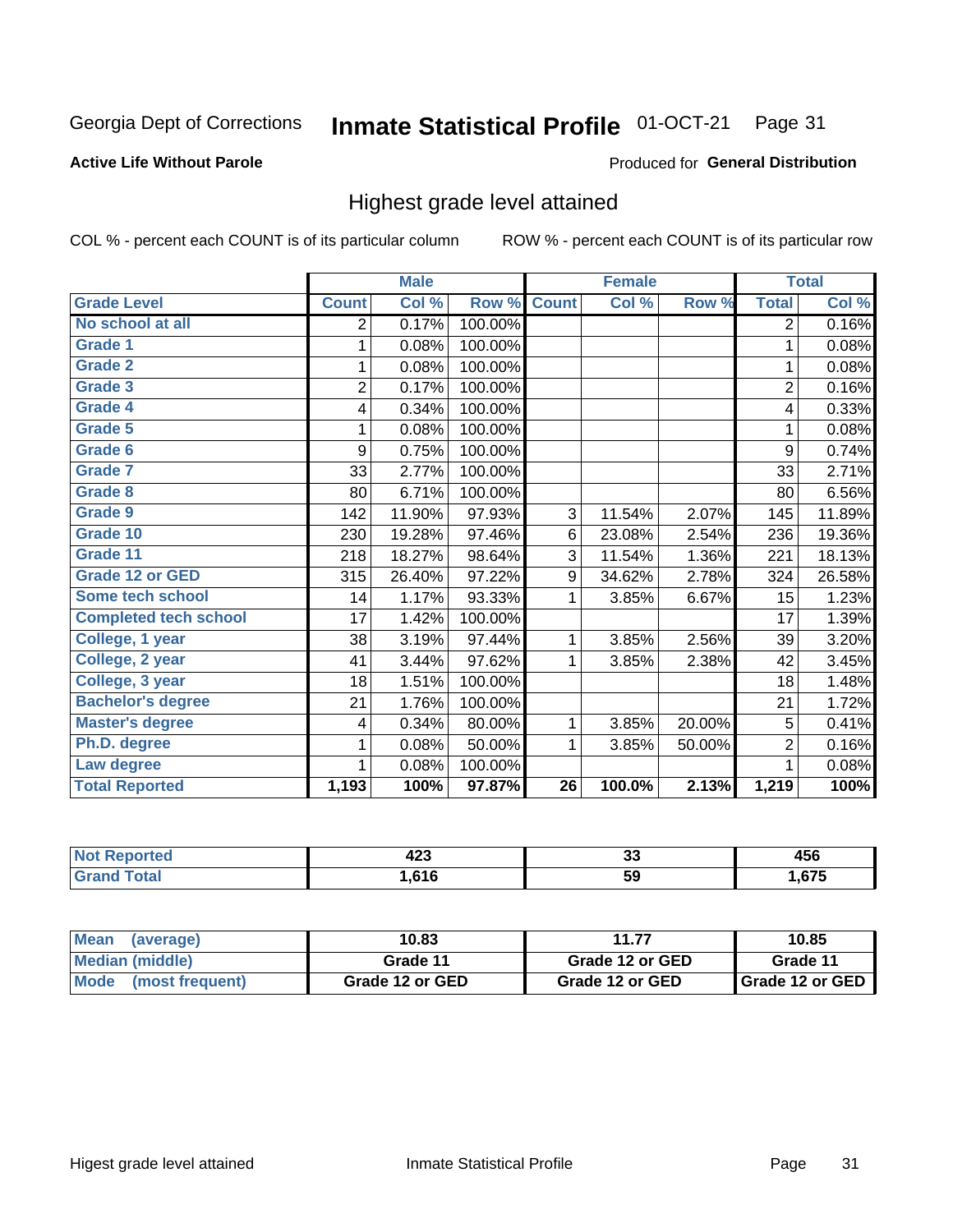#### Inmate Statistical Profile 01-OCT-21 Page 32

### **Active Life Without Parole**

## Produced for General Distribution

# Culture fair IQ scores

COL % - percent each COUNT is of its particular column

|                       |              | <b>Male</b> |                    |                | <b>Female</b> |          |              | <b>Total</b> |
|-----------------------|--------------|-------------|--------------------|----------------|---------------|----------|--------------|--------------|
| <b>IQ Scores</b>      | <b>Count</b> | Col %       | <b>Row % Count</b> |                | Col %         | Row %    | <b>Total</b> | Col %        |
| $60 - 69$             | 45           | 3.24%       | 100.00%            |                |               |          | 45           | 3.13%        |
| $70 - 79$             | 104          | 7.48%       | 97.20%             | 3              | 6.38%         | 2.80%    | 107          | 7.44%        |
| $80 - 89$             | 193          | 13.87%      | 96.50%             | 7              | 14.89%        | 3.50%    | 200          | 13.91%       |
| $90 - 99$             | 363          | 26.10%      | 94.78%             | 20             | 42.55%        | 5.22%    | 383          | 26.63%       |
| $100 - 109$           | 381          | 27.39%      | 97.69%             | 9              | 19.15%        | $2.31\%$ | 390          | 27.12%       |
| $110 - 119$           | 256          | 18.40%      | 98.08%             | 5              | 10.64%        | 1.92%    | 261          | 18.15%       |
| $120 - 129$           | 47           | 3.38%       | 95.92%             | $\overline{2}$ | 4.26%         | $4.08\%$ | 49           | 3.41%        |
| $130 - 139$           | 2            | 0.14%       | 66.67%             | 1              | 2.13%         | 33.33%   | 3            | 0.21%        |
| <b>Total Reported</b> | 1,391        | 100%        | 96.73%             | 47             | 100%          | 3.27%    | 1,438        | 100%         |

| <b>Not Reported</b>  | 208   |    | つイド<br>2 I J |
|----------------------|-------|----|--------------|
| Not Valid (under 60) |       |    | ົ<br>LL      |
| <b>Grand Total</b>   | 1,616 | 59 | 1,675        |

| <b>Mean</b><br>(average) | 98 | 98  | 98 |
|--------------------------|----|-----|----|
| Median (middle)          | 99 | 96  | 99 |
| Mode (most frequent)     | 99 | 102 | 99 |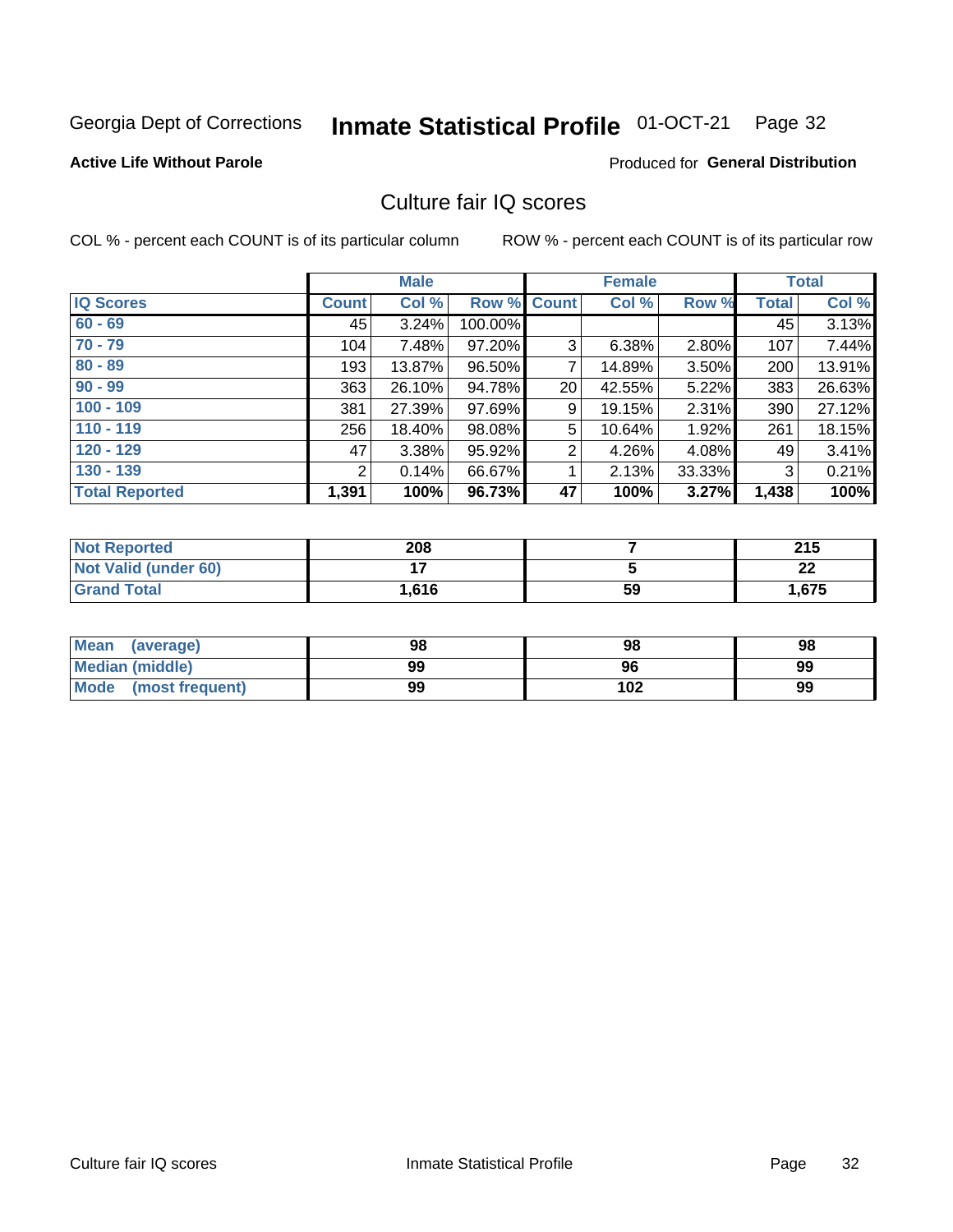#### Inmate Statistical Profile 01-OCT-21 Page 33

### **Active Life Without Parole**

### Produced for General Distribution

# Wide Range Achievement Test (WRAT) reading score

COL % - percent each COUNT is of its particular column

|                           |                 | <b>Male</b> |         |                | <b>Female</b> |       |              | <b>Total</b> |
|---------------------------|-----------------|-------------|---------|----------------|---------------|-------|--------------|--------------|
| <b>WRAT Reading Score</b> | <b>Count</b>    | Col %       | Row %   | <b>Count</b>   | Col %         | Row % | <b>Total</b> | Col %        |
| 0.1 to 0.9                | 28              | 1.88%       | 96.55%  | 1              | 1.92%         | 3.45% | 29           | 1.88%        |
| 1.0 to 1.9                | 24              | 1.61%       | 100.00% |                |               |       | 24           | 1.56%        |
| 2.0 to 2.9                | 50 <sup>°</sup> | 3.36%       | 96.15%  | $\overline{2}$ | 3.85%         | 3.85% | 52           | 3.38%        |
| 3.0 to 3.9                | 88              | 5.91%       | 95.65%  | 4              | 7.69%         | 4.35% | 92           | 5.97%        |
| 4.0 to 4.9                | 109             | 7.33%       | 96.46%  | 4              | 7.69%         | 3.54% | 113          | 7.34%        |
| 5.0 to 5.9                | 143             | 9.61%       | 98.62%  | $\overline{2}$ | 3.85%         | 1.38% | 145          | 9.42%        |
| 6.0 to 6.9                | 123             | 8.27%       | 98.40%  | $\overline{2}$ | 3.85%         | 1.60% | 125          | 8.12%        |
| 7.0 to 7.9                | 49              | 3.29%       | 100.00% |                |               |       | 49           | 3.18%        |
| 8.0 to 8.9                | 128             | 8.60%       | 97.71%  | 3              | 5.77%         | 2.29% | 131          | 8.51%        |
| 9.0 to 9.9                | 71              | 4.77%       | 97.26%  | $\overline{2}$ | 3.85%         | 2.74% | 73           | 4.74%        |
| 10.0 to 10.9              | 89              | 5.98%       | 98.89%  | 1              | 1.92%         | 1.11% | 90           | 5.84%        |
| 11.0 to 11.9              | 141             | 9.48%       | 95.92%  | 6              | 11.54%        | 4.08% | 147          | 9.55%        |
| 12.0 to 12.9              | 393             | 26.41%      | 94.70%  | 22             | 42.31%        | 5.30% | 415          | 26.95%       |
| 13                        | 52              | 3.49%       | 94.55%  | 3              | 5.77%         | 5.45% | 55           | 3.57%        |
| <b>Total Reported</b>     | 1,488           | 100%        | 96.62%  | 52             | 100.0%        | 3.38% | 1,540        | 100.0%       |
|                           |                 |             |         |                |               |       |              |              |

| <b>Not Reported</b>   | 0 הו<br>14O |    | 10F<br>ייי |
|-----------------------|-------------|----|------------|
| <b>Total</b><br>Grand | .616.       | 59 | .,675      |

| <b>Mean</b><br>(average) | 8.68       | 9.7  | 0.14 |
|--------------------------|------------|------|------|
| Median (middle)          | י ה<br>J.Z | 11.9 | 9.2  |
| Mode<br>(most frequent)  | 12.9       | 12.9 | 12.9 |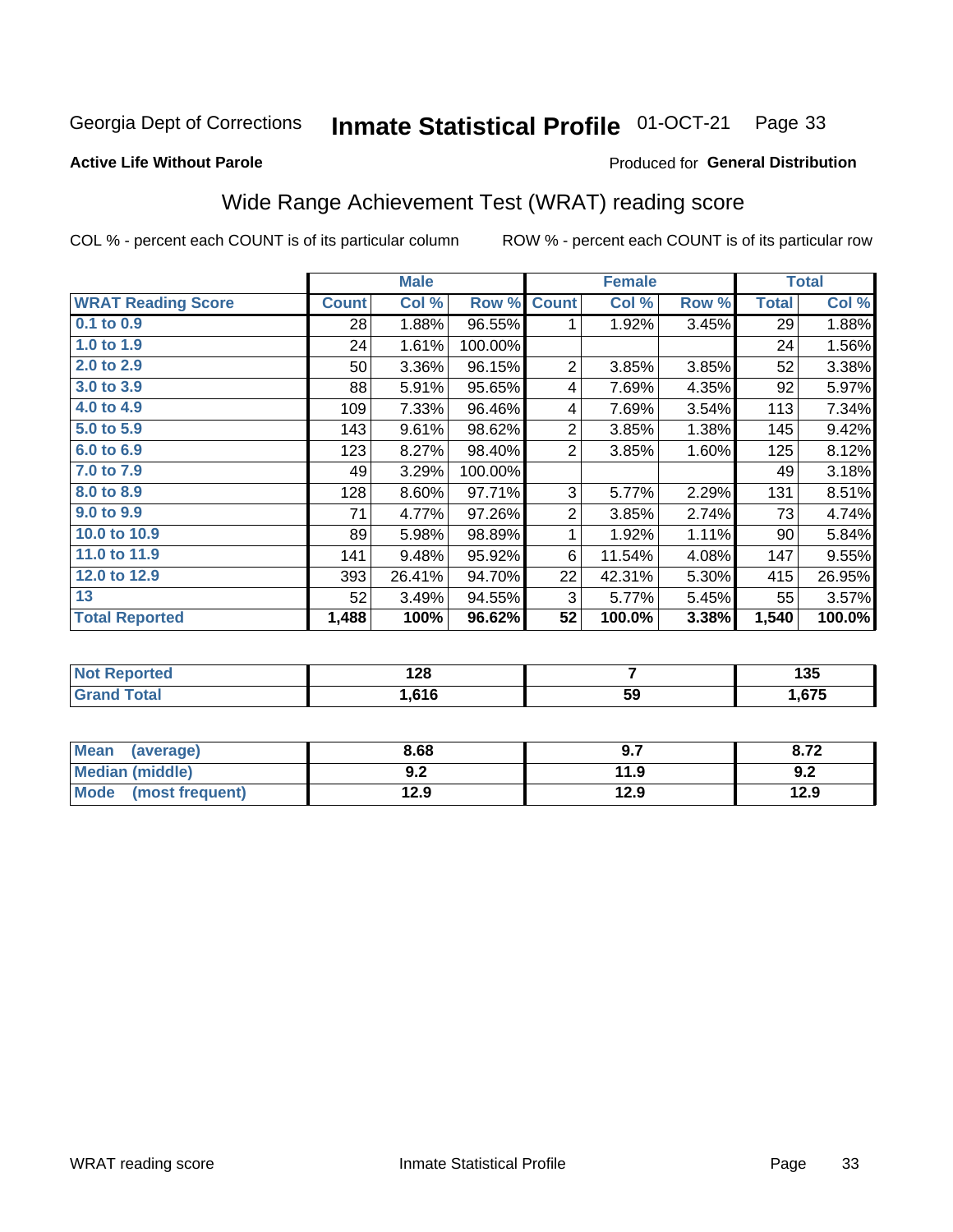#### Inmate Statistical Profile 01-OCT-21 Page 34

### **Active Life Without Parole**

# Produced for General Distribution

# Wide Range Achievement Test (WRAT) math score

COL % - percent each COUNT is of its particular column

|                              |              | <b>Male</b> |         |              | <b>Female</b> |        |              | <b>Total</b> |
|------------------------------|--------------|-------------|---------|--------------|---------------|--------|--------------|--------------|
| <b>WRAT Mathematic Score</b> | <b>Count</b> | Col %       | Row %   | <b>Count</b> | Col %         | Row %  | <b>Total</b> | Col %        |
| 0.1 to 0.9                   | 5            | 0.34%       | 100.00% |              |               |        | 5            | 0.32%        |
| 1.0 to 1.9                   | 12           | 0.81%       | 100.00% |              |               |        | 12           | 0.78%        |
| 2.0 to 2.9                   | 36           | 2.42%       | 97.30%  | 1            | 1.92%         | 2.70%  | 37           | 2.40%        |
| 3.0 to 3.9                   | 82           | 5.51%       | 96.47%  | 3            | 5.77%         | 3.53%  | 85           | 5.52%        |
| 4.0 to 4.9                   | 168          | 11.29%      | 97.11%  | 5            | 9.62%         | 2.89%  | 173          | 11.23%       |
| 5.0 to 5.9                   | 220          | 14.78%      | 97.78%  | 5            | 9.62%         | 2.22%  | 225          | 14.61%       |
| 6.0 to 6.9                   | 309          | 20.77%      | 97.17%  | 9            | 17.31%        | 2.83%  | 318          | 20.65%       |
| 7.0 to 7.9                   | 137          | 9.21%       | 96.48%  | 5            | 9.62%         | 3.52%  | 142          | 9.22%        |
| 8.0 to 8.9                   | 149          | 10.01%      | 98.03%  | 3            | 5.77%         | 1.97%  | 152          | 9.87%        |
| 9.0 to 9.9                   | 109          | 7.33%       | 95.61%  | 5            | 9.62%         | 4.39%  | 114          | 7.40%        |
| 10.0 to 10.9                 | 31           | 2.08%       | 100.00% |              |               |        | 31           | 2.01%        |
| 11.0 to 11.9                 | 47           | 3.16%       | 95.92%  | 2            | 3.85%         | 4.08%  | 49           | 3.18%        |
| 12.0 to 12.9                 | 177          | 11.90%      | 93.16%  | 13           | 25.00%        | 6.84%  | 190          | 12.34%       |
| 13                           | 6            | 0.40%       | 85.71%  | 1            | 1.92%         | 14.29% |              | 0.45%        |
| <b>Total Reported</b>        | 1,488        | 100%        | 96.62%  | 52           | 100.0%        | 3.38%  | 1,540        | 100%         |

| Reported<br><b>NOT</b><br>$\sim$ | ס פ<br>1 ZO |    | .<br>טטו |
|----------------------------------|-------------|----|----------|
| <b>otal</b><br>$\mathbf{v}$      | .616        | 59 | .675     |

| <b>Mean</b><br>(average) | 7.30 | 8.29 | 7.34 |
|--------------------------|------|------|------|
| Median (middle)          | 6.9  | ۰.,  | 6.9  |
| Mode<br>(most frequent)  | 12.9 | 12.9 | 12.9 |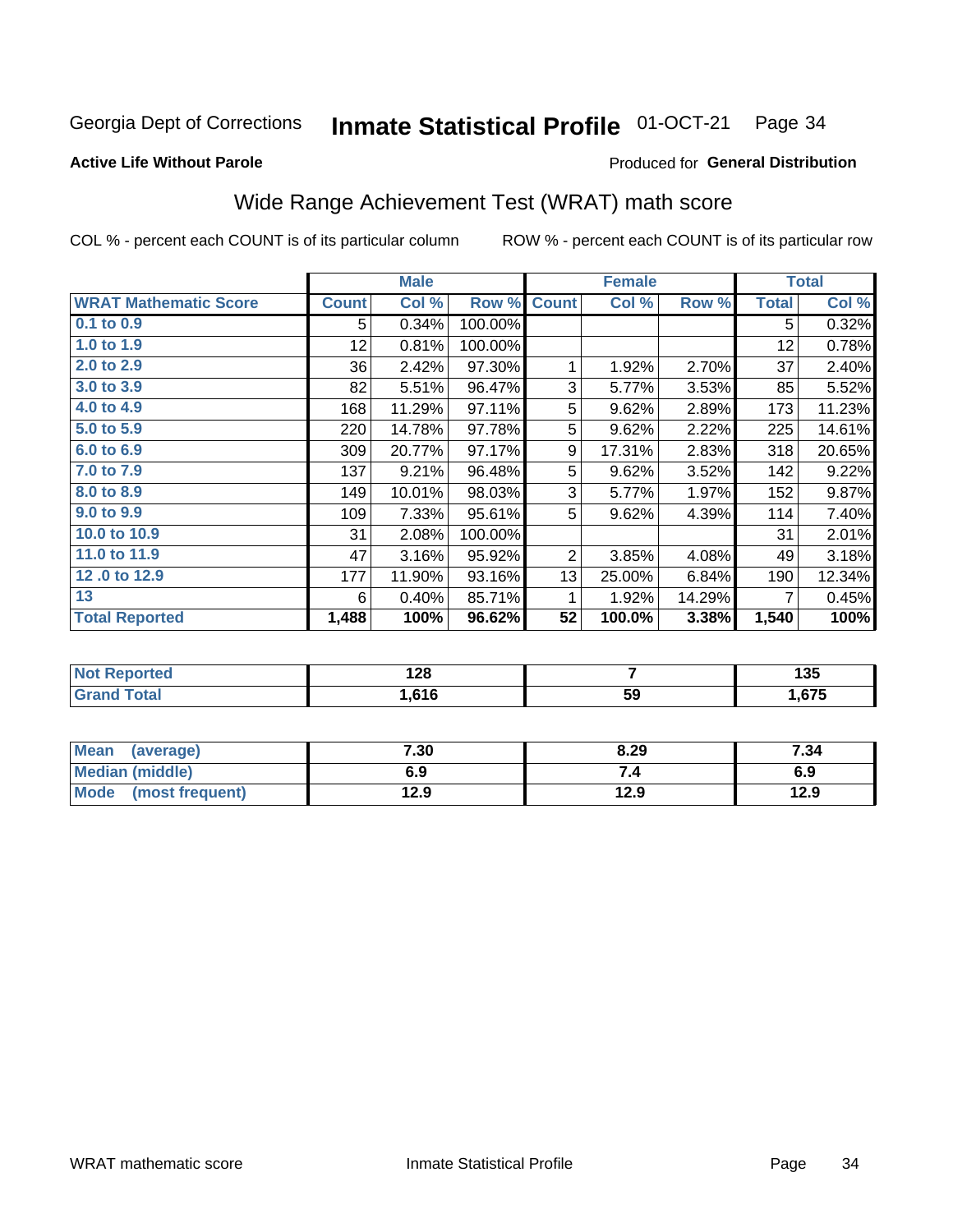#### Inmate Statistical Profile 01-OCT-21 Page 35

### **Active Life Without Parole**

# Produced for General Distribution

# Wide Range Achievement Test (WRAT) spelling score

COL % - percent each COUNT is of its particular column

|                            |              | <b>Male</b>      |         |                | <b>Female</b> |       |              | <b>Total</b> |
|----------------------------|--------------|------------------|---------|----------------|---------------|-------|--------------|--------------|
| <b>WRAT Spelling Score</b> | <b>Count</b> | Col %            | Row %   | <b>Count</b>   | Col %         | Row % | <b>Total</b> | Col %        |
| 0.1 to 0.9                 | 26           | 1.75%            | 96.30%  | 1              | 1.92%         | 3.70% | 27           | 1.76%        |
| 1.0 to 1.9                 | 36           | 2.42%            | 100.00% |                |               |       | 36           | 2.34%        |
| 2.0 to 2.9                 | 63           | 4.24%            | 96.92%  | $\overline{2}$ | 3.85%         | 3.08% | 65           | 4.23%        |
| 3.0 to 3.9                 | 91           | 6.12%            | 97.85%  | $\overline{c}$ | 3.85%         | 2.15% | 93           | 6.05%        |
| 4.0 to 4.9                 | 90           | 6.06%            | 97.83%  | $\overline{2}$ | 3.85%         | 2.17% | 92           | 5.98%        |
| 5.0 to 5.9                 | 148          | 9.96%            | 99.33%  | 1              | 1.92%         | 0.67% | 149          | 9.69%        |
| 6.0 to 6.9                 | 133          | 8.95%            | 97.79%  | 3              | 5.77%         | 2.21% | 136          | 8.84%        |
| 7.0 to 7.9                 | 136          | 9.15%            | 97.84%  | 3              | 5.77%         | 2.16% | 139          | 9.04%        |
| 8.0 to 8.9                 | 131          | 8.82%            | 97.76%  | 3              | 5.77%         | 2.24% | 134          | 8.71%        |
| 9.0 to 9.9                 | 79           | 5.32%            | 100.00% |                |               |       | 79           | 5.14%        |
| 10.0 to 10.9               | 76           | 5.11%            | 100.00% |                |               |       | 76           | 4.94%        |
| 11.0 to 11.9               | 106          | 7.13%            | 94.64%  | 6              | 11.54%        | 5.36% | 112          | 7.28%        |
| 12.0 to 12.9               | 342          | 23.01%           | 92.43%  | 28             | 53.85%        | 7.57% | 370          | 24.06%       |
| 13                         | 29           | 1.95%            | 96.67%  | 1              | 1.92%         | 3.33% | 30           | 1.95%        |
| <b>Total Reported</b>      | 1,486        | 100%             | 96.62%  | 52             | 100.0%        | 3.38% | 1,538        | 100.0%       |
| $\overline{1}$             |              | $\overline{100}$ |         |                | -             |       |              | $\sim$       |

| опео | $\sim$<br>1 3 U |    | ---<br>ישו |
|------|-----------------|----|------------|
|      | .616            | 59 | .675       |

| <b>Mean</b><br>(average) | 8.22 | 10.27 | 8.29 |
|--------------------------|------|-------|------|
| Median (middle)          | 8.3  | 12.5  | ი.ა  |
| Mode<br>(most frequent)  | 12.9 | 12.9  | 12.9 |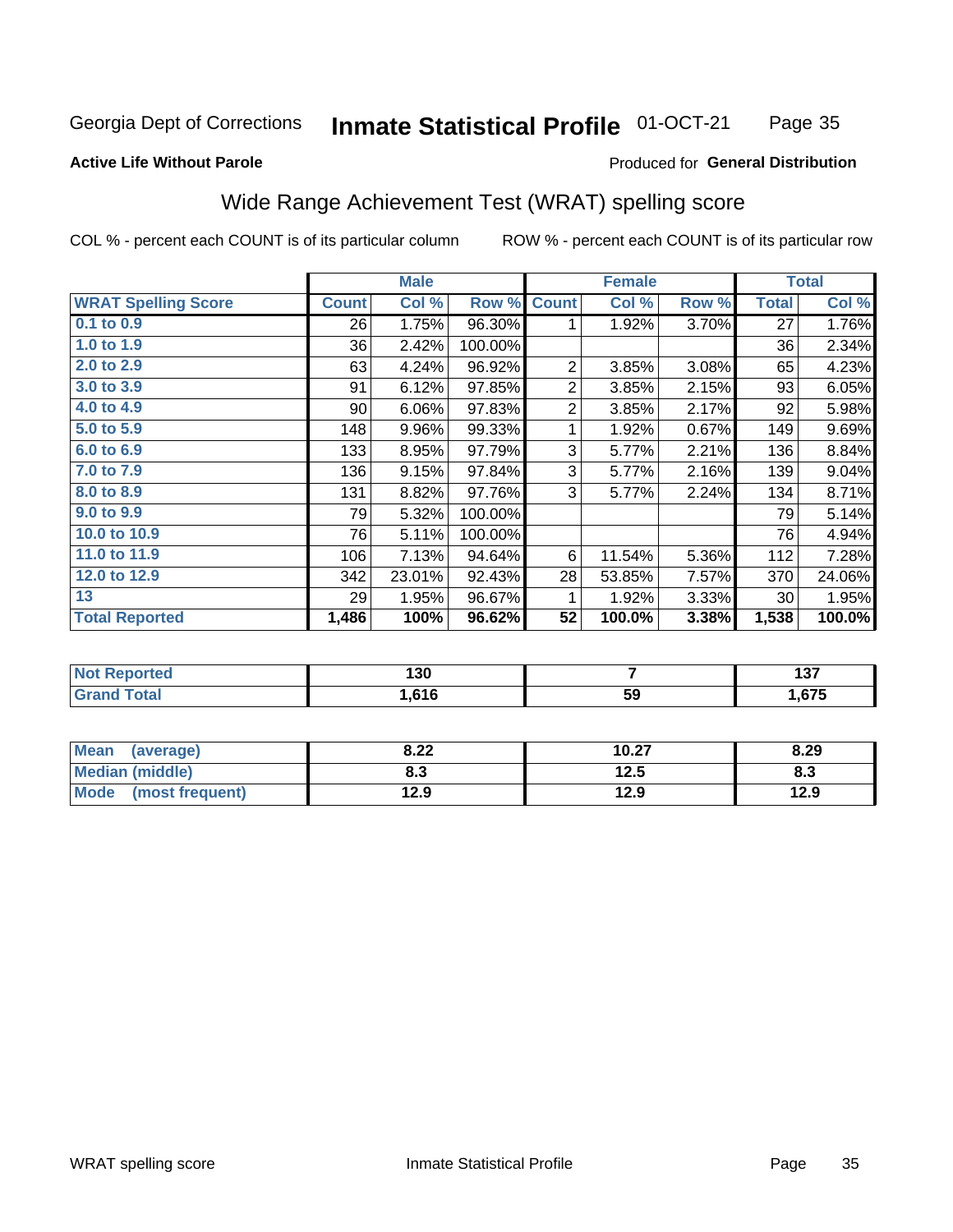#### Inmate Statistical Profile 01-OCT-21 Page 36

### **Active Life Without Parole**

### Produced for General Distribution

# Current / last mental health treatment level

COL % - percent each COUNT is of its particular column

|                                    |              | <b>Male</b> |         |              | <b>Female</b> |       |       | <b>Total</b> |
|------------------------------------|--------------|-------------|---------|--------------|---------------|-------|-------|--------------|
| <b>Mental Health Treatment Lev</b> | <b>Count</b> | Col %       | Row %   | <b>Count</b> | Col %         | Row % | Total | Col %        |
| 1 No problem at current time       | 278          | 37.42%      | 95.86%  | 12           | 23.08%        | 4.14% | 290   | 36.48%       |
| 2 Receiving outpatient             | 378          | 50.87%      | 90.43%  | 40           | 76.92%        | 9.57% | 418   | 52.58%       |
| <b>Treatment</b>                   |              |             |         |              |               |       |       |              |
| 3 Inpatient, moderate              | 68           | 9.15%       | 100.00% |              |               |       | 68    | 8.55%        |
| <b>Treatment</b>                   |              |             |         |              |               |       |       |              |
| 4 Inpatient, intensive             | 19           | 2.56%       | 100.00% |              |               |       | 19    | 2.39%        |
| Treatment                          |              |             |         |              |               |       |       |              |
| <b>Total Evaluated</b>             | 743          | 100%        | 93.46%  | 52           | 100%          | 6.54% | 795   | 100%         |

| Never had MH evaluation | 072<br>o 1 J |    | 880  |
|-------------------------|--------------|----|------|
|                         | .616.        | 59 | ,675 |

| <b>Median (middle)</b>         | <b>Receiving outpatient</b><br>treatment | <b>Receiving outpatient</b><br>treatment | <b>Receiving</b><br>outpatient<br>treatment |  |
|--------------------------------|------------------------------------------|------------------------------------------|---------------------------------------------|--|
| <b>Mode</b><br>(most frequent) | <b>Receiving outpatient</b><br>treatment | <b>Receiving outpatient</b><br>treatment | <b>Receiving</b><br>outpatient<br>treatment |  |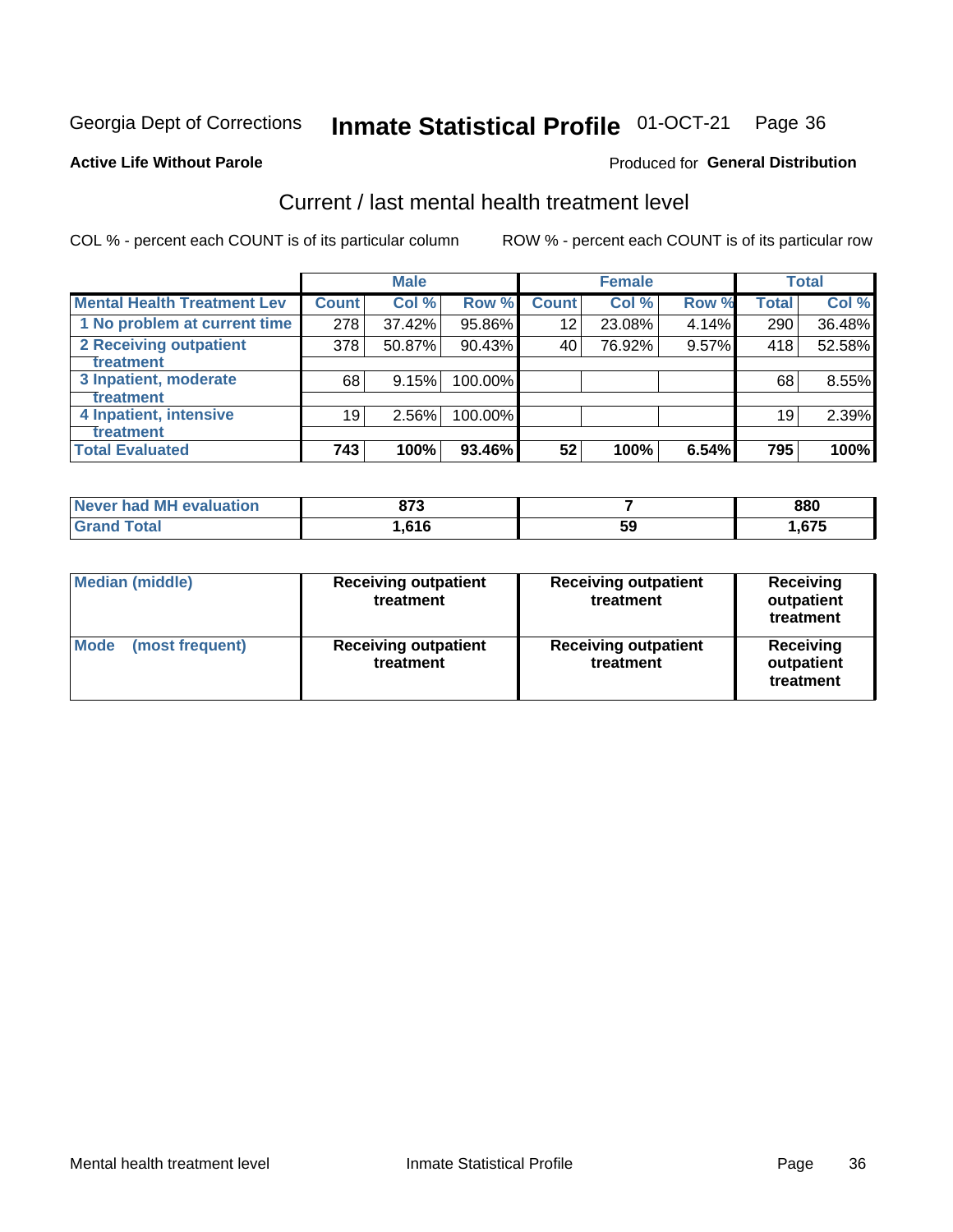#### Inmate Statistical Profile 01-OCT-21 Page 37

# **Active Life Without Parole**

## Produced for General Distribution

# PULHESDWIT medical scale - 'P' overall condition ('P'hysical)

COL % - percent each COUNT is of its particular column

|                                  |         | <b>Male</b> |         |             | <b>Female</b> |       |              | <b>Total</b> |
|----------------------------------|---------|-------------|---------|-------------|---------------|-------|--------------|--------------|
| <b>'P' Overall Condition</b>     | Count l | Col %       |         | Row % Count | Col %         | Row % | <b>Total</b> | Col %        |
| 1 No medical illness             | 1,148   | 76.48%      | 97.29%  | 32          | 54.24%        | 2.71% | 1,180        | 75.64%       |
| 2 Well-controlled chronic        | 318     | 21.19%      | 92.44%  | 26          | 44.07%        | 7.56% | 344          | 22.05%       |
| <b>illness</b>                   |         |             |         |             |               |       |              |              |
| 3 Poorly-controlled chronic      | 31      | $2.07\%$    | 96.88%  |             | 1.69%         | 3.13% | 32           | 2.05%        |
| <b>illness</b>                   |         |             |         |             |               |       |              |              |
| 4 Significant problems requiring | 3       | 0.20%       | 100.00% |             |               |       | 3            | 0.19%        |
| special housing                  |         |             |         |             |               |       |              |              |
| 5 Terminal illness, $<$ 6 months |         | $0.07\%$    | 100.00% |             |               |       |              | 0.06%        |
| to live                          |         |             |         |             |               |       |              |              |
| <b>Total Reported</b>            | 1,501   | 100%        | 96.22%  | 59          | 100%          | 3.78% | 1,560        | 100%         |

| rtea                              | 44 F     |    | 44F  |
|-----------------------------------|----------|----|------|
|                                   | . . J    |    | ∪ו   |
| $f$ $f \circ f \circ f$<br>______ | CAC<br>. | Ja | .675 |

| Mode (most frequent) | 1 No medical illness | 1 No medical illness | 1 No medical<br>illness |
|----------------------|----------------------|----------------------|-------------------------|
|                      |                      |                      |                         |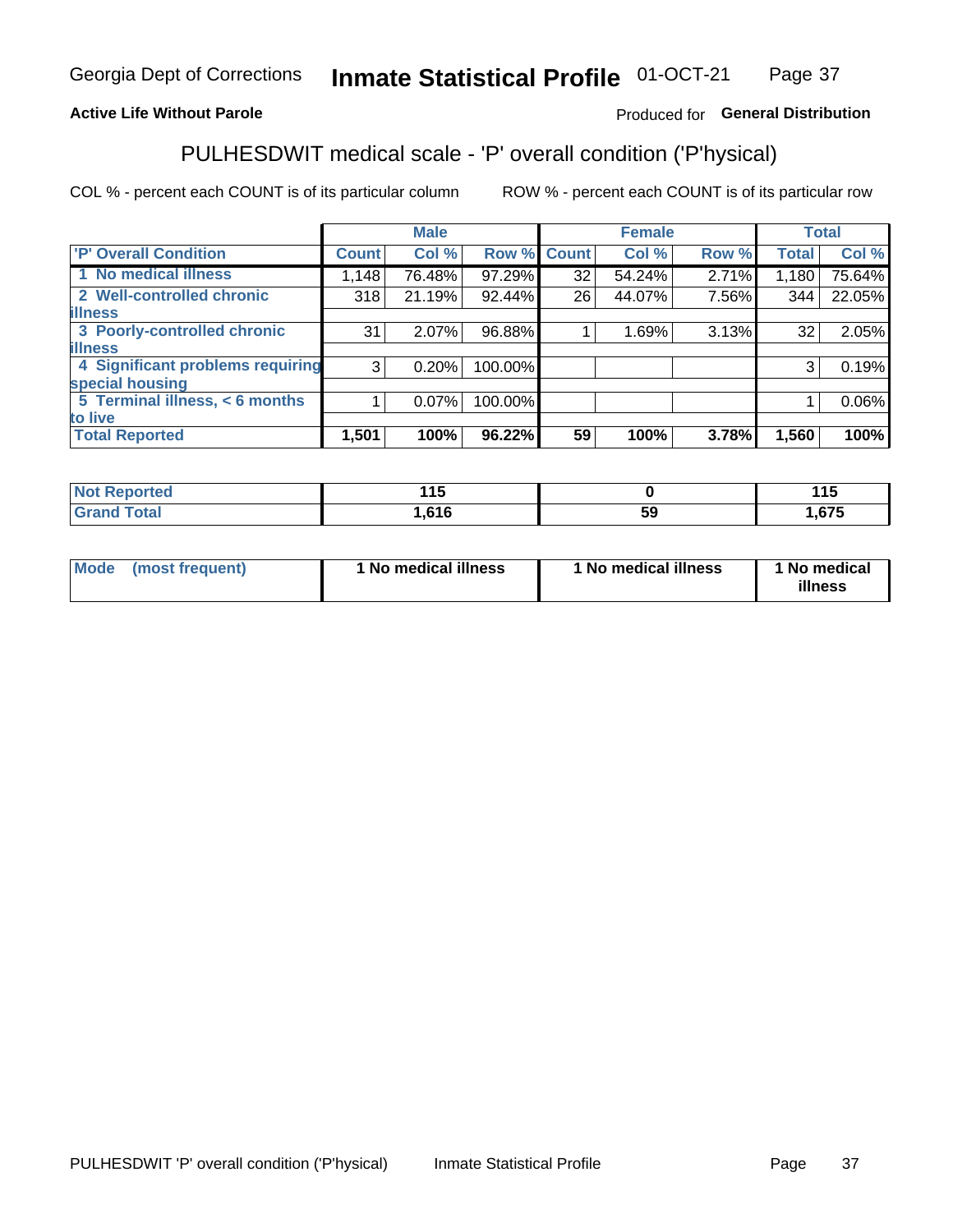### **Active Life Without Parole**

# Produced for General Distribution

# PULHESDWIT medical scale - 'U' upper body

COL % - percent each COUNT is of its particular column

|                              |              | <b>Male</b> |           |              | <b>Female</b> |       |              | <b>Total</b> |
|------------------------------|--------------|-------------|-----------|--------------|---------------|-------|--------------|--------------|
| <b>U' Upper Body</b>         | <b>Count</b> | Col %       | Row %     | <b>Count</b> | Col %         | Row % | <b>Total</b> | Col %        |
| 1 Upper bones, joints,       | 1,405        | 93.92%      | 96.23%    | 55           | 93.22%        | 3.77% | 1,460        | 93.89%       |
| muscles all OK               |              |             |           |              |               |       |              |              |
| 2 One or both arms minimally | 78           | 5.21%       | 95.12%    | 4            | 6.78%         | 4.88% | 82           | 5.27%        |
| limited                      |              |             |           |              |               |       |              |              |
| 3 One or both arms           | 10           | 0.67%       | 100.00%   |              |               |       | 10           | 0.64%        |
| <b>moderately limited</b>    |              |             |           |              |               |       |              |              |
| 4 One arm disabled,          | 3            | 0.20%       | 100.00%   |              |               |       | 3            | 0.19%        |
| paralyzed, or amputated      |              |             |           |              |               |       |              |              |
| <b>Total Reported</b>        | 1,496        | 100%        | $96.21\%$ | 59           | 100%          | 3.79% | 1,555        | 100%         |

| <b>Not Reported</b> | 120   |    | 120            |
|---------------------|-------|----|----------------|
| <b>Total</b>        | .616، | 59 | $\sim$<br>.675 |

| Mode | (most frequent) | 1 Upper bones, joints,<br>muscles all OK | 1 Upper bones, joints,<br>muscles all OK | 1 Upper bones,<br>ljoints, muscles all<br>OK |
|------|-----------------|------------------------------------------|------------------------------------------|----------------------------------------------|
|------|-----------------|------------------------------------------|------------------------------------------|----------------------------------------------|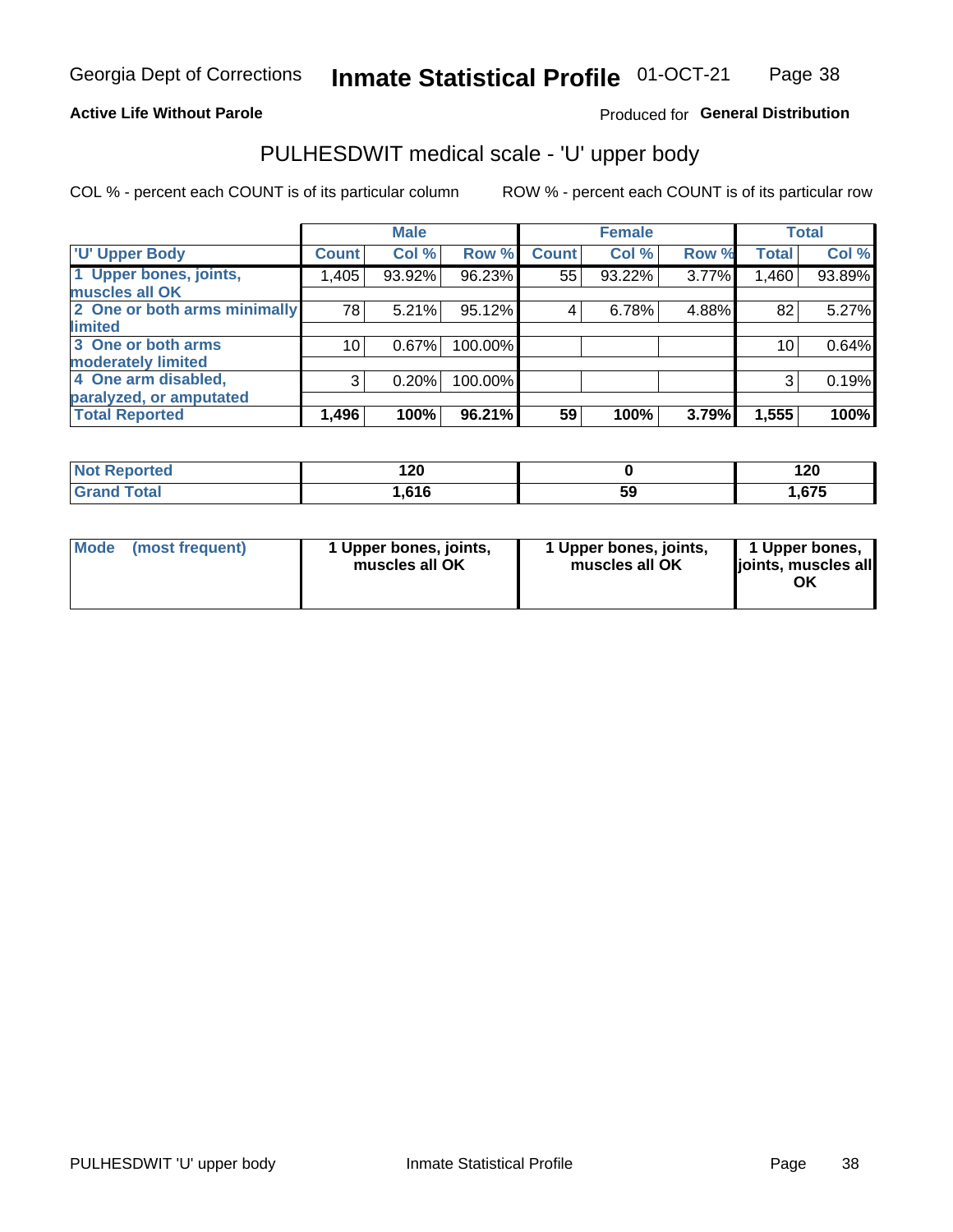### **Active Life Without Parole**

# Produced for General Distribution

# PULHESDWIT medical scale - 'L' lower body

COL % - percent each COUNT is of its particular column

|                                |              | <b>Male</b> |         |              | <b>Female</b> |       |              | <b>Total</b> |
|--------------------------------|--------------|-------------|---------|--------------|---------------|-------|--------------|--------------|
| 'L' Lower Body                 | <b>Count</b> | Col %       | Row %   | <b>Count</b> | Col %         | Row % | <b>Total</b> | Col %        |
| 1 Lower bones, joints,         | 1,303        | 87.10%      | 96.09%  | 53           | 89.83%        | 3.91% | 1,356        | 87.20%       |
| muscles all OK                 |              |             |         |              |               |       |              |              |
| 2 One or both legs minimally   | 164          | 10.96%      | 96.47%  | 6            | 10.17%        | 3.53% | 170          | 10.93%       |
| limited                        |              |             |         |              |               |       |              |              |
| 3 One or both legs             | 23           | 1.54%       | 100.00% |              |               |       | 23           | 1.48%        |
| moderately limited             |              |             |         |              |               |       |              |              |
| 4 One leg disabled, paralyzed, | 5            | 0.33%       | 100.00% |              |               |       | 5            | 0.32%        |
| or amputated                   |              |             |         |              |               |       |              |              |
| 5 Both legs disabled,          |              | 0.07%       | 100.00% |              |               |       |              | 0.06%        |
| paralyzed, or amputated        |              |             |         |              |               |       |              |              |
| <b>Total Reported</b>          | 1,496        | 100%        | 96.21%  | 59           | 100%          | 3.79% | 1,555        | 100%         |

| <b>Not Reported</b> | חה ו<br>14 V |    | ה ה<br>I ZU |
|---------------------|--------------|----|-------------|
| <b>Grand Total</b>  | 1,616        | JJ | .675        |

| Mode (most frequent) | I Lower bones, joints,<br>muscles all OK | 1 Lower bones, joints,<br>muscles all OK | 1 Lower bones,<br>joints, muscles all<br>ΟK |
|----------------------|------------------------------------------|------------------------------------------|---------------------------------------------|
|----------------------|------------------------------------------|------------------------------------------|---------------------------------------------|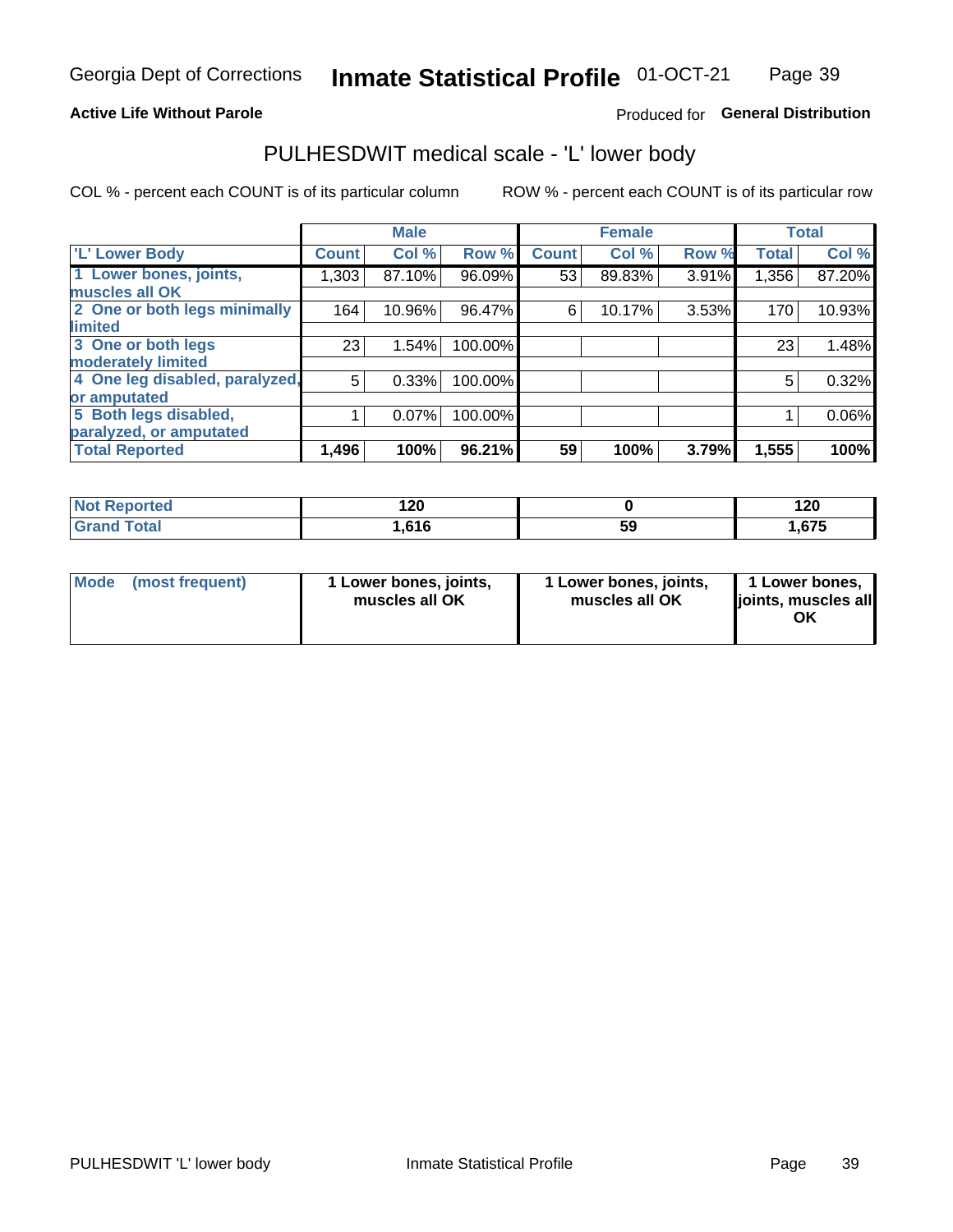### **Active Life Without Parole**

Produced for General Distribution

# PULHESDWIT medical scale - 'H' hearing

COL % - percent each COUNT is of its particular column

|                                |              | <b>Male</b> |                    |    | <b>Female</b> |       | <b>Total</b> |        |
|--------------------------------|--------------|-------------|--------------------|----|---------------|-------|--------------|--------|
| <b>H' Hearing</b>              | <b>Count</b> | Col %       | <b>Row % Count</b> |    | Col %         | Row % | <b>Total</b> | Col %  |
| 1 Normal hearing both ears     | 1,475        | 98.86%      | 96.22%             | 58 | 100.00%       | 3.78% | 1,533        | 98.90% |
| 2 Some loss in one ear with    | 12           | 0.80%       | 100.00%            |    |               |       | 12           | 0.77%  |
| other OK, or mild loss in both |              |             |                    |    |               |       |              |        |
| 3 Total loss in one ear with   | 4            | 0.27%       | 100.00%            |    |               |       | 4            | 0.26%  |
| mild loss in other             |              |             |                    |    |               |       |              |        |
| 4 Severe loss in both ears     |              | $0.07\%$    | 100.00%            |    |               |       |              | 0.06%  |
| <b>Total Reported</b>          | 1,492        | 100%        | 96.26%             | 58 | 100%          | 3.74% | 1,550        | 100%   |

| ported          | I 44                                      |     | 1つに |
|-----------------|-------------------------------------------|-----|-----|
| <b>NOT</b>      |                                           |     | 12J |
| $n+n$<br>______ | <b>616</b><br>$\mathbf{v}$ , $\mathbf{v}$ | -59 | 67F |

| Mode (most frequent) | 1 Normal hearing both ears 1 Normal hearing both ears 1 Normal hearing | both ears |
|----------------------|------------------------------------------------------------------------|-----------|
|                      |                                                                        |           |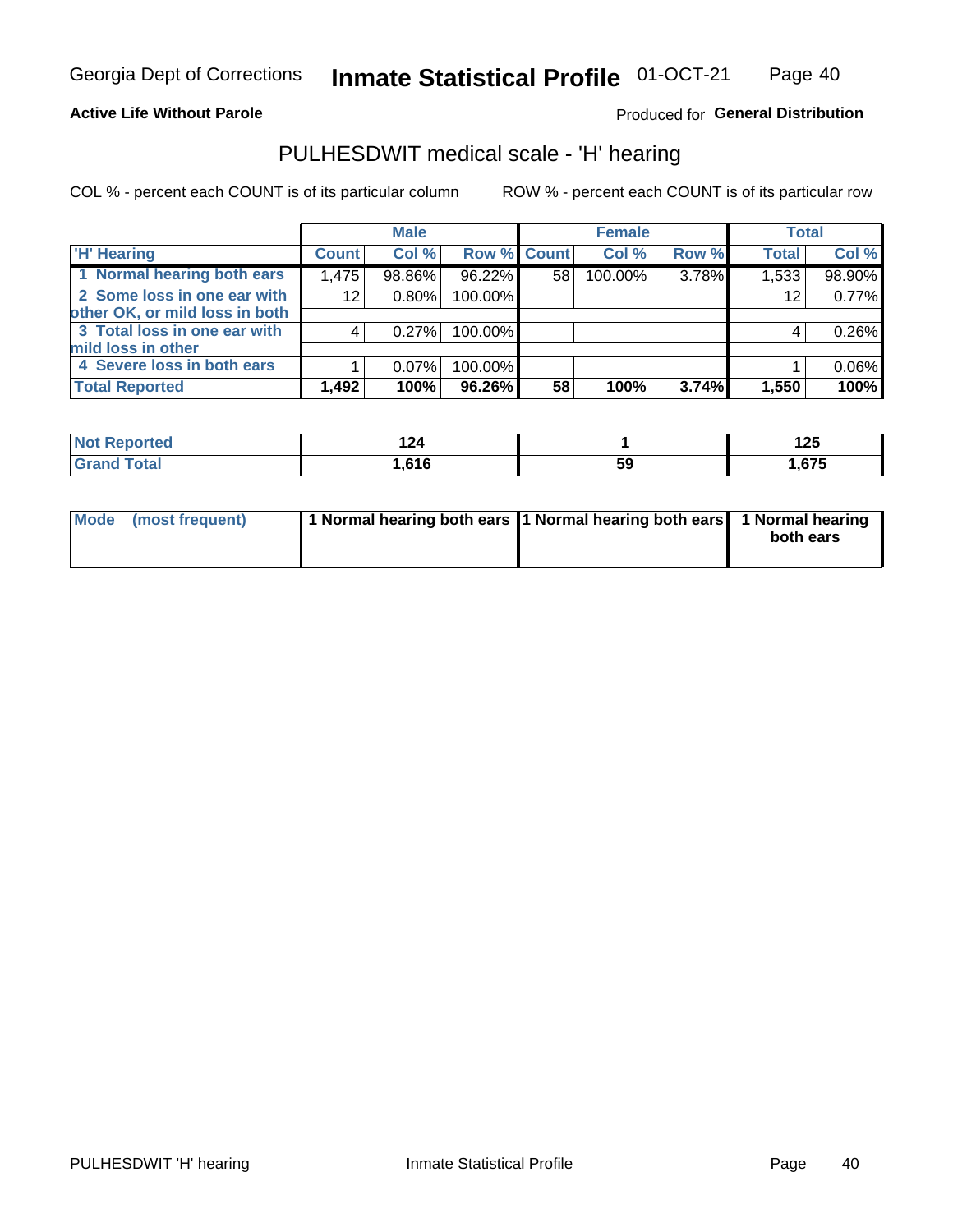### **Active Life Without Parole**

## Produced for General Distribution

# PULHESDWIT medical scale - 'E' vision

COL % - percent each COUNT is of its particular column

|                                 |              | <b>Male</b> |         |             | <b>Female</b> |       |              | <b>Total</b> |
|---------------------------------|--------------|-------------|---------|-------------|---------------|-------|--------------|--------------|
| <b>E' Vision</b>                | <b>Count</b> | Col %       |         | Row % Count | Col %         | Row % | <b>Total</b> | Col %        |
| 1 Correctable to 20/40 in both  | 1,063        | 73.11%      | 97.08%  | 32          | 55.17%        | 2.92% | 1,095        | 72.42%       |
| eyes                            |              |             |         |             |               |       |              |              |
| 2 Correctable to 20/70 in one   | 327          | 22.49%      | 92.63%  | 26          | 44.83%        | 7.37% | 353          | 23.35%       |
| eye, may be blind in other      |              |             |         |             |               |       |              |              |
| 3 Correctable to 20/200 in one  | 57           | $3.92\%$    | 100.00% |             |               |       | 57           | 3.77%        |
| eye, may be blind in other      |              |             |         |             |               |       |              |              |
| 4 One eye not correctable to    | 6            | 0.41%       | 100.00% |             |               |       | 6            | 0.40%        |
| 20/200, other may be blind      |              |             |         |             |               |       |              |              |
| 5 Blind in both eyes, requiring |              | 0.07%       | 100.00% |             |               |       |              | 0.07%        |
| special housing                 |              |             |         |             |               |       |              |              |
| <b>Total Reported</b>           | 1,454        | 100%        | 96.16%  | 58          | 100%          | 3.84% | 1,512        | 100.0%       |

| <b>ported</b><br><b>NOT</b><br>kenor | 162<br>$-$ |    | 163  |
|--------------------------------------|------------|----|------|
| <b>Total</b>                         | ,616       | 59 | .675 |

| Mode (most frequent) | 1 Correctable to 20/40 in both<br>eves | 1 Correctable to 20/40 in   1 Correctable to  <br>both eves | 20/40 in both eyes |
|----------------------|----------------------------------------|-------------------------------------------------------------|--------------------|
|                      |                                        |                                                             |                    |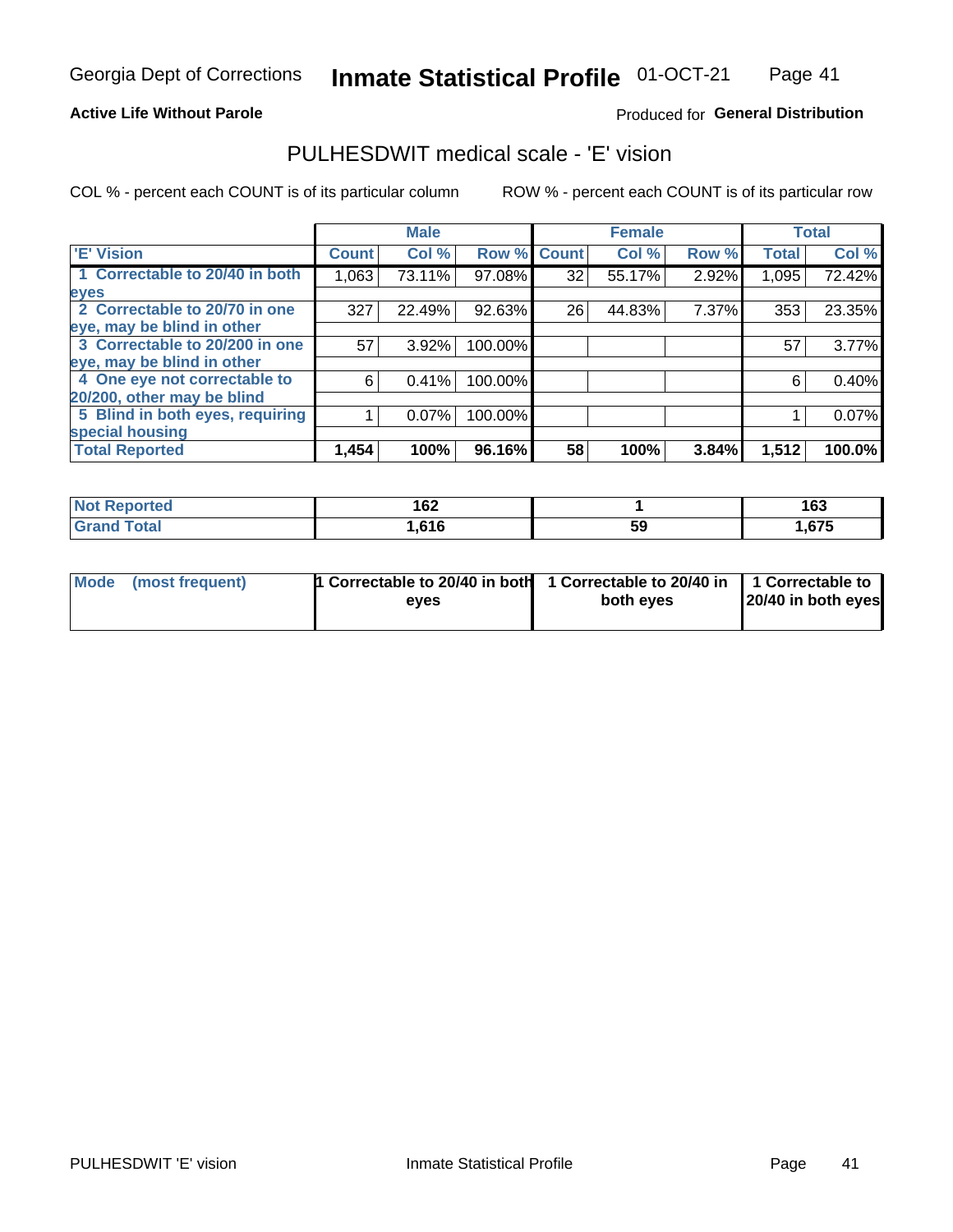## **Active Life Without Parole**

# Produced for General Distribution

# PULHESDWIT medical scale - 'S' pSychiatric

COL % - percent each COUNT is of its particular column

|                                        |              | <b>Male</b> |         |             | <b>Female</b> |        |              | <b>Total</b> |
|----------------------------------------|--------------|-------------|---------|-------------|---------------|--------|--------------|--------------|
| 'S' pSychiatric                        | <b>Count</b> | Col %       |         | Row % Count | Col %         | Row %  | <b>Total</b> | Col %        |
| 1 No impairment or disorders           | 1,237        | 82.96%      | 98.49%  | 19          | 35.85%        | 1.51%  | 1,256        | 81.35%       |
| 2 Stable, or in remission, or          | 205          | 13.75%      | 86.13%  | 33          | 62.26%        | 13.87% | 238          | 15.41%       |
| mild impairment or retardation         |              |             |         |             |               |        |              |              |
| 3 Requires moderate inpatient          | 37           | 2.48%       | 97.37%  |             | 1.89%         | 2.63%  | 38           | 2.46%        |
| treatment                              |              |             |         |             |               |        |              |              |
| 4 Requires intensive inpatient         | 11           | 0.74%       | 100.00% |             |               |        | 11           | 0.71%        |
| treatment                              |              |             |         |             |               |        |              |              |
| <b>5 Requires Crisis Stabilization</b> |              | $0.07\%$    | 100.00% |             |               |        |              | 0.06%        |
| Unit (CSU) inpatient care              |              |             |         |             |               |        |              |              |
| <b>Total Reported</b>                  | 1,491        | 100%        | 96.57%  | 53          | 100%          | 3.43%  | 1,544        | 100%         |

| <b>Not Reported</b> | 1つに<br>14J |    | . n<br>1 J L |
|---------------------|------------|----|--------------|
| <b>Total</b>        | .616       | 59 | ,675         |

| Mode (most frequent) | <b>1 No impairment or disorders</b> 2 Stable, or in remission, 11 No impairment or |                       |           |
|----------------------|------------------------------------------------------------------------------------|-----------------------|-----------|
|                      |                                                                                    | or mild impairment or | disorders |
|                      |                                                                                    | retardation           |           |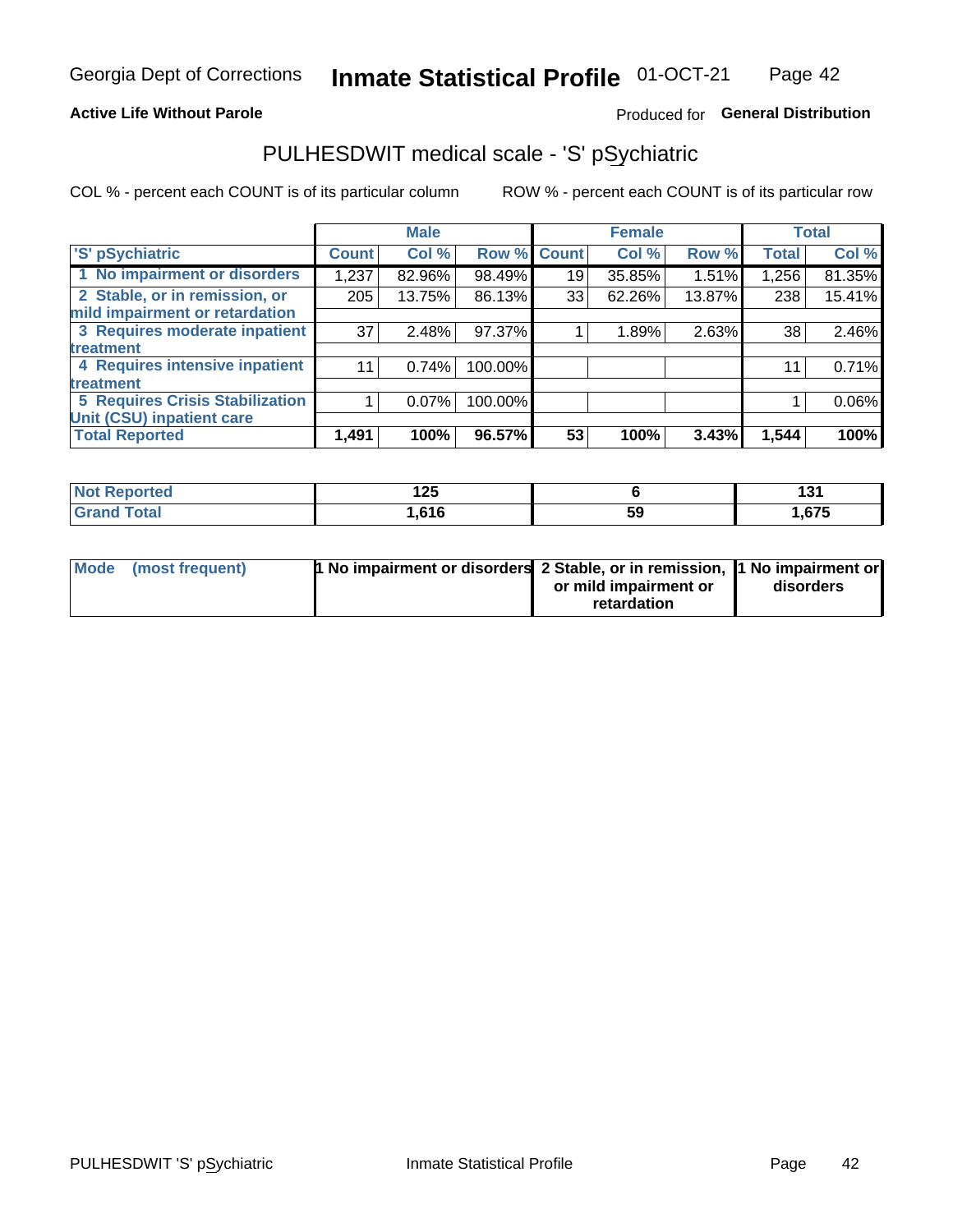### **Active Life Without Parole**

## Produced for General Distribution

# PULHESDWIT medical scale - 'D' dental

COL % - percent each COUNT is of its particular column

|                                 |              | <b>Male</b> |                    |    | <b>Female</b> |       |              | Total  |
|---------------------------------|--------------|-------------|--------------------|----|---------------|-------|--------------|--------|
| 'D' Dental                      | <b>Count</b> | Col %       | <b>Row % Count</b> |    | Col %         | Row % | <b>Total</b> | Col %  |
| 1 Minimal routine dental health | 1,081        | 77.77%      | 95.49%             | 51 | 94.44%        | 4.51% | 1,132        | 78.39% |
| <b>needs</b>                    |              |             |                    |    |               |       |              |        |
| 2 Moderate cavities and/or gum  | 268          | 19.28%      | 99.26%             | 2  | 3.70%         | 0.74% | 270          | 18.70% |
| <b>disease</b>                  |              |             |                    |    |               |       |              |        |
| 3 Extensive gum disease         | 41           | 2.95%       | 97.62%             |    | 1.85%         | 2.38% | 42           | 2.91%  |
| and/or widespread decay         |              |             |                    |    |               |       |              |        |
| <b>Total Reported</b>           | 1,390        | 100%        | 96.26%             | 54 | 100%          | 3.74% | 1,444        | 100%   |

| prtea<br>NOT B<br> | ን ገድ<br>ZZU |    | ົ<br>LJ I |
|--------------------|-------------|----|-----------|
| <b>c</b> otal      | .616        | 59 | .675      |

| <b>Mode</b>     | Minimal routine dental | 1 Minimal routine dental 1 Minimal routine | dental health |
|-----------------|------------------------|--------------------------------------------|---------------|
| (most frequent) | health needs           | health needs                               | needs         |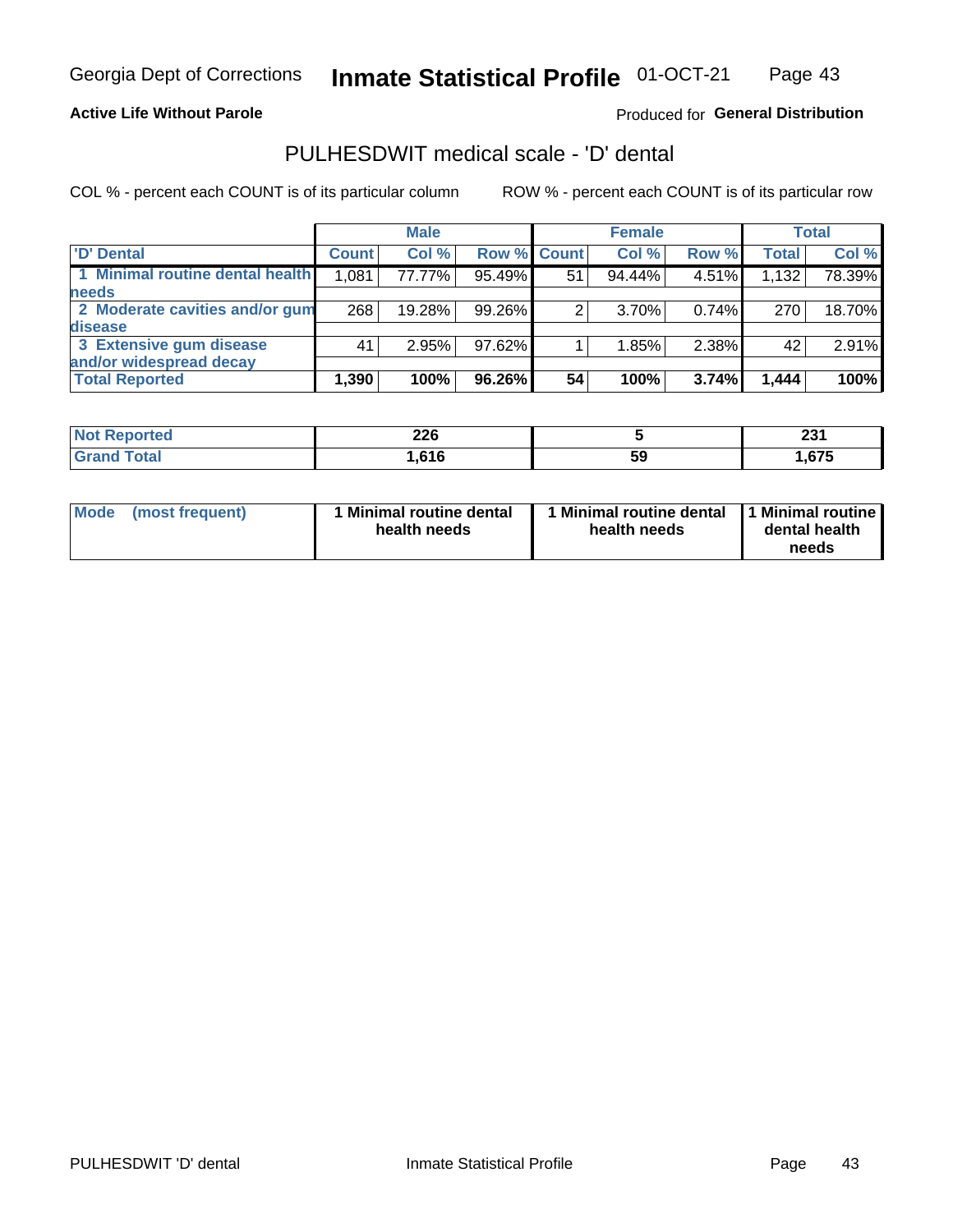### **Active Life Without Parole**

# Produced for General Distribution

# PULHESDWIT medical scale - 'W' work ability

COL % - percent each COUNT is of its particular column

|                                 |                    | <b>Male</b> |         |             | <b>Female</b> |       |              | <b>Total</b> |
|---------------------------------|--------------------|-------------|---------|-------------|---------------|-------|--------------|--------------|
| <b>W' work ability</b>          | Count <sup>'</sup> | Col %       |         | Row % Count | Col %         | Row % | <b>Total</b> | Col %        |
| 1 Unrestricted work or activity | 1,255              | 83.89%      | 96.39%  | 47          | 79.66%        | 3.61% | 1,302        | 83.73%       |
| 2 Minor restrictions on type of | 191                | 12.77%      | 94.09%  | 12          | 20.34%        | 5.91% | 203          | 13.05%       |
| <b>work</b>                     |                    |             |         |             |               |       |              |              |
| 3 Moderate restrictions on type | 33                 | 2.21%       | 100.00% |             |               |       | 33           | 2.12%        |
| lof work                        |                    |             |         |             |               |       |              |              |
| 4 Major restrictions on type of | 10                 | 0.67%       | 100.00% |             |               |       | 10           | 0.64%        |
| <b>work</b>                     |                    |             |         |             |               |       |              |              |
| 5 Cannot work under any         |                    | 0.47%       | 100.00% |             |               |       |              | 0.45%        |
| <b>circumstances</b>            |                    |             |         |             |               |       |              |              |
| <b>Total Reported</b>           | 1,496              | 100%        | 96.21%  | 59          | 100%          | 3.79% | 1,555        | 100%         |

| <b>Not Reported</b>         | חר ו<br>14V |    | ィクパ<br>14V |
|-----------------------------|-------------|----|------------|
| <b>Total</b><br><b>Gron</b> | .616        | 59 | .675       |

| Mode            | 1 Unrestricted work or | 1 Unrestricted work or | 1 Unrestricted   |
|-----------------|------------------------|------------------------|------------------|
| (most frequent) | activity               | activity               | work or activity |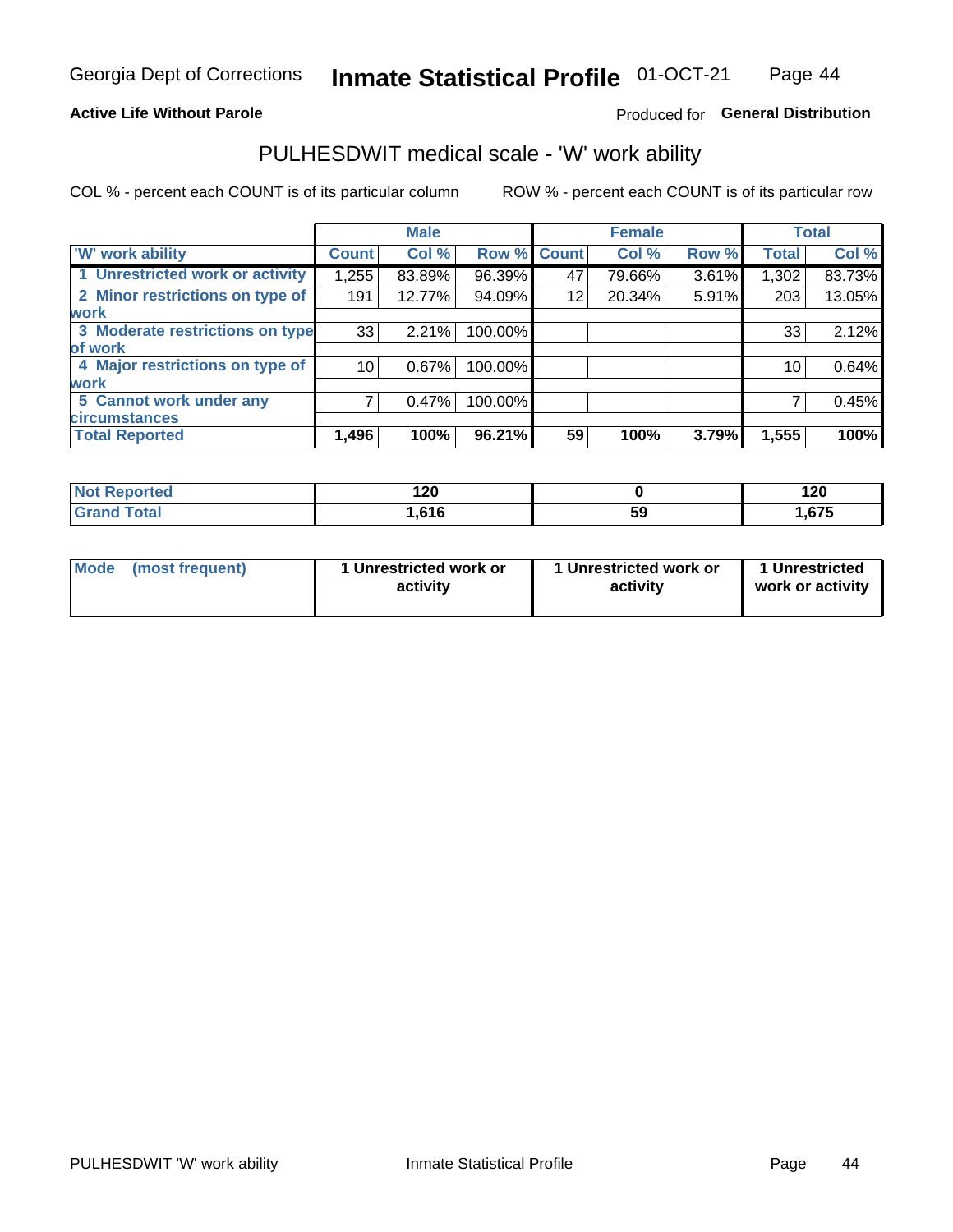## **Active Life Without Parole**

### Produced for General Distribution

# PULHESDWIT medical scale - 'I' impairment

COL % - percent each COUNT is of its particular column ROW % - percent each COUNT is of its particular row

|                                   |              | <b>Male</b> |             |    | <b>Female</b> |       |              | <b>Total</b> |
|-----------------------------------|--------------|-------------|-------------|----|---------------|-------|--------------|--------------|
| <b>T' Impairment</b>              | <b>Count</b> | Col %       | Row % Count |    | Col %         | Row % | <b>Total</b> | Col %        |
| 1 No impairments or               | 1,471        | 98.53%      | 96.14%      | 59 | 100.00%       | 3.86% | 1,530        | 98.58%       |
| <b>disabilities</b>               |              |             |             |    |               |       |              |              |
| 2 Wheelchair-bound but            | 11           | 0.74%       | 100.00%     |    |               |       | 11           | 0.71%        |
| otherwise OK                      |              |             |             |    |               |       |              |              |
| <b>3 Needs low-level Assisted</b> |              | 0.07%       | 100.00%     |    |               |       |              | $0.06\%$     |
| Living (level I)                  |              |             |             |    |               |       |              |              |
| 4 Needs moderate Assisted         |              | 0.07%       | 100.00%     |    |               |       |              | $0.06\%$     |
| Living (level II)                 |              |             |             |    |               |       |              |              |
| <b>5 Needs maximal Assisted</b>   | 9            | 0.60%       | 100.00%     |    |               |       | 9            | 0.58%        |
| <b>Living (level III)</b>         |              |             |             |    |               |       |              |              |
| <b>Total Reported</b>             | 1,493        | 100%        | 96.20%      | 59 | 100%          | 3.80% | 1,552        | 100%         |

| Reported     | ה הו |          | 409   |
|--------------|------|----------|-------|
| NOT          | 14J  |          | 14J   |
| <b>Total</b> | .616 | ςc<br>Jũ | 1,675 |

| Mode | (most frequent) | 1 No impairments or<br>disabilities | 1 No impairments or<br>disabilities | 11 No impairments<br>or disabilities |
|------|-----------------|-------------------------------------|-------------------------------------|--------------------------------------|
|------|-----------------|-------------------------------------|-------------------------------------|--------------------------------------|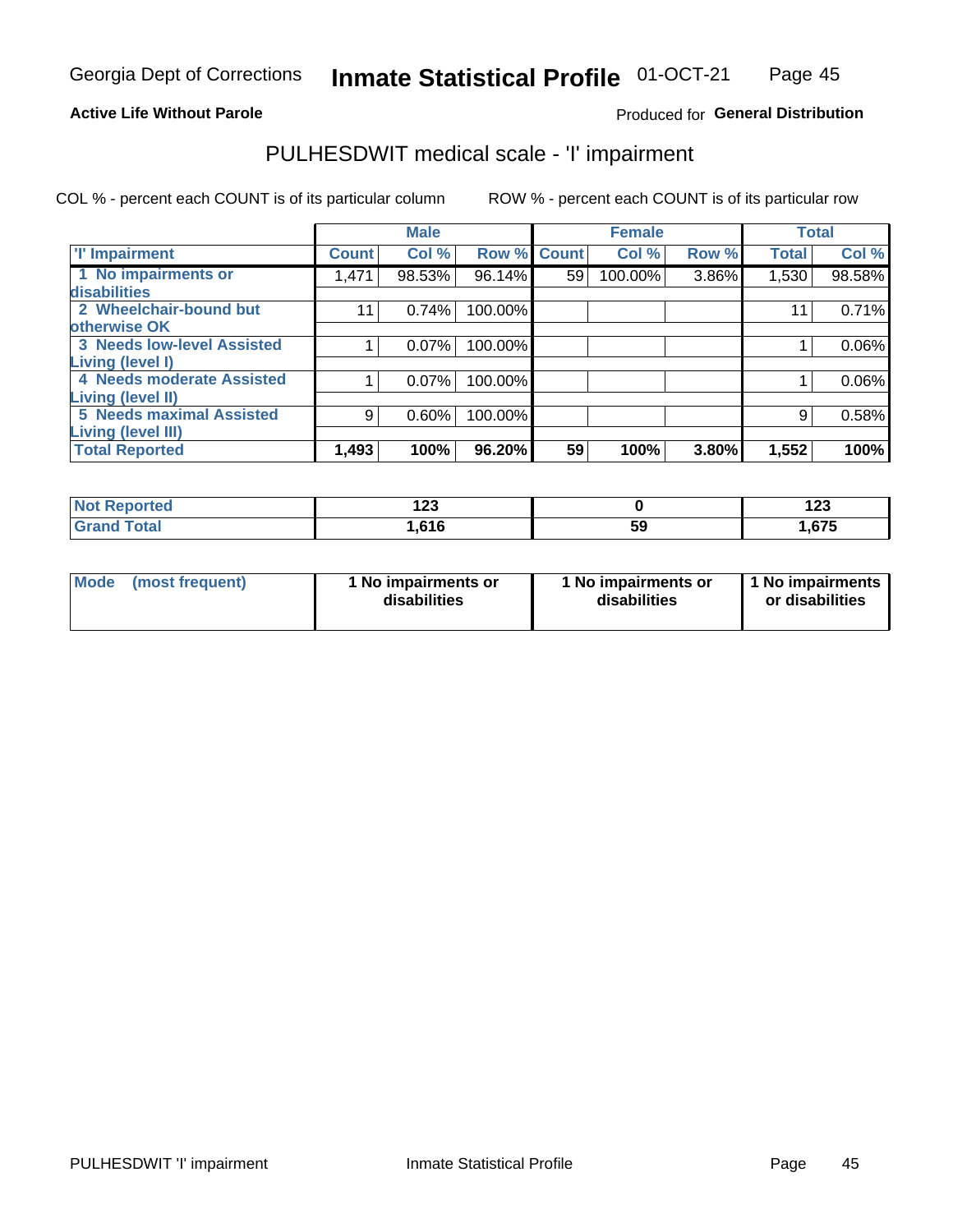### **Active Life Without Parole**

# Produced fo General Distribution

# PULHESDWIT medical scale - 'T' transportability

COL % - percent each COUNT is of its particular column

|                              |              | <b>Male</b> |             |    | <b>Female</b> |       |              | <b>Total</b> |
|------------------------------|--------------|-------------|-------------|----|---------------|-------|--------------|--------------|
| <b>T' Transportability</b>   | <b>Count</b> | Col %       | Row % Count |    | Col %         | Row % | <b>Total</b> | Col %        |
| 1 Can be transported in any  | 1,483        | 98.80%      | 96.24%      | 58 | 100.00%       | 3.76% | 1,541        | 98.85%       |
| ordinary approved vehicle    |              |             |             |    |               |       |              |              |
| 2 Wheelchair-bound, not      | 8            | 0.53%       | 100.00%     |    |               |       |              | 0.51%        |
| needing special vehicle      |              |             |             |    |               |       |              |              |
| 3 Wheelchair-bound, requires | 2            | 0.13%       | 100.00%     |    |               |       |              | 0.13%        |
| special vehicle              |              |             |             |    |               |       |              |              |
| 5 Requires ambulance         | 8            | 0.53%       | 100.00%     |    |               |       |              | 0.51%        |
| transport                    |              |             |             |    |               |       |              |              |
| <b>Total Reported</b>        | 1,501        | 100%        | 96.28%      | 58 | 100%          | 3.72% | 1,559        | 100%         |

| <b>NA</b><br>лтео | 44 F<br>. .       |          | 116   |
|-------------------|-------------------|----------|-------|
|                   | 61F<br>טוי<br>. . | ςс<br>və | .575، |

| <b>Mode</b> | (most frequent) | 1 Can be transported in any 1 Can be transported in any | ordinary approved vehicle   ordinary approved vehicle   transported in any | 1 Can be<br>  ordinary approved  <br>vehicle |
|-------------|-----------------|---------------------------------------------------------|----------------------------------------------------------------------------|----------------------------------------------|
|-------------|-----------------|---------------------------------------------------------|----------------------------------------------------------------------------|----------------------------------------------|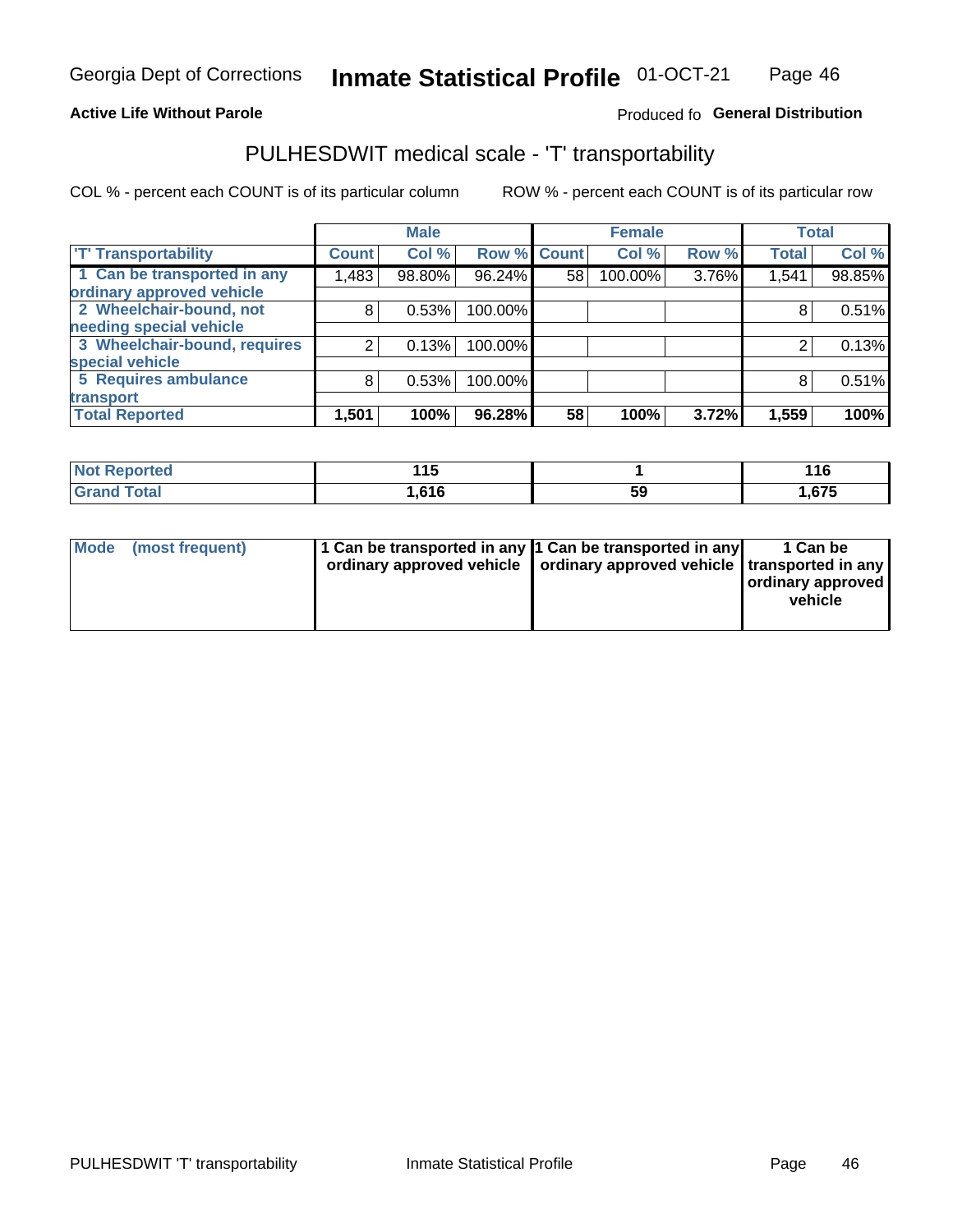#### Inmate Statistical Profile 01-OCT-21 Page 47

### **Active Life Without Parole**

### Produced for General Distribution

# Number of prior Georgia incarcerations

COL % - percent each COUNT is of its particular column

|                                       |       | <b>Male</b> |             |    | <b>Female</b> |       |       | <b>Total</b> |
|---------------------------------------|-------|-------------|-------------|----|---------------|-------|-------|--------------|
| <b>Num of Prior GA Incarcerations</b> | Count | Col %       | Row % Count |    | Col %         | Row % | Total | Col %        |
|                                       | 829   | 51.30%      | 94.63%      | 47 | 79.66%        | 5.37% | 876   | 52.30%       |
|                                       | 315   | 19.49%      | $97.83\%$   |    | 11.86%        | 2.17% | 322   | 19.22%       |
|                                       | 196   | 12.13%      | 98.99%      | 2  | 3.39%         | 1.01% | 198   | 11.82%       |
| 3                                     | 129   | 7.98%       | 98.47%      | 2  | 3.39%         | 1.53% | 131   | 7.82%        |
| 4                                     | 69    | 4.27%       | 100.00%     |    |               |       | 69    | 4.12%        |
| 5                                     | 42    | 2.60%       | 100.00%     |    |               |       | 42    | 2.51%        |
| <b>More Than 5</b>                    | 36    | 2.23%       | $97.30\%$   |    | 1.69%         | 2.70% | 37    | 2.21%        |
| <b>Total Reported</b>                 | 1,616 | 100%        | 96.48%      | 59 | 100%          | 3.52% | 1,675 | 100%         |

| orted<br>N                      |            |    |      |
|---------------------------------|------------|----|------|
| <b>otal</b><br>$\mathbf{v}$ and | 616<br>. . | 59 | ,675 |

| Mean (average)       | 1 1 2 | 1.10 |
|----------------------|-------|------|
| Median (middle)      |       |      |
| Mode (most frequent) |       |      |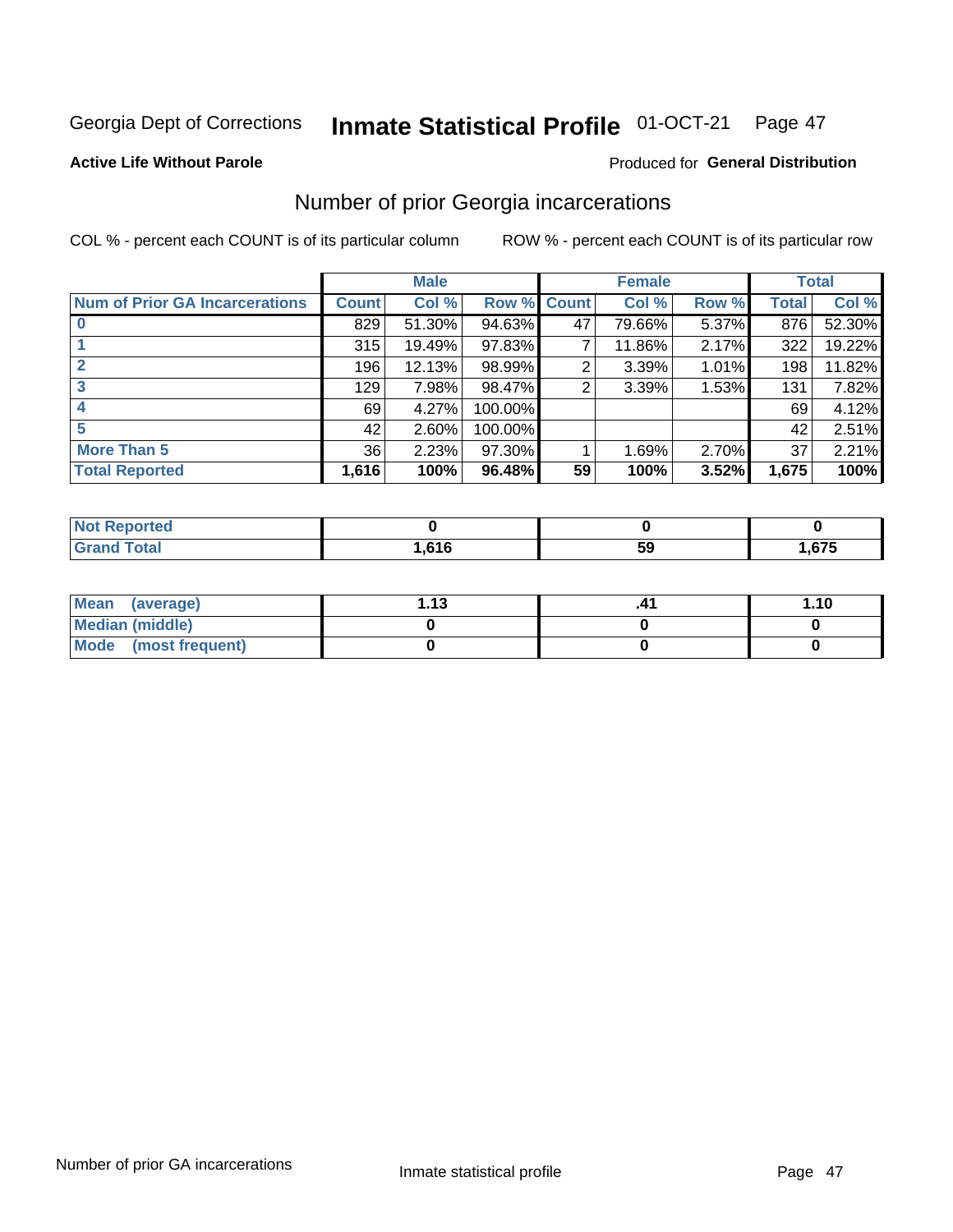#### Inmate Statistical Profile 01-OCT-21 Page 48

**Active Life Without Parole** 

Produced for General Distribution

# Prison sentence in years

COL % - percent each COUNT is of its particular column

ROW % - percent each COUNT is of its particular row

|                                 | <b>Male</b> |            |                    | <b>Female</b> |            |          | Total |         |
|---------------------------------|-------------|------------|--------------------|---------------|------------|----------|-------|---------|
| <b>Prison Sentence In Years</b> | Count l     | Col %      | <b>Row % Count</b> |               | Col %      | Row %    | Total | Col %   |
| <b>Life Without Parole</b>      | .616        | $100.00\%$ | 96.48%             | 59            | $100.00\%$ | $3.52\%$ | 1.675 | 100.00% |
| <b>Total Reported</b>           | 1,616       | 100%       | 96.48%             | 59            | 100%       | $3.52\%$ | 1,675 | 100%    |

| Reported |       |    |       |
|----------|-------|----|-------|
| Total    | .616، | 59 | . 675 |

### **Determinate (numeric) sentences only**

| <b>Mean</b><br>(average) |  |  |
|--------------------------|--|--|
|--------------------------|--|--|

All sentences (including determinate), with life, life without parole, and death sentences figured at 45 years

| l Mea<br>апе<br>. | -⊷ |  |
|-------------------|----|--|
|                   |    |  |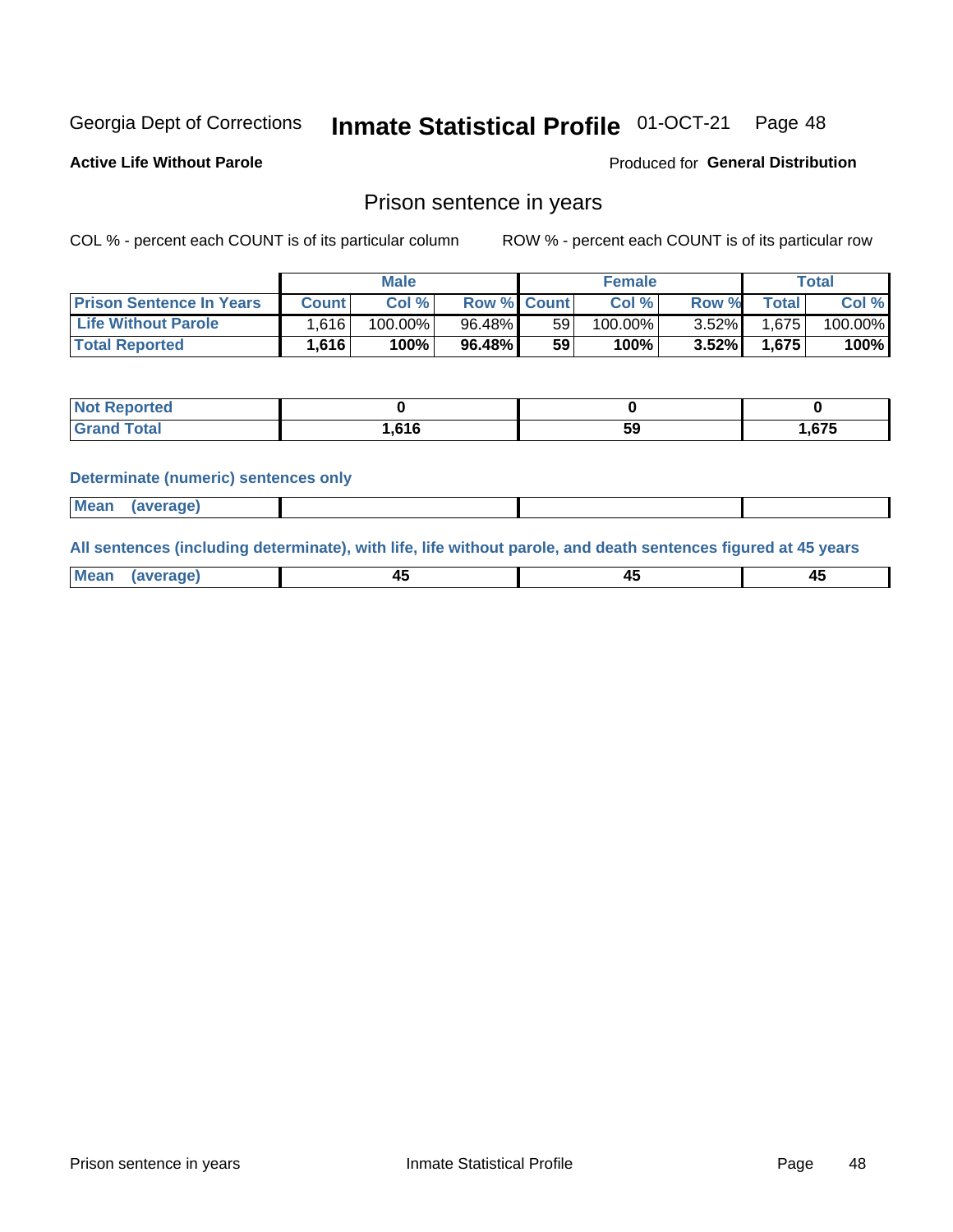#### Georgia Dept of Corrections Inmate Statistical Profile 01-OCT-21 Page 49

### **Active Life Without Parole**

# Produced for General Distribution

# Primary offense, broken out into felonies vs misdemeanors

COL % - percent each COUNT is of its particular column

|                                  |              | <b>Male</b> |                    |    | <b>Female</b> |       |       | Total   |
|----------------------------------|--------------|-------------|--------------------|----|---------------|-------|-------|---------|
| <b>Felonies and Misdemeanors</b> | <b>Count</b> | Col%        | <b>Row % Count</b> |    | Col%          | Row % | Total | Col %   |
| <b>Felonies</b>                  | .609         | 100.00%     | $96.58\%$          | 57 | 100.00%       | 3.42% | 1,666 | 100.00% |
| <b>Total Reported</b>            | .609         | $100\%$     | 96.58%             | 57 | 100%          | 3.42% | .666  | 100%    |

| <b>Not Reported</b>          |       |       |                      |
|------------------------------|-------|-------|----------------------|
| <b>Total</b><br><b>Grand</b> | .,616 | . CA/ | 67F<br>כ <i>ו</i> ס. |

| <b>Mode</b><br>frequent)<br>nies<br>≧ (most tr.<br>. | onies<br>. | lonies<br>ею<br>____ |
|------------------------------------------------------|------------|----------------------|
|------------------------------------------------------|------------|----------------------|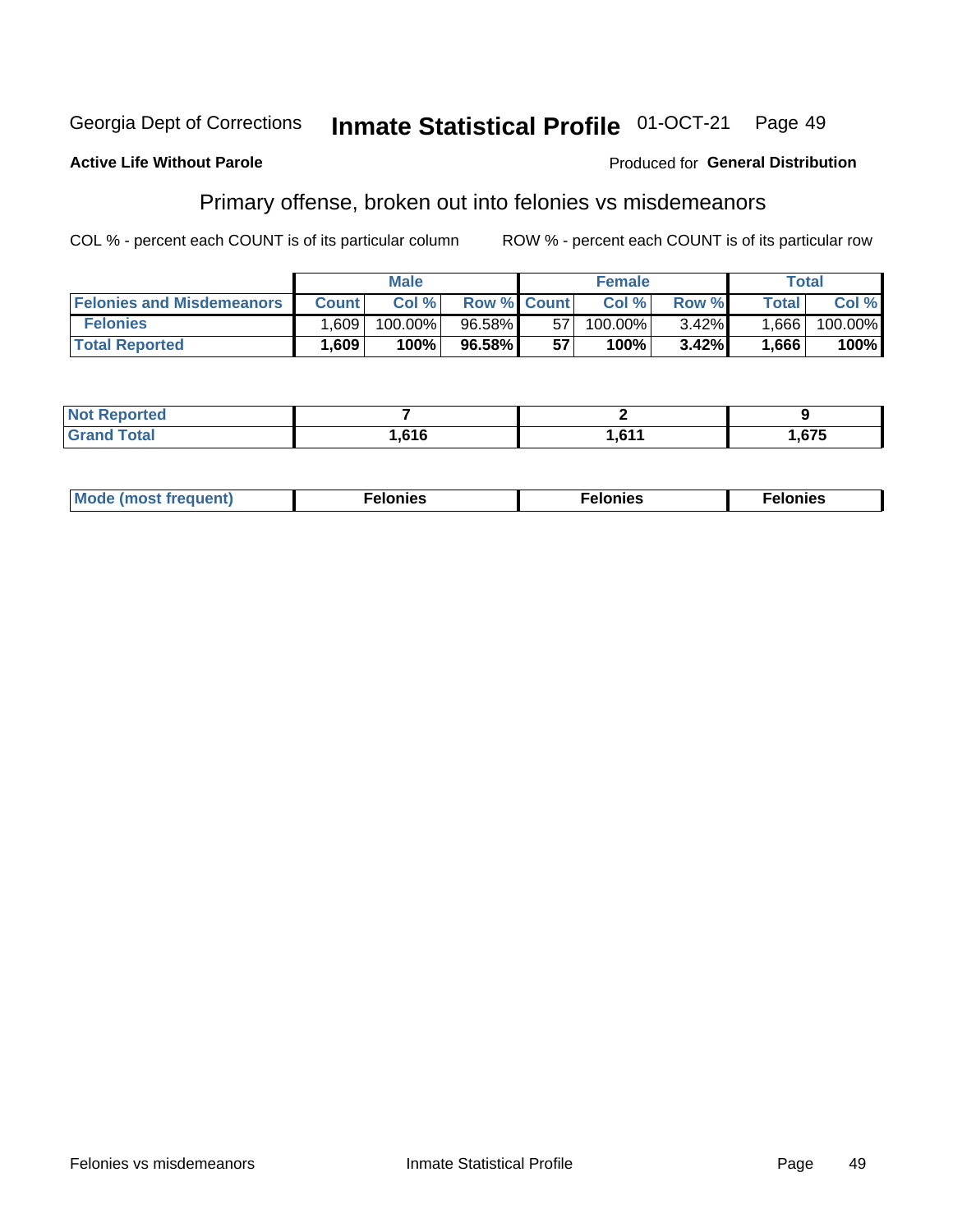#### Inmate Statistical Profile 01-OCT-21 Page 50

## **Active Life Without Parole**

### Produced for General Distribution

# Primary offense, broken out into six broad crime categories

COL % - percent each COUNT is of its particular column

|                         |              | <b>Male</b> |                    |    | <b>Female</b> |       |              | <b>Total</b> |
|-------------------------|--------------|-------------|--------------------|----|---------------|-------|--------------|--------------|
| <b>Crime Categories</b> | <b>Count</b> | Col%        | <b>Row % Count</b> |    | Col%          | Row % | <b>Total</b> | Col %        |
| <b>Violent</b>          | .405         | 87.00%      | $96.04\%$          | 58 | 98.31%        | 3.96% | 1,463        | 87.40%       |
| <b>Sex Crime</b>        | 204          | 12.63%      | $99.51\%$          |    | 1.69%         | .49%  | 205          | 12.25%       |
| Drua                    | 6            | .37%        | 100.00%            |    | .00%          |       | 6            | $.36\%$      |
| <b>Total Reported</b>   | 1,615        | 100%        | 96.48%             | 59 | 100%          | 3.52% | 1,674        | 100%         |

| .      |        |     |        |
|--------|--------|-----|--------|
| -      | $\sim$ | c c | $\sim$ |
| ______ |        | აყ  | .      |

| Mo<br>quenti | .<br>iolent<br>ΊΙ. | --<br>olent | .<br>'ent |
|--------------|--------------------|-------------|-----------|
|              |                    |             |           |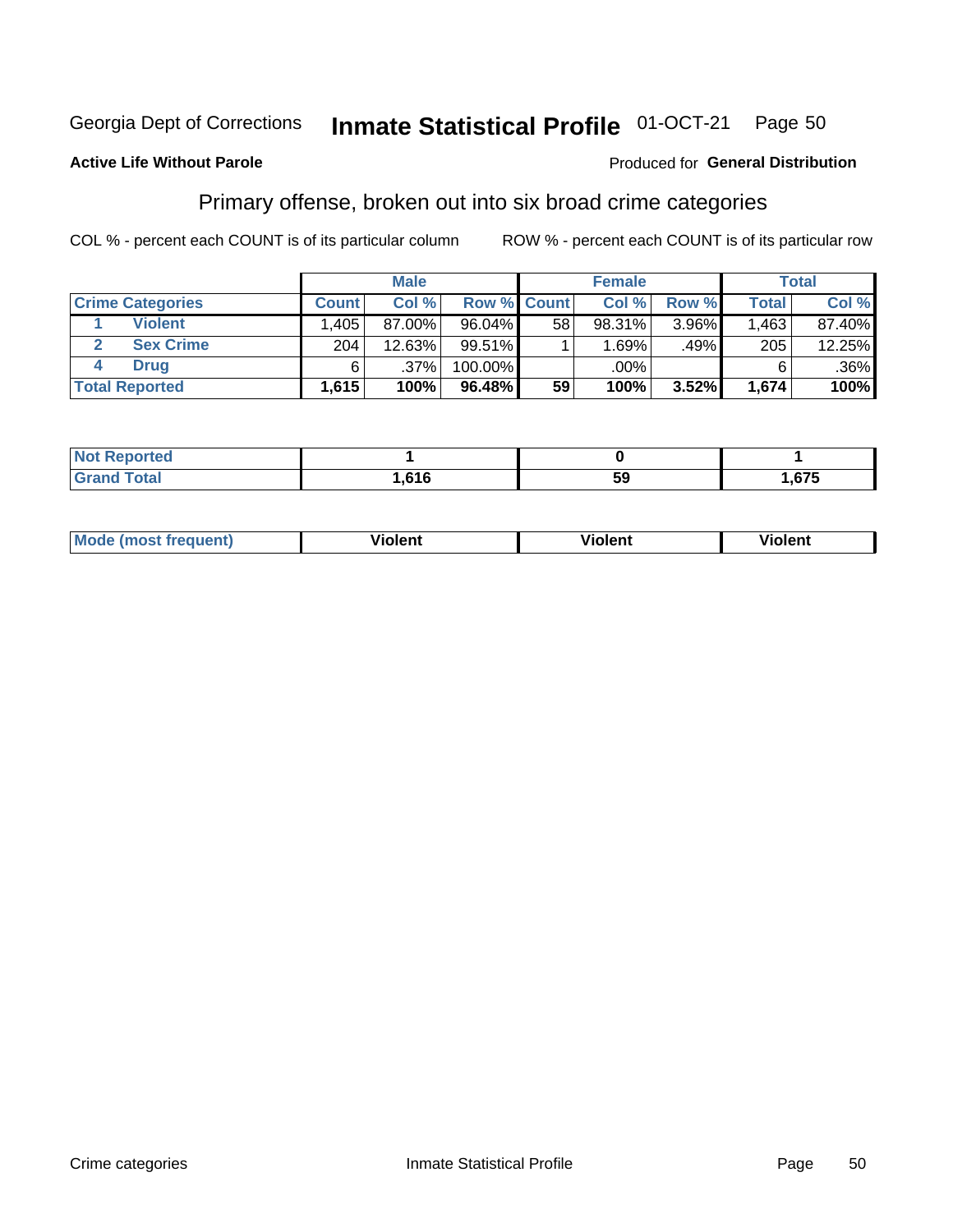#### Inmate Statistical Profile 01-OCT-21 Page 51

### **Active Life Without Parole**

### Produced for General Distribution

# Primary offense, detailed offense code

COL % - percent each COUNT is of its particular column

|                                         |              | <b>Male</b>                |         |              | <b>Female</b> |        |              | <b>Total</b> |
|-----------------------------------------|--------------|----------------------------|---------|--------------|---------------|--------|--------------|--------------|
| <b>Primary Offense</b>                  | <b>Count</b> | $\overline{\text{Col }^9}$ | Row %   | <b>Count</b> | Col %         | Row %  | <b>Total</b> | Col %        |
| <b>Agg Sex Battery Atmpt (2099)</b>     |              | .06%                       | 100.00% |              |               |        | 1            | .06%         |
| <b>Aggrav Assault (1302)</b>            | 3            | .19%                       | 75.00%  | 1            | 1.69%         | 25.00% | 4            | .24%         |
| <b>Aggrav Battery (1305)</b>            |              | .06%                       | 100.00% |              |               |        |              | .06%         |
| <b>Aggrav Child Molestation (2021)</b>  | 27           | 1.67%                      | 100.00% |              |               |        | 27           | 1.61%        |
| <b>Aggrav Sexual Battery (2009)</b>     | 6            | .37%                       | 100.00% |              |               |        | 6            | .36%         |
| <b>Aggrav Sodomy (2003)</b>             | 12           | .74%                       | 100.00% |              |               |        | 12           | .72%         |
| <b>Armed Robbery (1902)</b>             | 159          | 9.85%                      | 99.38%  | 1            | 1.69%         | .63%   | 160          | 9.56%        |
| <b>Child Molestation (2019)</b>         | 5            | .31%                       | 100.00% |              |               |        | 5            | .30%         |
| <b>False Imprisonment (1308)</b>        |              | .06%                       | 100.00% |              |               |        |              | .06%         |
| <b>Hijacking Motor Vehicle (1911)</b>   |              | .06%                       | 100.00% |              |               |        |              | .06%         |
| Kidnapping (1311)                       | 94           | 5.82%                      | 100.00% |              |               |        | 94           | 5.62%        |
| <b>Murder (1101)</b>                    | 1,143        | 70.77%                     | 95.33%  | 56           | 94.92%        | 4.67%  | 1,199        | 71.62%       |
| <b>Poss Of Firearm Dur Crime</b>        | 2            | .12%                       | 100.00% |              |               |        | 2            | .12%         |
| (2910)                                  |              |                            |         |              |               |        |              |              |
| Rape (2001)                             | 153          | 9.47%                      | 99.35%  |              | 1.69%         | .65%   | 154          | 9.20%        |
| S/D Cocaine (4021)                      |              | .06%                       | 100.00% |              |               |        |              | .06%         |
| S/D Cont Sub Public (4017)              |              | .06%                       | 100.00% |              |               |        |              | .06%         |
| S/D Cont Sub School (4018)              |              | .06%                       | 100.00% |              |               |        | 1            | .06%         |
| <b>Traf Cocaine 401+ Gm (4103)</b>      |              | .06%                       | 100.00% |              |               |        | 1            | .06%         |
| <b>Traf Methamph 28-199 Gm</b>          |              | .06%                       | 100.00% |              |               |        | 1            | .06%         |
| (4140)                                  |              |                            |         |              |               |        |              |              |
| Traf Narcotic 29+ Gm (4113)             |              | .06%                       | 100.00% |              |               |        |              | .06%         |
| <b>Traffick Sexual Servitude (1331)</b> |              | .06%                       | 100.00% |              |               |        |              | .06%         |
| <b>Total Rported</b>                    | 1,615        | 100%                       | 96.48%  | 59           | 100%          | 3.52%  | 1,674        | 100%         |

| <b>Not</b><br><b>orted</b><br>₹еос |                  |    |      |
|------------------------------------|------------------|----|------|
| <b>Total</b>                       | C <sub>4</sub> C | -- | ,675 |
| C <sub>ro</sub>                    | U I U            | 59 |      |

| Mode (most frequent) | 1101 Murder | 1101 Murder | 1101 Murder |
|----------------------|-------------|-------------|-------------|
|----------------------|-------------|-------------|-------------|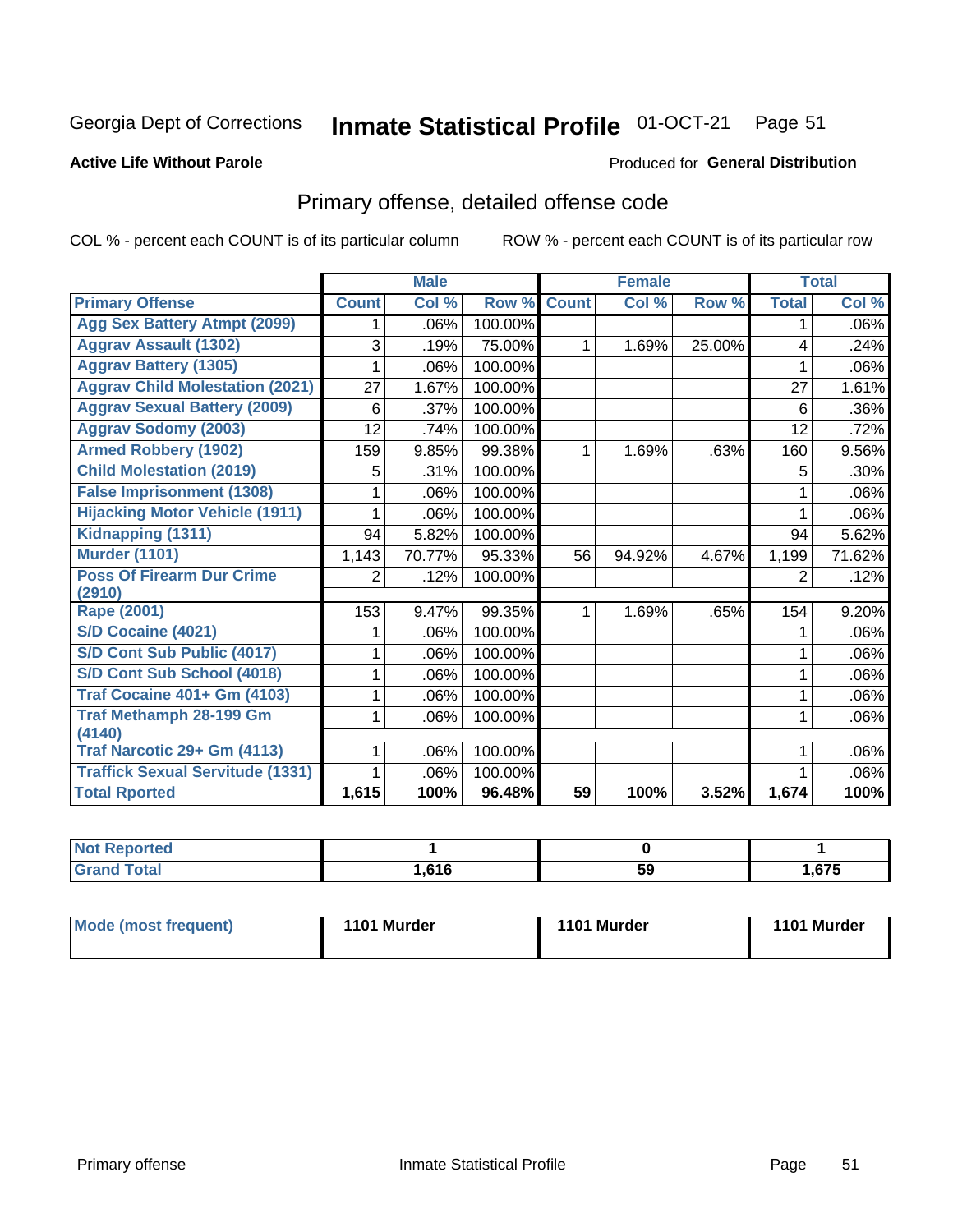# Inmate Statistical Profile 01-OCT-21 Page 52

### **Active Life Without Parole**

### Produced for General Distribution

# County of conviction of primary offense

COL % - percent each COUNT is of its particular column

|                             |                         |                | <b>Male</b> |         |                | <b>Female</b> |        |                | <b>Total</b> |
|-----------------------------|-------------------------|----------------|-------------|---------|----------------|---------------|--------|----------------|--------------|
| <b>County of Conviction</b> |                         | <b>Count</b>   | Col %       | Row %   | <b>Count</b>   | Col %         | Row %  | <b>Total</b>   | Col %        |
| 000                         | <b>Unknown</b>          | 7              | .43%        | 77.78%  | $\overline{2}$ | 3.39%         | 22.22% | 9              | .54%         |
| 001                         | <b>Appling County</b>   | 4              | .25%        | 100.00% |                |               |        | 4              | .24%         |
| 002                         | <b>Atkinson County</b>  | 3              | .19%        | 100.00% |                |               |        | 3              | .18%         |
| 003                         | <b>Bacon County</b>     | 5              | .31%        | 100.00% |                |               |        | 5              | .30%         |
| 004                         | <b>Baker County</b>     | $\mathbf{1}$   | .06%        | 100.00% |                |               |        | $\mathbf{1}$   | .06%         |
| 005                         | <b>Baldwin County</b>   | 4              | .25%        | 100.00% |                |               |        | 4              | .24%         |
| 006                         | <b>Banks County</b>     | 3              | .19%        | 100.00% |                |               |        | 3              | .18%         |
| 007                         | <b>Barrow County</b>    | $\overline{7}$ | .43%        | 100.00% |                |               |        | $\overline{7}$ | .42%         |
| 008                         | <b>Bartow County</b>    | 10             | .62%        | 90.91%  | 1              | 1.69%         | 9.09%  | 11             | .66%         |
| 009                         | <b>Ben Hill County</b>  | 8              | .50%        | 100.00% |                |               |        | 8              | .48%         |
| 010                         | <b>Berrien County</b>   | $\overline{2}$ | .12%        | 100.00% |                |               |        | $\overline{2}$ | .12%         |
| 011                         | <b>Bibb County</b>      | 46             | 2.85%       | 95.83%  | $\overline{2}$ | 3.39%         | 4.17%  | 48             | 2.87%        |
| 012                         | <b>Bleckley County</b>  | $\mathbf{1}$   | .06%        | 100.00% |                |               |        | $\mathbf{1}$   | .06%         |
| 013                         | <b>Brantley County</b>  | $\overline{2}$ | .12%        | 100.00% |                |               |        | $\overline{2}$ | .12%         |
| 014                         | <b>Brooks County</b>    | $\overline{c}$ | .12%        | 100.00% |                |               |        | $\overline{2}$ | .12%         |
| 015                         | <b>Bryan County</b>     | $\mathbf{1}$   | .06%        | 100.00% |                |               |        | $\mathbf{1}$   | .06%         |
| 016                         | <b>Bulloch County</b>   | 9              | .56%        | 90.00%  | 1              | 1.69%         | 10.00% | 10             | .60%         |
| 017                         | <b>Burke County</b>     | 14             | .87%        | 100.00% |                |               |        | 14             | .84%         |
| 018                         | <b>Butts County</b>     | 3              | .19%        | 100.00% |                |               |        | 3              | .18%         |
| 019                         | <b>Calhoun County</b>   | 3              | .19%        | 100.00% |                |               |        | $\overline{3}$ | .18%         |
| 020                         | <b>Camden County</b>    | $\overline{7}$ | .43%        | 100.00% |                |               |        | $\overline{7}$ | .42%         |
| 021                         | <b>Candler County</b>   | 4              | .25%        | 100.00% |                |               |        | 4              | .24%         |
| 022                         | <b>Carroll County</b>   | 5              | .31%        | 100.00% |                |               |        | 5              | .30%         |
| 023                         | <b>Catoosa County</b>   | 4              | .25%        | 80.00%  | 1              | 1.69%         | 20.00% | 5              | .30%         |
| 025                         | <b>Chatham County</b>   | 71             | 4.39%       | 97.26%  | $\overline{2}$ | 3.39%         | 2.74%  | 73             | 4.36%        |
| 027                         | <b>Chattooga County</b> | 3              | .19%        | 100.00% |                |               |        | 3              | .18%         |
| 028                         | <b>Cherokee County</b>  | 10             | .62%        | 100.00% |                |               |        | 10             | .60%         |
| 029                         | <b>Clarke County</b>    | 24             | 1.49%       | 100.00% |                |               |        | 24             | 1.43%        |
| 030                         | <b>Clay County</b>      | $\mathbf{1}$   | .06%        | 100.00% |                |               |        | $\mathbf{1}$   | .06%         |
| 031                         | <b>Clayton County</b>   | 75             | 4.64%       | 93.75%  | 5              | 8.47%         | 6.25%  | 80             | 4.78%        |
| 032                         | <b>Clinch County</b>    | $\mathbf{1}$   | .06%        | 100.00% |                |               |        | 1              | .06%         |
| 033                         | <b>Cobb County</b>      | 70             | 4.33%       | 97.22%  | 2              | 3.39%         | 2.78%  | 72             | 4.30%        |
| 034                         | <b>Coffee County</b>    | 14             | .87%        | 87.50%  | $\overline{2}$ | 3.39%         | 12.50% | 16             | .96%         |
| 035                         | <b>Colquitt County</b>  | $\mathfrak{S}$ | .19%        | 100.00% |                |               |        | 3              | .18%         |
| 036                         | <b>Columbia County</b>  | 10             | .62%        | 83.33%  | $\overline{2}$ | 3.39%         | 16.67% | 12             | .72%         |
| 037                         | <b>Cook County</b>      | 5              | .31%        | 100.00% |                |               |        | 5              | .30%         |
| 038                         | <b>Coweta County</b>    | 9              | .56%        | 100.00% |                |               |        | 9              | .54%         |
| 040                         | <b>Crisp County</b>     | $\overline{7}$ | .43%        | 100.00% |                |               |        | $\overline{7}$ | .42%         |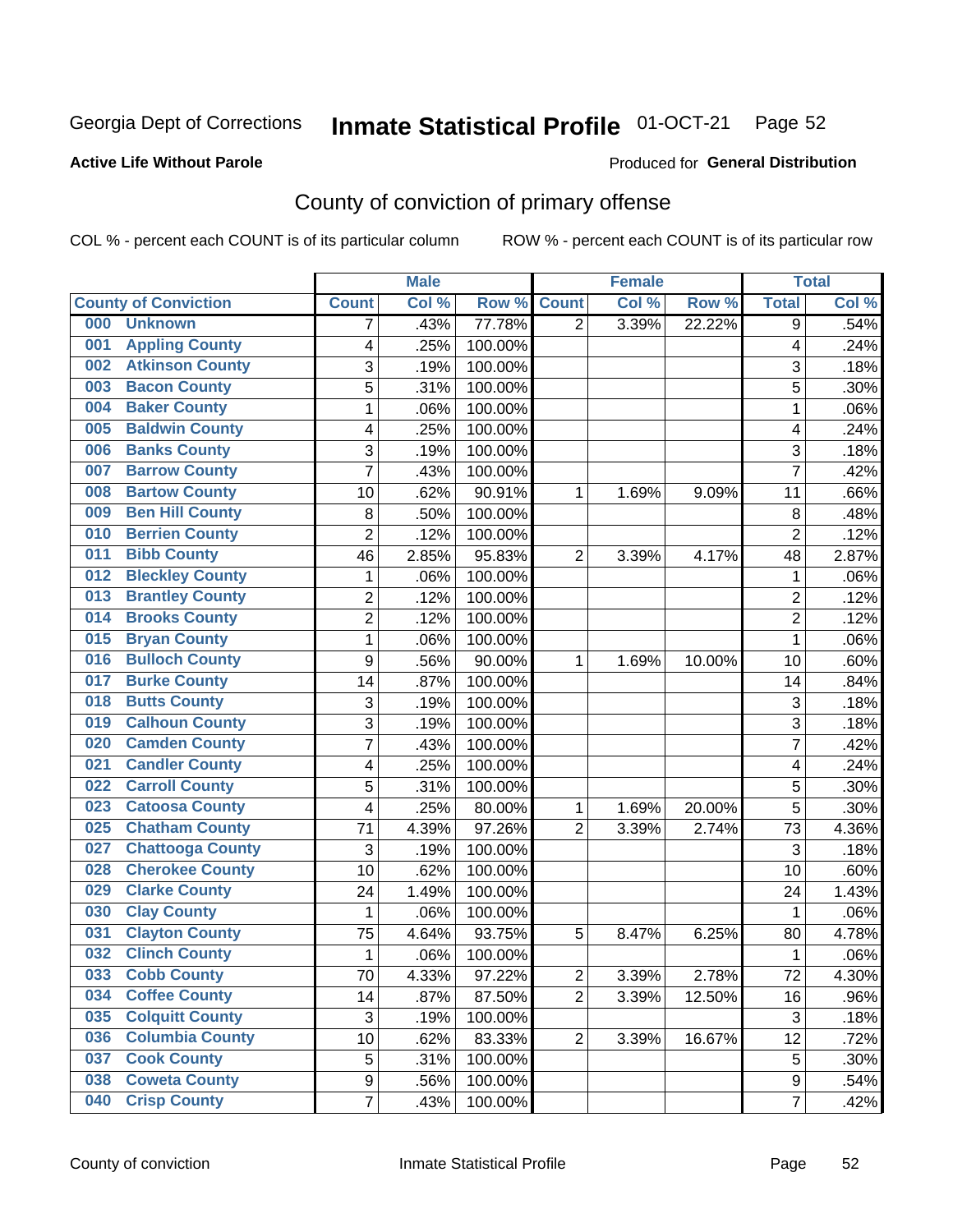# Inmate Statistical Profile 01-OCT-21 Page 53

### **Active Life Without Parole**

### Produced for General Distribution

# County of conviction of primary offense

COL % - percent each COUNT is of its particular column

|     |                             |                  | <b>Male</b> |         |                | <b>Female</b> |        |                | <b>Total</b> |
|-----|-----------------------------|------------------|-------------|---------|----------------|---------------|--------|----------------|--------------|
|     | <b>County of Conviction</b> | <b>Count</b>     | Col %       | Row %   | <b>Count</b>   | Col %         | Row %  | <b>Total</b>   | Col %        |
| 041 | <b>Dade County</b>          | 1                | .06%        | 100.00% |                |               |        | 1              | .06%         |
| 042 | <b>Dawson County</b>        | $\overline{2}$   | .12%        | 100.00% |                |               |        | $\overline{2}$ | .12%         |
| 043 | <b>Decatur County</b>       | 6                | .37%        | 100.00% |                |               |        | 6              | .36%         |
| 044 | <b>Dekalb County</b>        | 145              | 8.97%       | 97.32%  | 4              | 6.78%         | 2.68%  | 149            | 8.90%        |
| 045 | <b>Dodge County</b>         | 1                | .06%        | 100.00% |                |               |        | 1              | .06%         |
| 046 | <b>Dooly County</b>         | $\overline{2}$   | .12%        | 100.00% |                |               |        | $\overline{2}$ | .12%         |
| 047 | <b>Dougherty County</b>     | 32               | 1.98%       | 96.97%  | 1              | 1.69%         | 3.03%  | 33             | 1.97%        |
| 048 | <b>Douglas County</b>       | 37               | 2.29%       | 94.87%  | $\overline{2}$ | 3.39%         | 5.13%  | 39             | 2.33%        |
| 049 | <b>Early County</b>         | $\overline{c}$   | .12%        | 100.00% |                |               |        | $\overline{2}$ | .12%         |
| 051 | <b>Effingham County</b>     | 8                | .50%        | 88.89%  | 1              | 1.69%         | 11.11% | 9              | .54%         |
| 052 | <b>Elbert County</b>        | $\overline{2}$   | .12%        | 66.67%  | 1              | 1.69%         | 33.33% | 3              | .18%         |
| 053 | <b>Emanuel County</b>       | 14               | .87%        | 100.00% |                |               |        | 14             | .84%         |
| 056 | <b>Fayette County</b>       | $\boldsymbol{9}$ | .56%        | 100.00% |                |               |        | 9              | .54%         |
| 057 | <b>Floyd County</b>         | 34               | 2.10%       | 97.14%  | 1              | 1.69%         | 2.86%  | 35             | 2.09%        |
| 058 | <b>Forsyth County</b>       | 4                | .25%        | 80.00%  | 1              | 1.69%         | 20.00% | 5              | .30%         |
| 059 | <b>Franklin County</b>      | 6                | .37%        | 85.71%  | 1              | 1.69%         | 14.29% | 7              | .42%         |
| 060 | <b>Fulton County</b>        | 219              | 13.55%      | 98.65%  | 3              | 5.08%         | 1.35%  | 222            | 13.25%       |
| 061 | <b>Gilmer County</b>        | $\overline{2}$   | .12%        | 100.00% |                |               |        | $\overline{2}$ | .12%         |
| 063 | <b>Glynn County</b>         | 21               | 1.30%       | 100.00% |                |               |        | 21             | 1.25%        |
| 064 | <b>Gordon County</b>        | 8                | .50%        | 100.00% |                |               |        | 8              | .48%         |
| 065 | <b>Grady County</b>         | 3                | .19%        | 100.00% |                |               |        | 3              | .18%         |
| 066 | <b>Greene County</b>        | $\overline{2}$   | .12%        | 100.00% |                |               |        | $\overline{2}$ | .12%         |
| 067 | <b>Gwinnett County</b>      | 72               | 4.46%       | 94.74%  | 4              | 6.78%         | 5.26%  | 76             | 4.54%        |
| 068 | <b>Habersham County</b>     | $\overline{4}$   | .25%        | 100.00% |                |               |        | 4              | .24%         |
| 069 | <b>Hall County</b>          | 23               | 1.42%       | 82.14%  | 5              | 8.47%         | 17.86% | 28             | 1.67%        |
| 070 | <b>Hancock County</b>       | 4                | .25%        | 100.00% |                |               |        | 4              | .24%         |
| 071 | <b>Haralson County</b>      | 6                | .37%        | 100.00% |                |               |        | 6              | .36%         |
| 072 | <b>Harris County</b>        | $\overline{2}$   | .12%        | 100.00% |                |               |        | $\overline{c}$ | .12%         |
| 073 | <b>Hart County</b>          | 3                | .19%        | 100.00% |                |               |        | 3              | .18%         |
| 075 | <b>Henry County</b>         | 19               | 1.18%       | 95.00%  | 1              | 1.69%         | 5.00%  | 20             | 1.19%        |
| 076 | <b>Houston County</b>       | 27               | 1.67%       | 100.00% |                |               |        | 27             | 1.61%        |
| 078 | <b>Jackson County</b>       | 12               | .74%        | 100.00% |                |               |        | 12             | .72%         |
| 079 | <b>Jasper County</b>        | $\mathbf{1}$     | .06%        | 100.00% |                |               |        | $\mathbf{1}$   | .06%         |
| 080 | <b>Jeff Davis County</b>    | 1                | .06%        | 100.00% |                |               |        | $\mathbf{1}$   | .06%         |
| 081 | <b>Jefferson County</b>     | 6                | .37%        | 100.00% |                |               |        | 6              | .36%         |
| 082 | <b>Jenkins County</b>       | 1                | .06%        | 100.00% |                |               |        | 1              | .06%         |
| 083 | <b>Johnson County</b>       | $\mathbf 1$      | .06%        | 100.00% |                |               |        | 1              | .06%         |
| 084 | <b>Jones County</b>         | $\mathbf 1$      | .06%        | 50.00%  | 1              | 1.69%         | 50.00% | $\overline{2}$ | .12%         |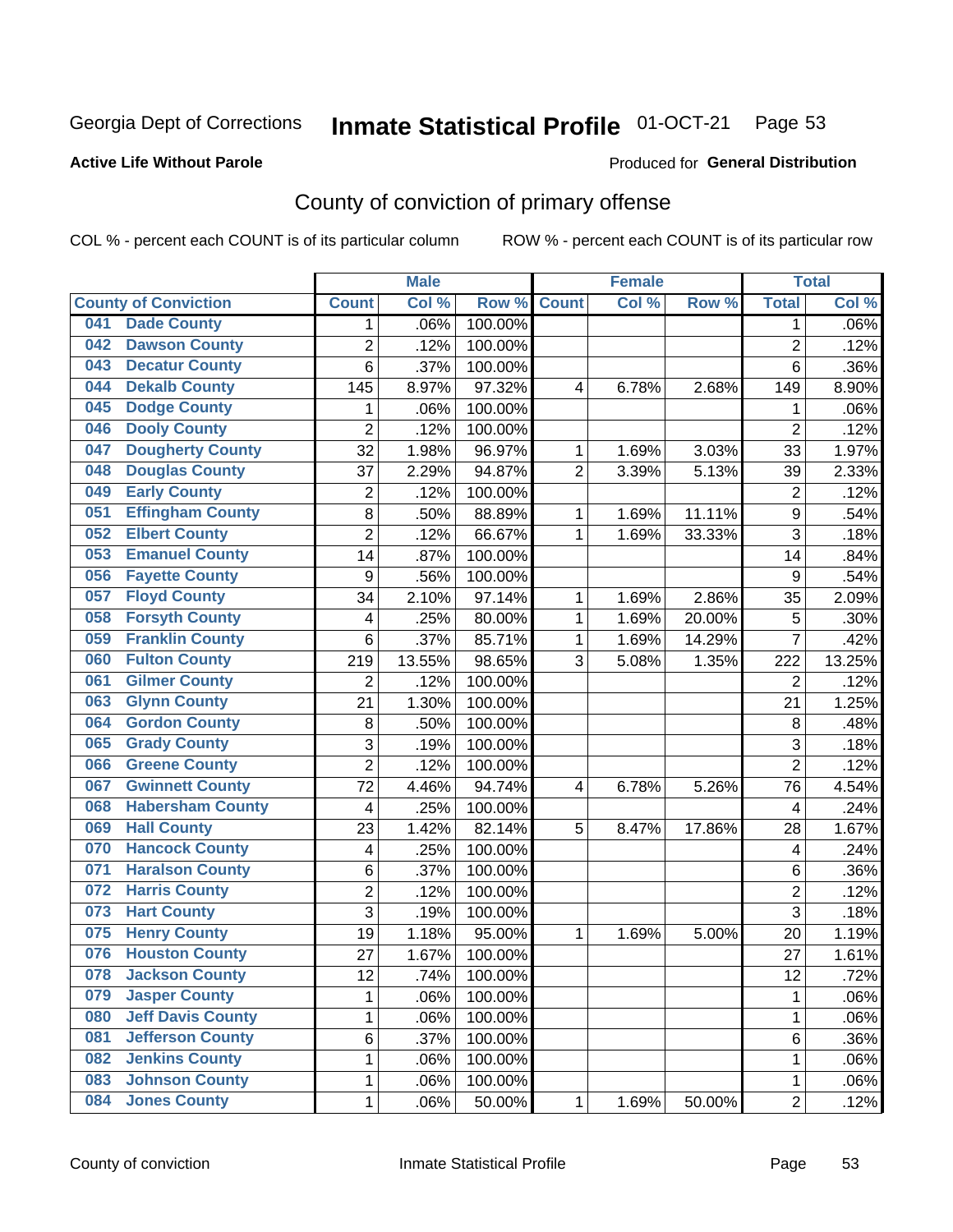#### Inmate Statistical Profile 01-OCT-21 Page 54

### **Active Life Without Parole**

### Produced for General Distribution

# County of conviction of primary offense

COL % - percent each COUNT is of its particular column

|                                              |                | <b>Male</b> |         |                | <b>Female</b> |          |                | <b>Total</b> |
|----------------------------------------------|----------------|-------------|---------|----------------|---------------|----------|----------------|--------------|
| <b>County of Conviction</b>                  | <b>Count</b>   | Col %       | Row %   | <b>Count</b>   | Col %         | Row %    | <b>Total</b>   | Col %        |
| <b>Lamar County</b><br>085                   | 1              | .06%        | 100.00% |                |               |          | 1              | $.06\%$      |
| <b>Lanier County</b><br>086                  | $\overline{2}$ | .12%        | 100.00% |                |               |          | $\overline{2}$ | .12%         |
| <b>Laurens County</b><br>087                 | 4              | .25%        | 100.00% |                |               |          | 4              | .24%         |
| <b>Lee County</b><br>088                     | 4              | .25%        | 100.00% |                |               |          | 4              | .24%         |
| <b>Liberty County</b><br>089                 | 5              | .31%        | 100.00% |                |               |          | 5              | .30%         |
| <b>Long County</b><br>091                    | 5              | .31%        | 100.00% |                |               |          | 5              | .30%         |
| <b>Lowndes County</b><br>092                 | 9              | .56%        | 100.00% |                |               |          | 9              | .54%         |
| <b>Lumpkin County</b><br>093                 | 1              | .06%        | 100.00% |                |               |          | 1              | .06%         |
| <b>Madison County</b><br>095                 | 3              | .19%        | 100.00% |                |               |          | 3              | .18%         |
| <b>Marion County</b><br>096                  | 1              | .06%        | 100.00% |                |               |          | $\mathbf{1}$   | .06%         |
| <b>Mcduffie County</b><br>097                | 3              | .19%        | 100.00% |                |               |          | 3              | .18%         |
| <b>Meriwether County</b><br>099              | $\overline{2}$ | .12%        | 100.00% |                |               |          | $\overline{2}$ | .12%         |
| <b>Miller County</b><br>100                  | 1              | .06%        | 100.00% |                |               |          | $\mathbf{1}$   | .06%         |
| <b>Mitchell County</b><br>101                | 4              | .25%        | 100.00% |                |               |          | 4              | .24%         |
| <b>Monroe County</b><br>102                  | 7              | .43%        | 100.00% |                |               |          | $\overline{7}$ | .42%         |
| <b>Morgan County</b><br>104                  | $\overline{2}$ | .12%        | 100.00% |                |               |          | $\overline{2}$ | .12%         |
| <b>Murray County</b><br>105                  | 5              | .31%        | 100.00% |                |               |          | 5              | .30%         |
| <b>Muscogee County</b><br>106                | 49             | 3.03%       | 98.00%  | 1              | 1.69%         | 2.00%    | 50             | 2.99%        |
| <b>Newton County</b><br>107                  | 14             | .87%        | 87.50%  | $\overline{2}$ | 3.39%         | 12.50%   | 16             | .96%         |
| <b>Oconee County</b><br>108                  | 1              | .06%        | 100.00% |                |               |          | 1              | .06%         |
| <b>Oglethorpe County</b><br>109              | 2              | .12%        | 100.00% |                |               |          | $\overline{2}$ | .12%         |
| <b>Paulding County</b><br>110                | 6              | .37%        | 100.00% |                |               |          | 6              | .36%         |
| <b>Peach County</b><br>111                   | 4              | .25%        | 100.00% |                |               |          | 4              | .24%         |
| <b>Pickens County</b><br>112                 | $\overline{2}$ | .12%        | 100.00% |                |               |          | $\overline{2}$ | .12%         |
| <b>Pierce County</b><br>113                  | 2              | .12%        | 100.00% |                |               |          | $\overline{2}$ | .12%         |
| <b>Pike County</b><br>$\overline{114}$       | $\overline{2}$ | .12%        | 50.00%  | $\overline{2}$ | 3.39%         | 50.00%   | 4              | .24%         |
| <b>Polk County</b><br>$\overline{115}$       | 6              | .37%        | 100.00% |                |               |          | 6              | .36%         |
| <b>Pulaski County</b><br>116                 | 1              | .06%        | 100.00% |                |               |          | $\mathbf{1}$   | .06%         |
| <b>Putnam County</b><br>117                  | 8              | .50%        | 100.00% |                |               |          | 8              | .48%         |
| <b>Rabun County</b><br>119                   | 1              | .06%        | 100.00% |                |               |          | $\mathbf{1}$   | .06%         |
| <b>Randolph County</b><br>120                | $\overline{2}$ | .12%        | 100.00% |                |               |          | $\overline{2}$ | .12%         |
| <b>Richmond County</b><br>121                | 79             | 4.89%       | 96.34%  | 3              | 5.08%         | $3.66\%$ | 82             | 4.90%        |
| <b>Rockdale County</b><br>122                | 10             | .62%        | 100.00% |                |               |          | 10             | .60%         |
| <b>Seminole County</b><br>$125$              | $\overline{2}$ | .12%        | 100.00% |                |               |          | $\overline{2}$ | .12%         |
| <b>Spalding County</b><br>126                | 14             | .87%        | 100.00% |                |               |          | 14             | .84%         |
| <b>Stephens County</b><br>127                | 3              | .19%        | 100.00% |                |               |          | 3              | .18%         |
| <b>Sumter County</b><br>129                  | 6              | .37%        | 100.00% |                |               |          | 6              | .36%         |
| <b>Taliaferro County</b><br>$\overline{131}$ | $\mathbf{1}$   | .06%        | 100.00% |                |               |          | 1              | .06%         |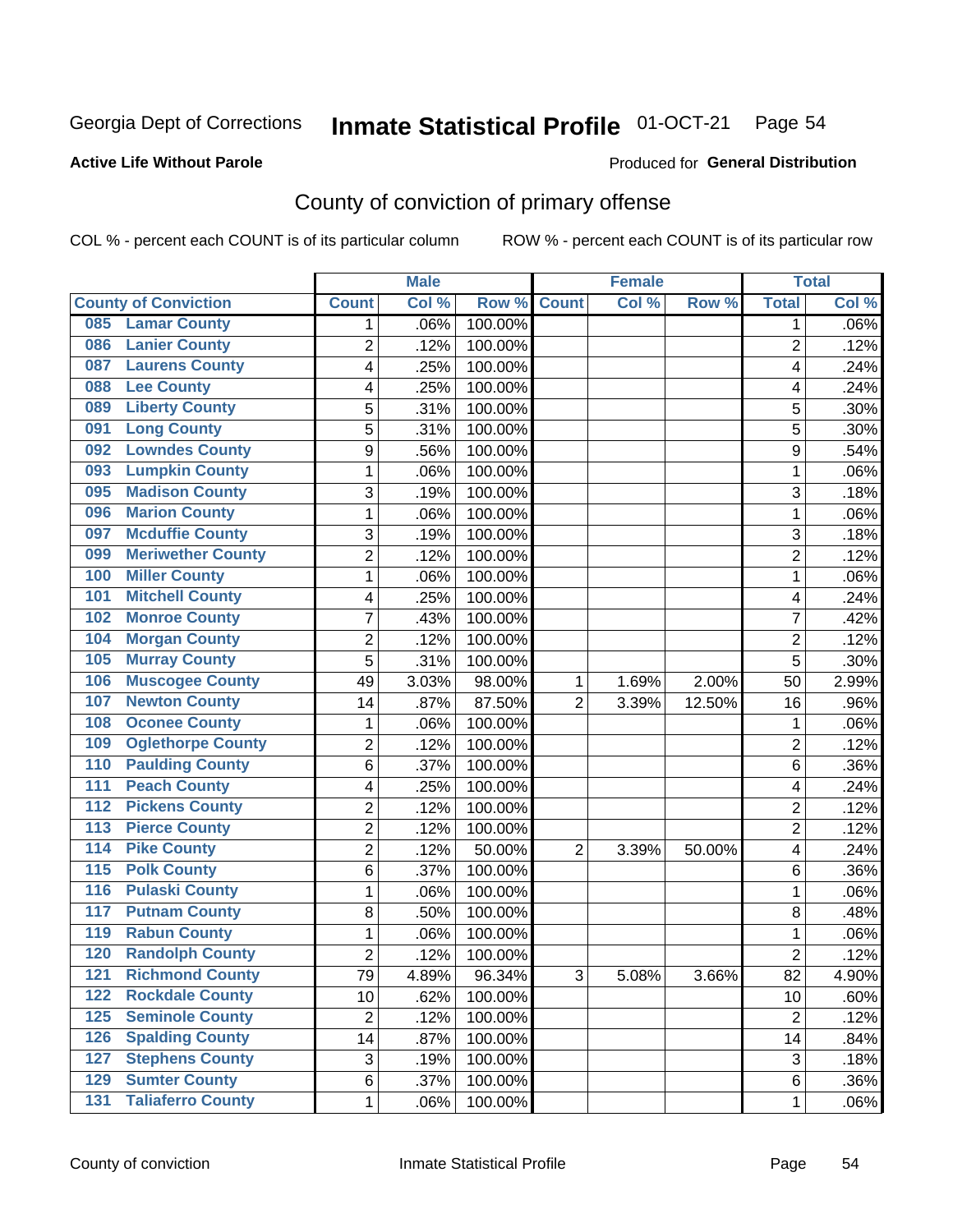# Inmate Statistical Profile 01-OCT-21 Page 55

### **Active Life Without Parole**

## Produced for General Distribution

# County of conviction of primary offense

COL % - percent each COUNT is of its particular column

|                                 |                | <b>Male</b> |         |                 | <b>Female</b>             |        |                | <b>Total</b> |
|---------------------------------|----------------|-------------|---------|-----------------|---------------------------|--------|----------------|--------------|
| <b>County of Conviction</b>     | <b>Count</b>   | Col %       | Row %   | <b>Count</b>    | $\overline{\text{Col 9}}$ | Row %  | <b>Total</b>   | Col %        |
| <b>Tattnall County</b><br>132   | 3              | .19%        | 75.00%  | 1               | 1.69%                     | 25.00% | 4              | .24%         |
| <b>Taylor County</b><br>133     | 1              | .06%        | 100.00% |                 |                           |        | 1              | .06%         |
| <b>Terrell County</b><br>135    | 3              | .19%        | 100.00% |                 |                           |        | 3              | .18%         |
| <b>Thomas County</b><br>136     | 5              | .31%        | 100.00% |                 |                           |        | 5              | .30%         |
| <b>Tift County</b><br>137       | 9              | .56%        | 100.00% |                 |                           |        | 9              | .54%         |
| <b>Toombs County</b><br>138     | 11             | .68%        | 100.00% |                 |                           |        | 11             | .66%         |
| <b>Towns County</b><br>139      |                | .06%        | 100.00% |                 |                           |        | 1              | .06%         |
| <b>Treutlen County</b><br>140   | 5              | .31%        | 100.00% |                 |                           |        | 5              | .30%         |
| <b>Troup County</b><br>141      | 10             | .62%        | 90.91%  | 1               | 1.69%                     | 9.09%  | 11             | .66%         |
| <b>Turner County</b><br>142     | $\overline{2}$ | .12%        | 100.00% |                 |                           |        | $\overline{2}$ | .12%         |
| <b>Twiggs County</b><br>143     |                | .06%        | 100.00% |                 |                           |        | 1              | .06%         |
| <b>Upson County</b><br>145      | 5              | .31%        | 100.00% |                 |                           |        | 5              | .30%         |
| <b>Walker County</b><br>146     | 10             | .62%        | 90.91%  | 1               | 1.69%                     | 9.09%  | 11             | .66%         |
| <b>Walton County</b><br>147     | 21             | 1.30%       | 100.00% |                 |                           |        | 21             | 1.25%        |
| <b>Ware County</b><br>148       | 16             | .99%        | 100.00% |                 |                           |        | 16             | .96%         |
| <b>Warren County</b><br>149     | 3              | .19%        | 75.00%  | 1               | 1.69%                     | 25.00% | 4              | .24%         |
| <b>Washington County</b><br>150 | 5              | .31%        | 100.00% |                 |                           |        | 5              | .30%         |
| <b>Wayne County</b><br>151      | 12             | .74%        | 100.00% |                 |                           |        | 12             | .72%         |
| <b>White County</b><br>154      | 1              | .06%        | 100.00% |                 |                           |        | 1              | .06%         |
| <b>Whitfield County</b><br>155  | 14             | .87%        | 93.33%  | 1               | 1.69%                     | 6.67%  | 15             | .90%         |
| <b>Wilkes County</b><br>157     | $\overline{2}$ | .12%        | 100.00% |                 |                           |        | $\overline{2}$ | .12%         |
| <b>Worth County</b><br>159      | 1              | .06%        | 100.00% |                 |                           |        | 1              | .06%         |
| <b>Total Rported</b>            | 1,616          | 100%        | 96.48%  | $\overline{59}$ | 100%                      | 3.52%  | 1,675          | 100%         |

| Reported<br>NOT<br><u>and</u> |      |           |      |
|-------------------------------|------|-----------|------|
| Utdi                          | .616 | <b>59</b> | .675 |

| <b>Mode (most frequent)</b> | <b>Fulton County</b> | <b>Hall County</b> | <b>Fulton County</b> |
|-----------------------------|----------------------|--------------------|----------------------|
|-----------------------------|----------------------|--------------------|----------------------|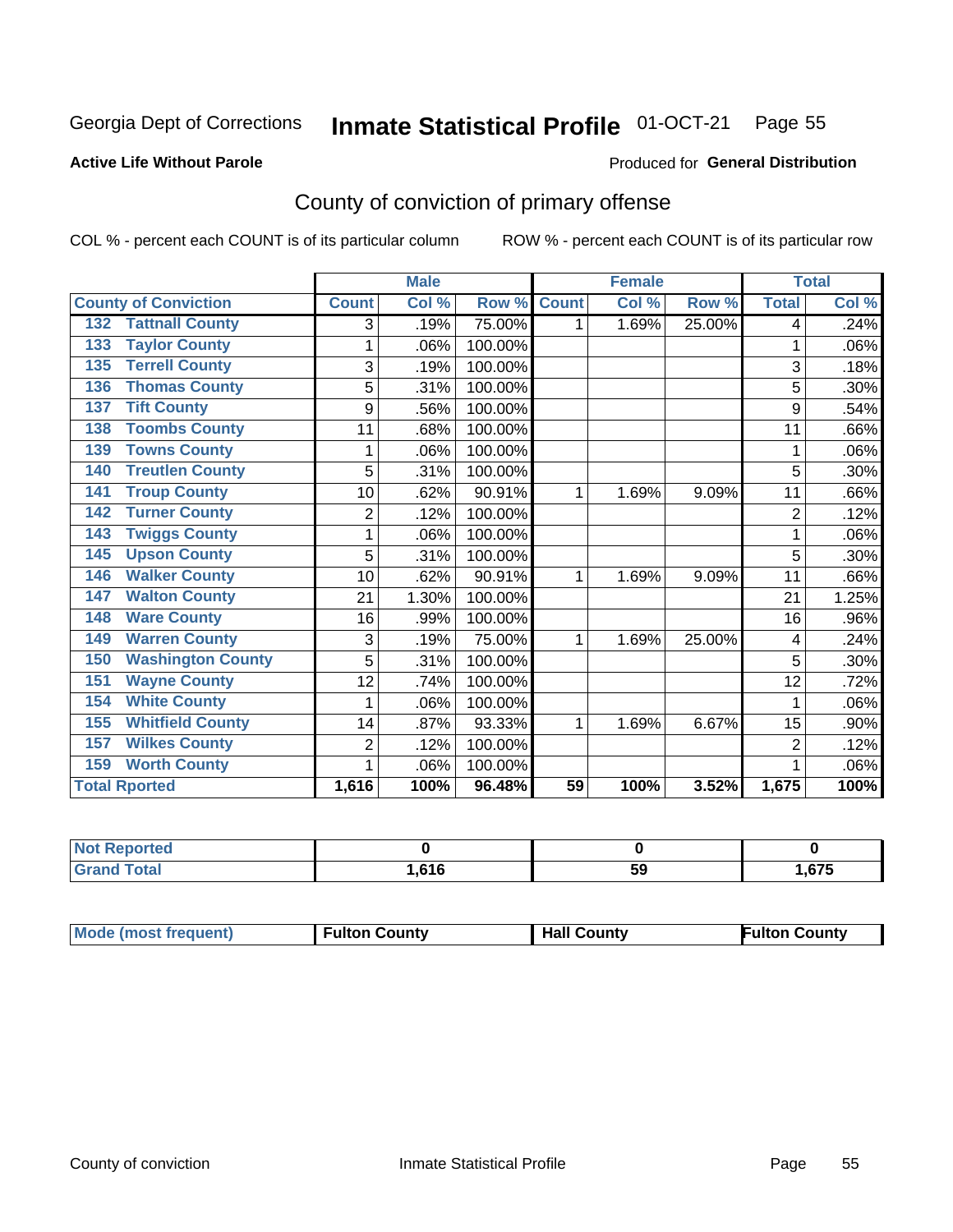# Georgia Dept of Corrections **Active Life Without Parole**

#### Inmate Statistical Profile 01-OCT-21 Page 56

Produced for General Distribution

# Circuit of conviction of primary offense

COL % - percent each COUNT is of its particular column ROW % - percent each COUNT is of its particular row

|                         |                                 |              | <b>Male</b> |         |                | <b>Female</b> |        |                 | <b>Total</b> |
|-------------------------|---------------------------------|--------------|-------------|---------|----------------|---------------|--------|-----------------|--------------|
|                         | <b>Circuit of Conviction</b>    | <b>Count</b> | Col %       | Row %   | <b>Count</b>   | Col %         | Row %  | <b>Total</b>    | Col %        |
| 1                       | <b>Alapaha Circuit</b>          | 13           | .81%        | 100.00% |                |               |        | 13              | .78%         |
| $\overline{2}$          | <b>Alcovy Circuit</b>           | 35           | 2.18%       | 94.59%  | $\overline{2}$ | 3.51%         | 5.41%  | 37              | 2.22%        |
| $\overline{\mathbf{3}}$ | <b>Atlanta Circuit</b>          | 219          | 13.61%      | 98.65%  | 3              | 5.26%         | 1.35%  | 222             | 13.33%       |
| 4                       | <b>Atlantic Circuit</b>         | 14           | .87%        | 93.33%  | $\mathbf{1}$   | 1.75%         | 6.67%  | 15              | .90%         |
| $\overline{\mathbf{5}}$ | <b>Augusta Circuit</b>          | 103          | 6.40%       | 95.37%  | 5              | 8.77%         | 4.63%  | 108             | 6.48%        |
| $\overline{6}$          | <b>Blue Ridge Circuit</b>       | 10           | .62%        | 100.00% |                |               |        | 10              | .60%         |
| 7                       | <b>Brunswick Circuit</b>        | 45           | 2.80%       | 100.00% |                |               |        | 45              | 2.70%        |
| 8                       | <b>Chattahoochee Circuit</b>    | 53           | 3.29%       | 98.15%  | 1              | 1.75%         | 1.85%  | 54              | 3.24%        |
| $\overline{9}$          | <b>Cherokee Circuit</b>         | 18           | 1.12%       | 94.74%  | 1              | 1.75%         | 5.26%  | 19              | 1.14%        |
| 10                      | <b>Clayton Circuit</b>          | 75           | 4.66%       | 93.75%  | 5              | 8.77%         | 6.25%  | 80              | 4.80%        |
| $\overline{11}$         | <b>Cobb Circuit</b>             | 70           | 4.35%       | 97.22%  | $\overline{2}$ | 3.51%         | 2.78%  | 72              | 4.32%        |
| $\overline{12}$         | <b>Conasauga Circuit</b>        | 19           | 1.18%       | 95.00%  | $\mathbf{1}$   | 1.75%         | 5.00%  | 20              | 1.20%        |
| $\overline{13}$         | <b>Cordele Circuit</b>          | 17           | 1.06%       | 100.00% |                |               |        | 17              | 1.02%        |
| $\overline{14}$         | <b>Coweta Circuit</b>           | 26           | 1.62%       | 96.30%  | $\mathbf{1}$   | 1.75%         | 3.70%  | 27              | 1.62%        |
| $\overline{15}$         | <b>Dougherty Circuit</b>        | 32           | 1.99%       | 96.97%  | $\mathbf{1}$   | 1.75%         | 3.03%  | 33              | 1.98%        |
| 16                      | <b>Dublin Circuit</b>           | 11           | .68%        | 100.00% |                |               |        | 11              | .66%         |
| $\overline{17}$         | <b>Eastern Circuit</b>          | 71           | 4.41%       | 97.26%  | $\overline{2}$ | 3.51%         | 2.74%  | 73              | 4.38%        |
| $\overline{18}$         | <b>Flint Circuit</b>            | 19           | 1.18%       | 95.00%  | $\mathbf{1}$   | 1.75%         | 5.00%  | 20              | 1.20%        |
| 19                      | <b>Griffin Circuit</b>          | 30           | 1.86%       | 93.75%  | $\overline{2}$ | 3.51%         | 6.25%  | 32              | 1.92%        |
| 20                      | <b>Gwinnett Circuit</b>         | 72           | 4.47%       | 94.74%  | $\overline{4}$ | 7.02%         | 5.26%  | 76              | 4.56%        |
| $\overline{21}$         | <b>Houston Circuit</b>          | 27           | 1.68%       | 100.00% |                |               |        | 27              | 1.62%        |
| $\overline{22}$         | <b>Lookout Mountain Circuit</b> | 18           | 1.12%       | 90.00%  | $\overline{2}$ | 3.51%         | 10.00% | 20              | 1.20%        |
| 23                      | <b>Macon Circuit</b>            | 50           | 3.11%       | 96.15%  | $\overline{2}$ | 3.51%         | 3.85%  | 52              | 3.12%        |
| 24                      | <b>Middle Circuit</b>           | 40           | 2.49%       | 100.00% |                |               |        | 40              | 2.40%        |
| $\overline{25}$         | <b>Mountain Circuit</b>         | 8            | .50%        | 100.00% |                |               |        | 8               | .48%         |
| 26                      | <b>Northeastern Circuit</b>     | 25           | 1.55%       | 83.33%  | 5              | 8.77%         | 16.67% | 30              | 1.80%        |
| $\overline{27}$         | <b>Northern Circuit</b>         | 16           | .99%        | 88.89%  | $\overline{2}$ | 3.51%         | 11.11% | 18              | 1.08%        |
| 28                      | <b>Ocmulgee Circuit</b>         | 22           | 1.37%       | 95.65%  | $\mathbf{1}$   | 1.75%         | 4.35%  | 23              | 1.38%        |
| 29                      | <b>Oconee Circuit</b>           | 3            | .19%        | 100.00% |                |               |        | $\mathfrak{S}$  | .18%         |
| 30                      | <b>Ogeechee Circuit</b>         | 18           | 1.12%       | 90.00%  | $\overline{2}$ | 3.51%         | 10.00% | 20              | 1.20%        |
| $\overline{31}$         | <b>Pataula Circuit</b>          | 11           | .68%        | 100.00% |                |               |        | 11              | .66%         |
| 32                      | <b>Piedmont Circuit</b>         | 22           | 1.37%       | 100.00% |                |               |        | 22              | 1.32%        |
| 33                      | <b>Rome Circuit</b>             | 34           | 2.11%       | 97.14%  | $\mathbf 1$    | 1.75%         | 2.86%  | 35              | 2.10%        |
| 34                      | <b>South Georgia Circuit</b>    | 17           | 1.06%       | 100.00% |                |               |        | 17              | 1.02%        |
| 35                      | <b>Southern Circuit</b>         | 19           | 1.18%       | 100.00% |                |               |        | 19              | 1.14%        |
| 36                      | <b>Southwestern Circuit</b>     | 10           | .62%        | 100.00% |                |               |        | 10              | .60%         |
| 37                      | <b>Stone Mountain Circuit</b>   | 145          | 9.01%       | 97.32%  | 4              | 7.02%         | 2.68%  | 149             | 8.94%        |
| 38                      | <b>Tallapoosa Circuit</b>       | 12           | .75%        | 100.00% |                |               |        | 12              | .72%         |
| 39                      | <b>Tifton Circuit</b>           | 12           | .75%        | 100.00% |                |               |        | 12              | .72%         |
| 40                      | <b>Toombs Circuit</b>           | 9            | .56%        | 90.00%  | $\mathbf{1}$   | 1.75%         | 10.00% | 10 <sub>1</sub> | .60%         |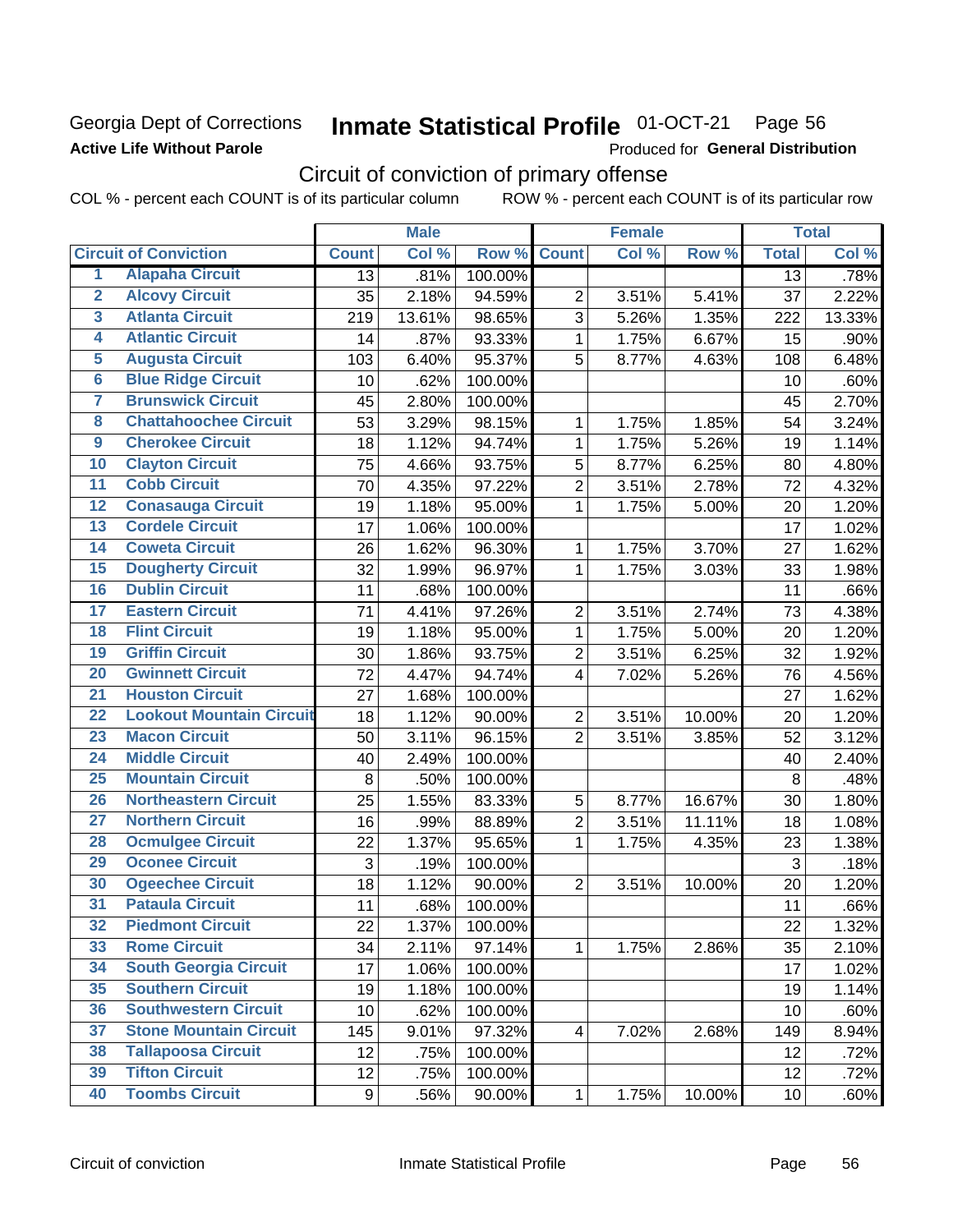# Georgia Dept of Corrections **Active Life Without Parole**

#### Inmate Statistical Profile 01-OCT-21 Page 57

Produced for General Distribution

# Circuit of conviction of primary offense

COL % - percent each COUNT is of its particular column ROW % - percent each COUNT is of its particular row

|    |                                  |              | <b>Male</b>    |         |              | <b>Female</b>  |        |              | <b>Total</b>   |
|----|----------------------------------|--------------|----------------|---------|--------------|----------------|--------|--------------|----------------|
|    | <b>Circuit of Conviction</b>     | <b>Count</b> | Col %          | Row %   | <b>Count</b> | Col %          | Row %  | <b>Total</b> | Col %          |
| 41 | <b>Waycross Circuit</b>          | 39           | 2.42%          | 95.12%  | 2            | 3.51%          | 4.88%  | 41           | 2.46%          |
| 42 | <b>Western Circuit</b>           | 25           | 1.55%          | 100.00% |              |                |        | 25           | 1.50%          |
| 43 | <b>Rockdale Circuit</b>          | 10           | .62%           | 100.00% |              |                |        | 10           | .60%           |
| 44 | <b>Douglas Circuit</b>           | 37           | 2.30%          | 94.87%  | 2            | 3.51%          | 5.13%  | 39           | 2.34%          |
| 45 | <b>Appalachian Circuit</b>       | 4            | .25%           | 100.00% |              |                |        | 4            | .24%           |
| 46 | <b>Enotah Circuit</b>            | 3            | .19%           | 100.00% |              |                |        | 3            | .18%           |
| 47 | <b>Bell-Forsyth J.C.</b>         | 4            | .25%           | 80.00%  |              | 1.75%          | 20.00% | 5            | .30%           |
| 48 | <b>Towaliga Judicial Circuit</b> | 11           | .68%           | 100.00% |              |                |        | 11           | .66%           |
| 49 | <b>Paulding Circuit</b>          | 6            | .37%           | 100.00% |              |                |        | 6            | $.36\%$        |
|    | <b>Total Rported</b>             | 1,609        | 100%           | 96.58%  | 57           | 100%           | 3.42%  | 1,666        | 100%           |
|    | <b>Not Reported</b>              |              | 7              |         |              | $\overline{2}$ |        |              | 9              |
|    | <b>Grand Total</b>               | 1,616<br>59  |                | 1,675   |              |                |        |              |                |
|    | <b>Mode (most frequent)</b>      |              | <b>Atlanta</b> |         |              | Augusta        |        |              | <b>Atlanta</b> |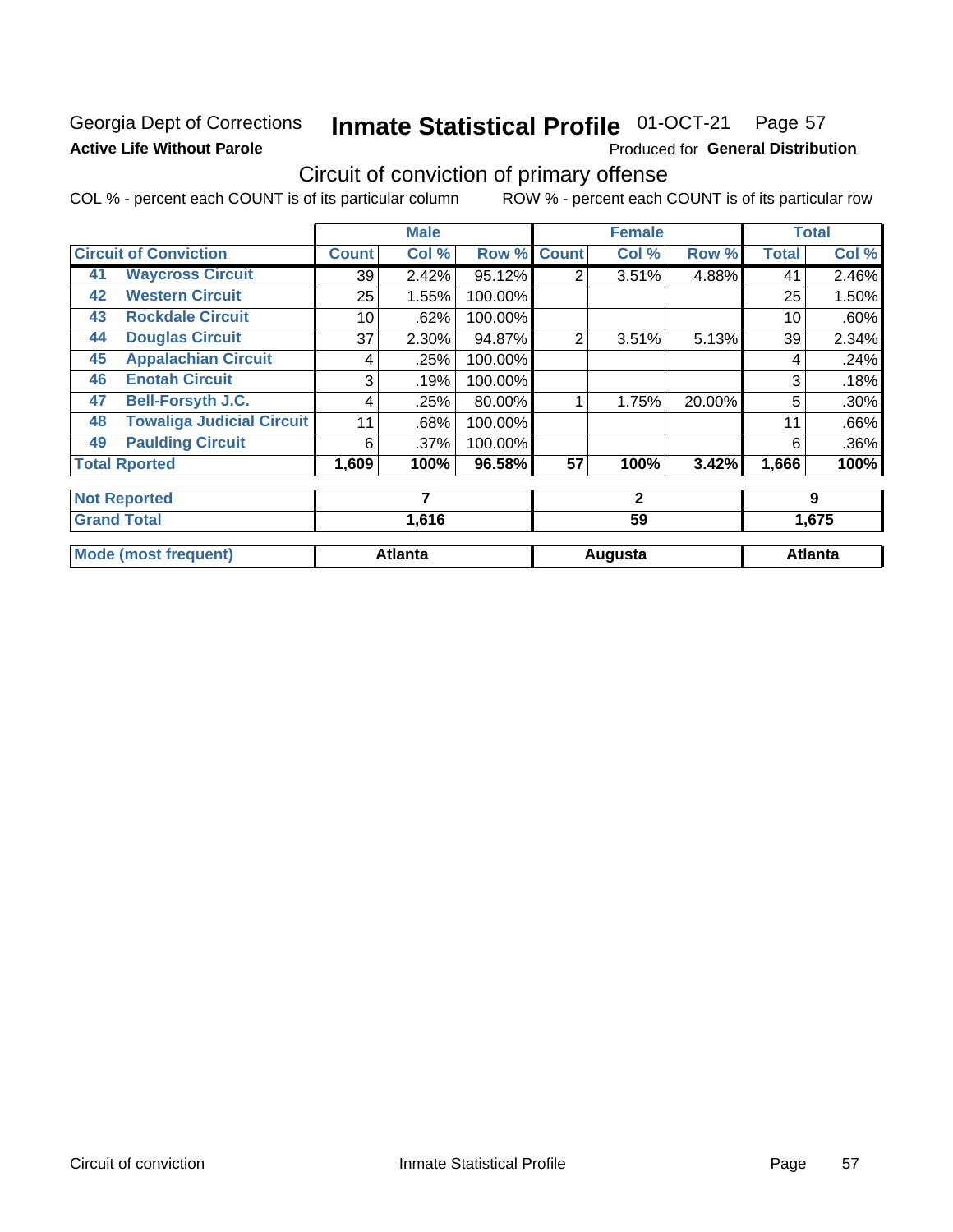# **Active Life Without Parole**

## Produced for General Distribution

# Years served (jail + prison) in this incarceration

COL % - percent each COUNT is of its particular column

|                       |                 | <b>Male</b> |                  |                 | <b>Female</b> |        |                 | <b>Total</b> |
|-----------------------|-----------------|-------------|------------------|-----------------|---------------|--------|-----------------|--------------|
| <b>Years Served</b>   | <b>Count</b>    | Col %       | Row <sup>%</sup> | <b>Count</b>    | Col %         | Row %  | <b>Total</b>    | Col %        |
| Less than one year    | $\overline{13}$ | 0.80%       | 86.67%           | $\overline{2}$  | 3.39%         | 13.33% | $\overline{15}$ | 0.90%        |
| 1 to 1.99 years       | 18              | 1.11%       | 100.00%          |                 |               |        | 18              | 1.08%        |
| 2 to 2.99 years       | 57              | 3.53%       | 100.00%          |                 |               |        | 57              | 3.41%        |
| 3 to 3.99 years       | 97              | 6.01%       | 95.10%           | 5               | 8.47%         | 4.90%  | 102             | 6.09%        |
| 4 to 4.99 years       | 93              | 5.76%       | 98.94%           | $\mathbf{1}$    | 1.69%         | 1.06%  | 94              | 5.62%        |
| 5 to 5.99 years       | 136             | 8.42%       | 94.44%           | 8               | 13.56%        | 5.56%  | 144             | 8.60%        |
| 6 to 6.99 years       | 106             | 6.56%       | 97.25%           | 3               | 5.08%         | 2.75%  | 109             | 6.51%        |
| 7 to 7.99 years       | 119             | 7.37%       | 94.44%           | $\overline{7}$  | 11.86%        | 5.56%  | 126             | 7.53%        |
| 8 to 8.99 years       | 125             | 7.74%       | 92.59%           | 10              | 16.95%        | 7.41%  | 135             | 8.06%        |
| 9 to 9.99 years       | 93              | 5.76%       | 94.90%           | 5               | 8.47%         | 5.10%  | 98              | 5.85%        |
| 10 to 10.99 years     | 96              | 5.94%       | 96.97%           | 3               | 5.08%         | 3.03%  | 99              | 5.91%        |
| 11 to 11.99 years     | 59              | 3.65%       | 95.16%           | $\overline{3}$  | 5.08%         | 4.84%  | 62              | 3.70%        |
| 12 to 12.99 years     | 49              | 3.03%       | 98.00%           | $\mathbf{1}$    | 1.69%         | 2.00%  | 50              | 2.99%        |
| 13 to 13.99 years     | 41              | 2.54%       | 97.62%           | $\mathbf{1}$    | 1.69%         | 2.38%  | 42              | 2.51%        |
| 14 to 14.99 years     | 41              | 2.54%       | 100.00%          |                 |               |        | 41              | 2.45%        |
| 15 to 15.99 years     | 25              | 1.55%       | 89.29%           | 3               | 5.08%         | 10.71% | 28              | 1.67%        |
| 16 to 16.99 years     | 33              | 2.04%       | 100.00%          |                 |               |        | 33              | 1.97%        |
| 17 to 17.99 years     | 41              | 2.54%       | 100.00%          |                 |               |        | 41              | 2.45%        |
| 18 to 18.99 years     | 31              | 1.92%       | 93.94%           | $\overline{c}$  | 3.39%         | 6.06%  | 33              | 1.97%        |
| 19 to 19.99 years     | 39              | 2.41%       | 92.86%           | 3               | 5.08%         | 7.14%  | 42              | 2.51%        |
| 20 to 20.99 years     | 39              | 2.41%       | 100.00%          |                 |               |        | 39              | 2.33%        |
| 21 to 21.99 years     | 43              | 2.66%       | 100.00%          |                 |               |        | 43              | 2.57%        |
| 22 to 22.99 years     | 26              | 1.61%       | 96.30%           | $\mathbf{1}$    | 1.69%         | 3.70%  | 27              | 1.61%        |
| 23 to 23.99 years     | 35              | 2.17%       | 100.00%          |                 |               |        | 35              | 2.09%        |
| 24 to 24.99 years     | 43              | 2.66%       | 97.73%           | $\mathbf{1}$    | 1.69%         | 2.27%  | 44              | 2.63%        |
| 25 to 25.99 years     | 29              | 1.80%       | 100.00%          |                 |               |        | 29              | 1.73%        |
| 26 to 26.99 years     | 27              | 1.67%       | 100.00%          |                 |               |        | 27              | 1.61%        |
| 27 to 27.99 years     | 20              | 1.24%       | 100.00%          |                 |               |        | 20              | 1.19%        |
| 28 to 28.99 years     | 11              | 0.68%       | 100.00%          |                 |               |        | 11              | 0.66%        |
| 29 to 29.99 years     | 3               | 0.19%       | 100.00%          |                 |               |        | 3               | 0.18%        |
| Thirty + years        | 27              | 1.67%       | 100.00%          |                 |               |        | 27              | 1.61%        |
| <b>Total Reported</b> | 1,615           | 100%        | 96.48%           | $\overline{59}$ | 100%          | 3.52%  | 1,674           | 100%         |

| <b>Not Reported</b>      |                 |                   |                 |
|--------------------------|-----------------|-------------------|-----------------|
| <b>Grand Total</b>       | 1.616           | 59                | 1,675           |
|                          |                 |                   |                 |
| <b>Mean</b><br>(average) | 11.86           | 9.32              | 11.77           |
| Median (middle)          | 9.53            | 8.36              | 9.41            |
| Mode<br>(most frequent)  | 9 to 9.99 years | 11 to 11.99 years | 9 to 9.99 years |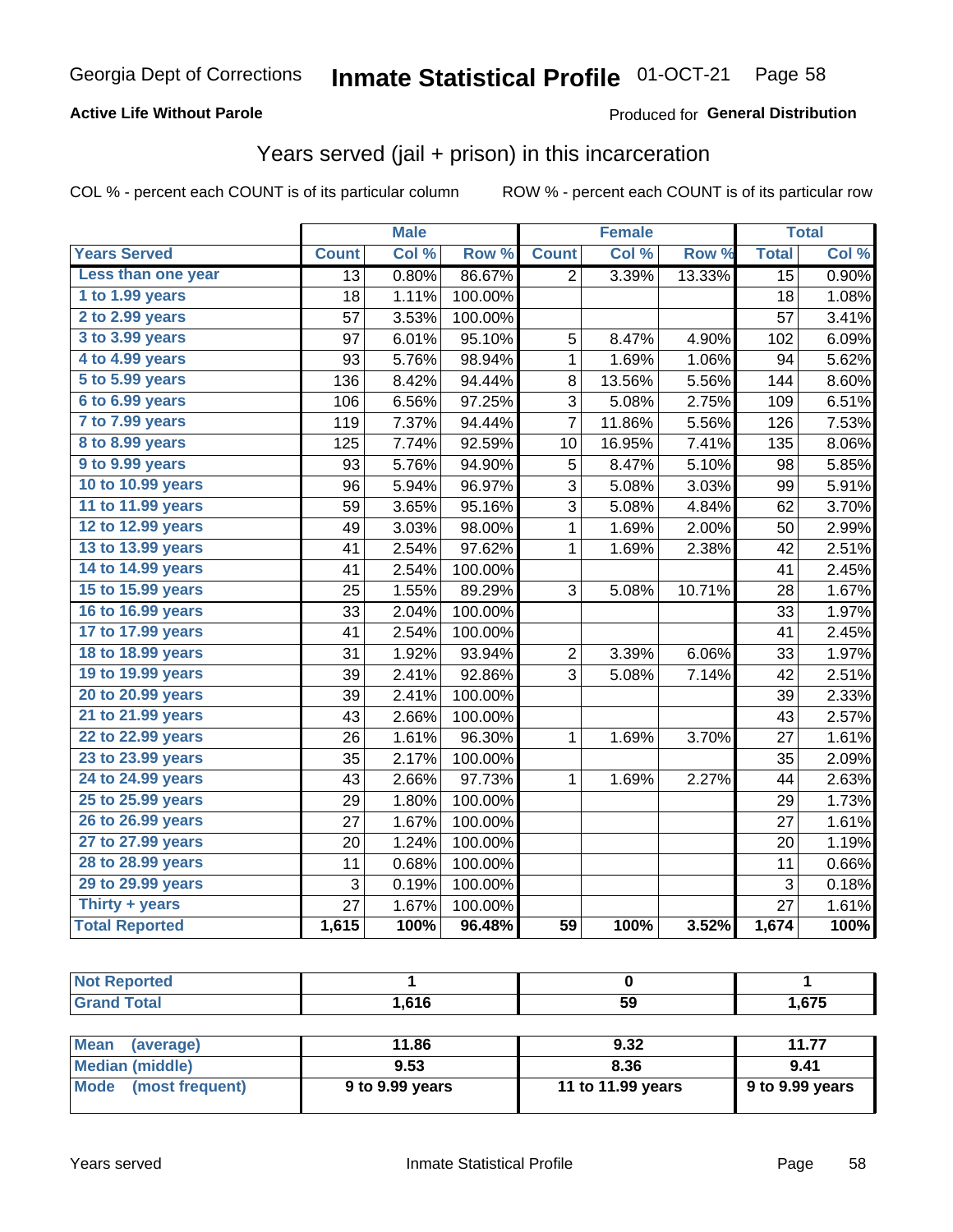#### Inmate Statistical Profile 01-OCT-21 Page 59

## **Active Life Without Parole**

Produced for General Distribution

# Results of most recent HIV tests

COL % - percent each COUNT is of its particular column

|                         | <b>Male</b>  |           |        | <b>Female</b> |           |          | Total   |        |
|-------------------------|--------------|-----------|--------|---------------|-----------|----------|---------|--------|
| <b>HIV Test Results</b> | <b>Count</b> | Col%      | Row %I | <b>Count</b>  | Col %     | Row %    | Total . | Col %  |
| <b>Positive</b>         | 12           | 0.78%     | 92.31% |               | .89%      | 7.69%    | 13      | 0.82%  |
| <b>Negative</b>         | .529         | $99.22\%$ | 96.71% | 52            | $98.11\%$ | $3.29\%$ | .581    | 99.18% |
| <b>Total Reported</b>   | .541         | 100%      | 96.68% | 53            | 100%      | 3.32%    | 1,594   | 100%   |

| <b>Not Reported</b>              | --<br>. |    | o.   |
|----------------------------------|---------|----|------|
| <b>Total</b><br>Gra <sub>r</sub> | .616    | 59 | ,675 |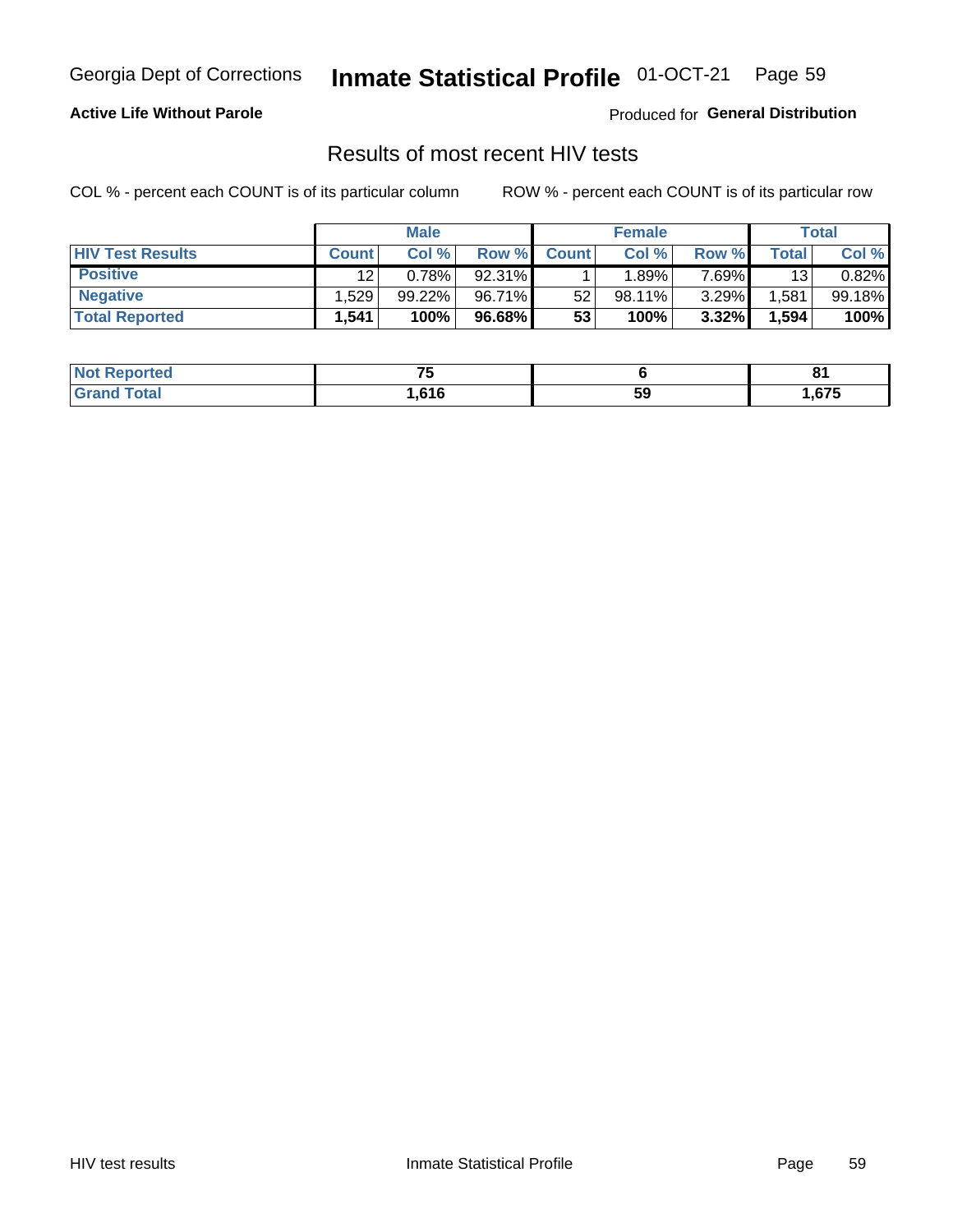# Georgia Dept of Corrections **Inmate Statistical Profile** 01-OCT-21 Page 60

# **Active Life Without Parole**

Produced for **General Distribution**

# Results of most recent tuberculosis test

COL % - percent each COUNT is of its particular column ROW % - percent each COUNT is of its particular row

|                                  | <b>Male</b>  |        |        | <b>Female</b> |         |          | Total |        |
|----------------------------------|--------------|--------|--------|---------------|---------|----------|-------|--------|
| <b>Tuberculosis Test Results</b> | <b>Count</b> | Col%   | Row %  | <b>Count</b>  | Col%    | Row %    | Total | Col %  |
| <b>Positive on current test</b>  | 279          | 17.50% | 99.29% |               | 3.64%   | $0.71\%$ | 281   | 17.04% |
| <b>Negative</b>                  | 1,315        | 82.50% | 96.13% | 53            | 96.36%  | $3.87\%$ | .368  | 82.96% |
| <b>Total Reported</b>            | .,594        | 100%   | 96.66% | 55            | $100\%$ | 3.34%    | 1,649 | 100%   |

| <b>Not Reported</b> | n,<br>-- |    | n,<br>ZU |
|---------------------|----------|----|----------|
| Total               | .616     | 59 | .675     |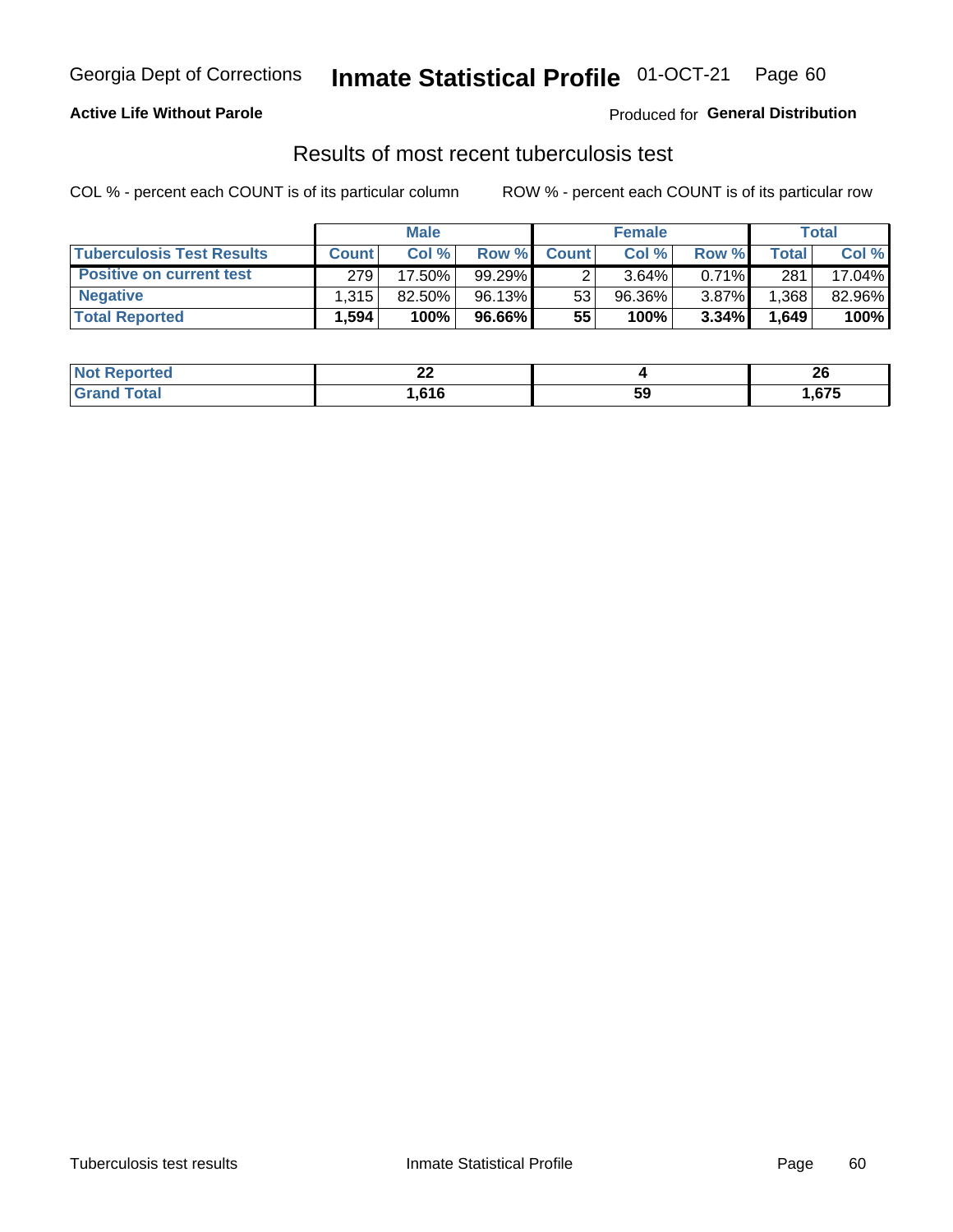# Georgia Dept of Corrections **Inmate Statistical Profile** 01-OCT-21 Page 61

# **Active Life Without Parole**

Produced for **General Distribution**

# Results of most recent syphilis test

COL % - percent each COUNT is of its particular column ROW % - percent each COUNT is of its particular row

|                                 | <b>Male</b>  |          |         | <b>Female</b>   |           |              | Total         |        |
|---------------------------------|--------------|----------|---------|-----------------|-----------|--------------|---------------|--------|
| <b>Syphilis Test Results</b>    | <b>Count</b> | Col%     | Row %   | <b>Count</b>    | Col %     | <b>Row %</b> | $\tau$ otal i | Col %  |
| <b>Positive on current test</b> | 15           | $2.64\%$ | 93.75%  |                 | 9.09%     | $6.25\%$     | 16            | 2.76%  |
| <b>Negative</b>                 | 553          | 97.36%   | 98.22%  | 10 <sup>1</sup> | $90.91\%$ | 1.78%        | 563           | 97.24% |
| <b>Total Reported</b>           | 568          | 100%     | 98.10%I | 11              | 100%      | 1.90%        | 579           | 100%   |

| <b>Not Reported</b> | .048 | 48 | ,096  |
|---------------------|------|----|-------|
| <b>Grand Total</b>  | .616 | 59 | .,675 |